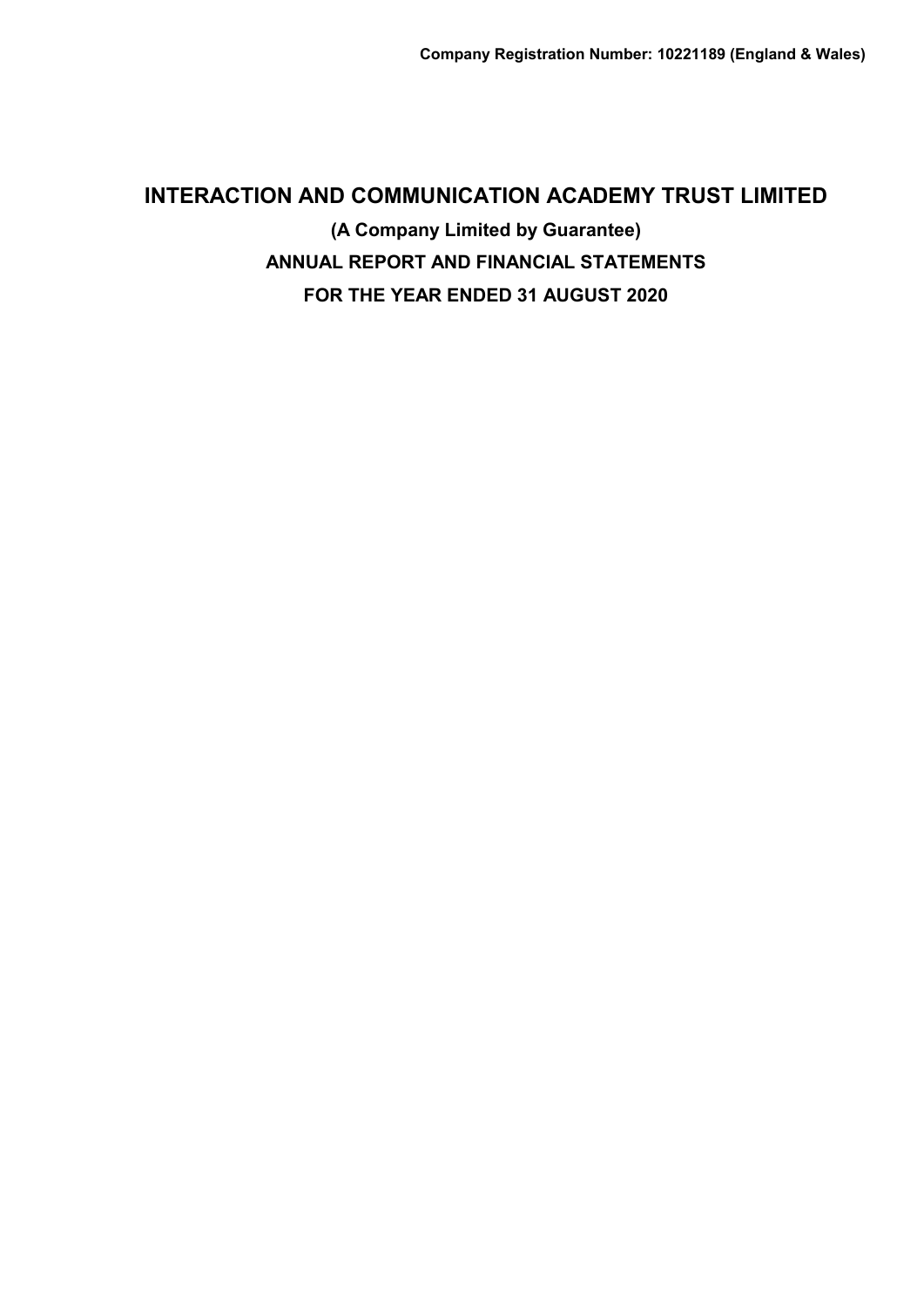## **CONTENTS**

|                                                                                | Page      |
|--------------------------------------------------------------------------------|-----------|
| <b>Reference and Administrative Details</b>                                    | $1 - 2$   |
| <b>Trustees' Report</b>                                                        | $3 - 13$  |
| <b>Governance Statement</b>                                                    | $14 - 17$ |
| <b>Statement on Regularity, Propriety and Compliance</b>                       | 18        |
| <b>Statement of Trustees' Responsibilities</b>                                 | 19        |
| <b>Independent Auditors' Report on the Financial Statements</b>                | $20 - 22$ |
| <b>Independent Reporting Accountant's Report on Regularity</b>                 | $23 - 24$ |
| Statement of Financial Activities Incorporating Income and Expenditure Account | 25        |
| <b>Balance Sheet</b>                                                           | 26        |
| <b>Statement of Cash Flows</b>                                                 | 27        |
| <b>Notes to the Financial Statements</b>                                       | $28 - 53$ |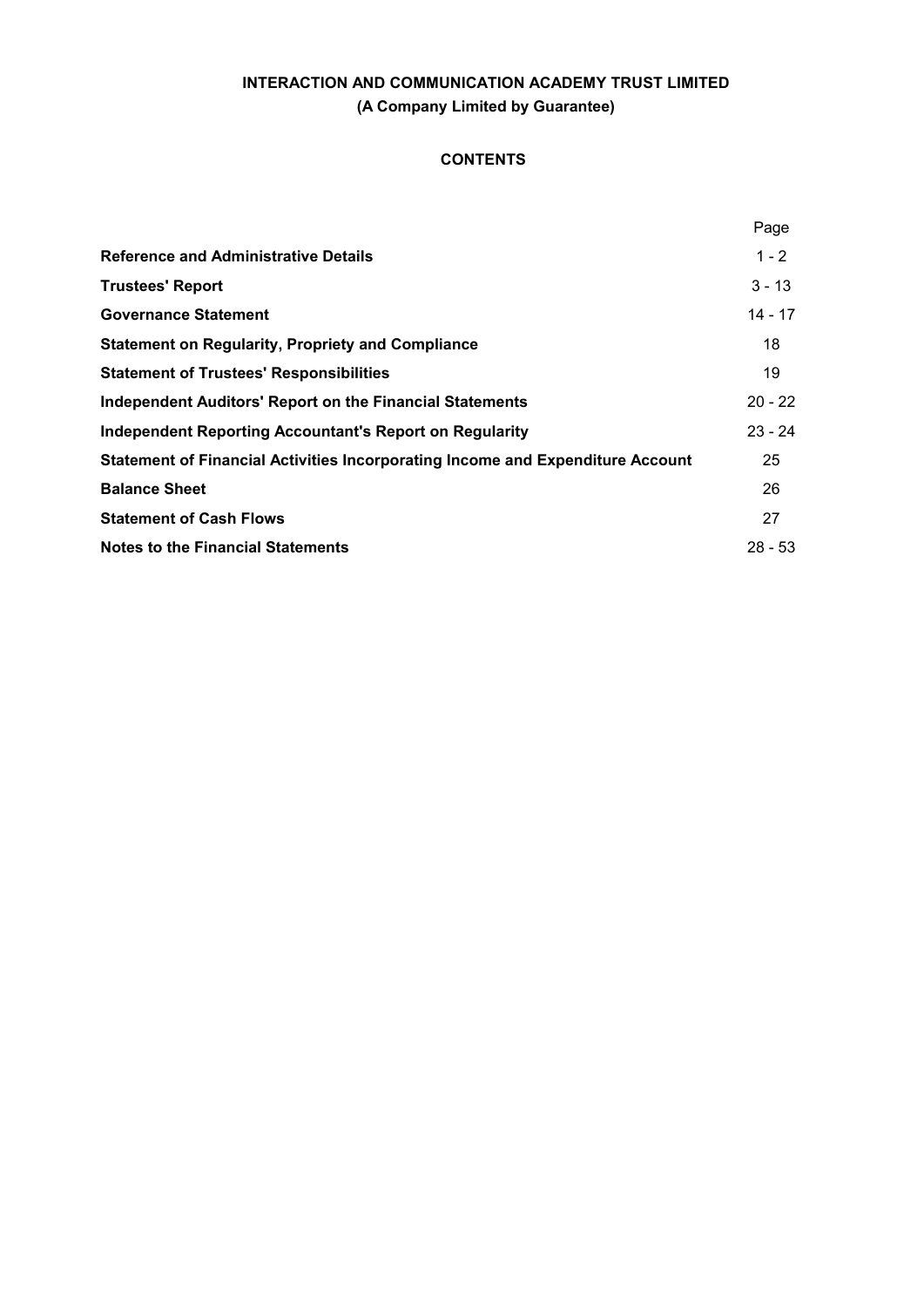## **REFERENCE AND ADMINISTRATIVE DETAILS**

## Members

D Whiteley MBE A Knight J C O'Dor (appointed 11 March 2020) D Crowther (resigned 4 December 2019) T Wilkes (appointed 1 December 2020)

## **Trustees**

- Dr S White, Chair of Trustees1 G Robinson OBE, Accounting Officer (resigned 31 August 2020)1 D Whiteley MBE1 Dr E J Perry J B Gledhill (resigned 31 December 2020)1 D Wilkinson1 J Haines L M O'Neill J C O'Dor (resigned 11 March 2020) J Wainwright (resigned 31 August 2020) T Wilkes (resigned 31 August 2020)1 Dr A Costello, Accounting Officer (appointed 1 September 2020)1 A Neesa (appointed 3 September 2020) C White (appointed 1 December 2020)
- <sup>1</sup> Member of the Resource, Audit and Risk Committee

## **Company registered number**

10221189

## **Company name**

Interaction and Communication Academy Trust Limited

## **Registered office**

Castle Hill School Newsome Road South Newsome Huddersfield West Yorkshire  $HD46Jl$ 

## **Chief executive officer**

G Robinson OBE (resigned 31 August 2020) Dr A Costello (appointed 1 September 2020)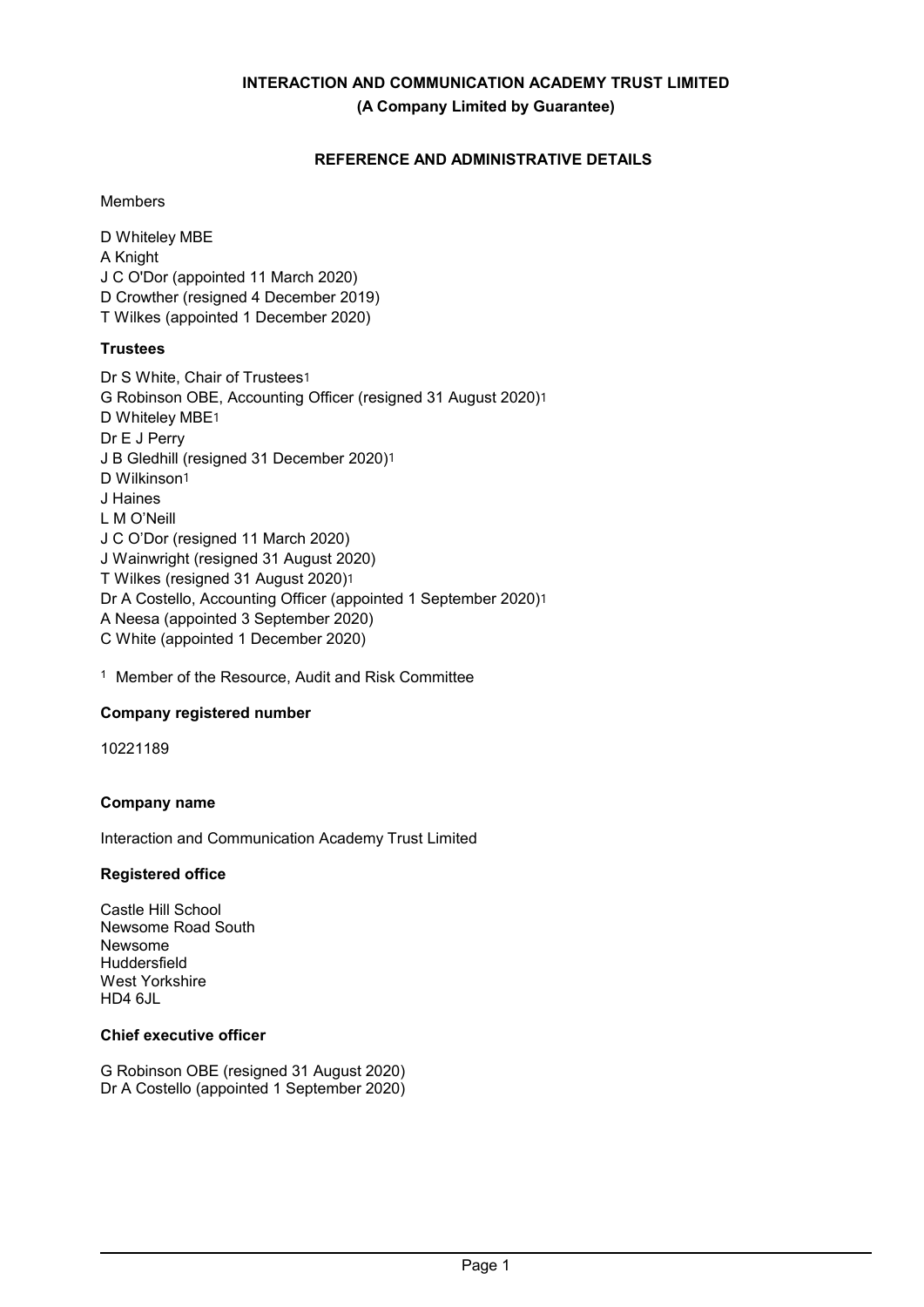## **REFERENCE AND ADMINISTRATIVE DETAILS (CONTINUED) FOR THE YEAR ENDED 31 AUGUST 2020**

## **Senior management team**

G Robinson OBE, Chief Executive Officer (resigned 31 August 2020) Dr A Costello, Chief Executive Officer (appointed 1 September 2020) J Rawson, Director of Finance N Roys, Director of Operations G Firth, Director of IT

## **Independent auditors**

Cooper Parry Group Limited Chartered Accountants Statutory Auditor Park View One Central Boulevard Blythe Valley Park **Solihull** West Midlands B90 8BG

## **Bankers**

Lloyds Bank plc 1 Westgate **Huddersfield** HD1 2DN

## **Solicitors**

Harrison Clark Rickerbys Limited Ellenborough House Wellington Street Cheltenham Gloucestershire GL50 1YD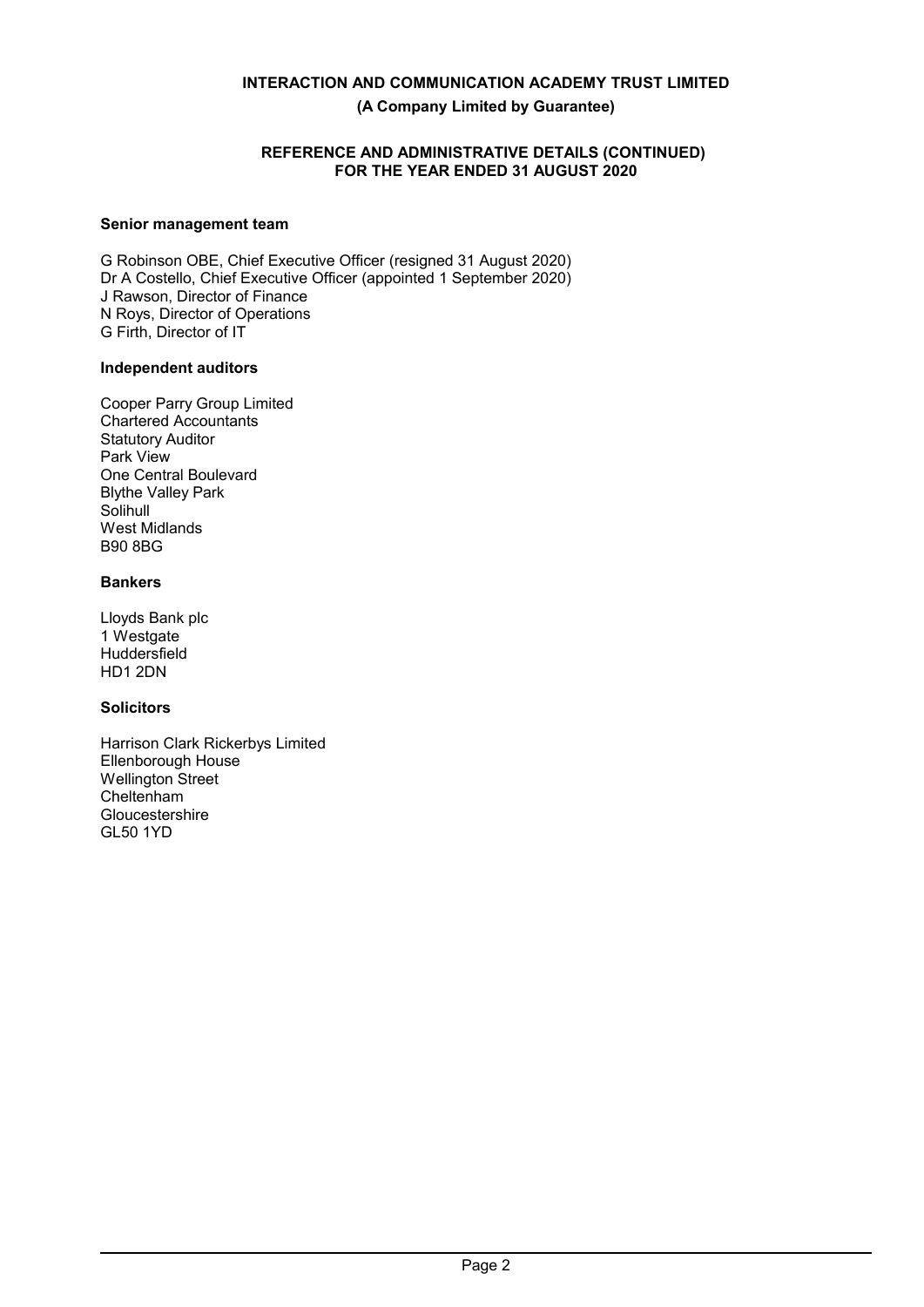## **(A Company Limited by Guarantee)**

## **TRUSTEES' REPORT FOR THE YEAR ENDED 31 AUGUST 2020**

The Trustees present their annual report together with the financial statements and auditor's report of the charitable company for the period from 1 September 2019 to 31 August 2020. The annual report serves the purposes of both a Trustees' report and a Directors' report, including a strategic report, under company law.

The Trust operates 3 Special School Academies in West and South Yorkshire, with a combined pupil capacity of 328 and 359 pupils currently enrolled across the Academies based on the May 2020 Census.

## **Structure, governance and management**

## **a. Constitution**

The Academy Trust is a company limited by guarantee and an exempt charity. The charitable company's Memorandum and Articles of Association are the primary governing documents of the Trust.

The Trustees are also the Directors of the charitable company for the purposes of company law. The charitable company operates as Interaction and Communication Academy Trust Limited.

Details of the Trustees who served throughout the year and to the date the approval of this report and the financial statements are included in the Reference and Administrative Details on page 1.

### **b. Members' liability**

Each member of the charitable company undertakes to contribute to the assets of the charitable company in the event of it being wound up while they are a member, or within one year after they cease to be a member, such amount as may be required, not exceeding £10, for the debts and liabilities contracted before they ceased to be a member.

## **c. Trustees' indemnities**

The Academy Trust has opted into the Department of Education's Risk Protection Arrangement ('RPA'), an alternative to insurance where UK government funds cover losses that arise. The scheme protects Members, Trustees and the Local Governing Body members from claims arising from negligent acts, errors or omissions occurring whilst on Academy Trust business. The scheme provides cover up to £10,000,000.

## **d. Method of recruitment and appointment or election of Trustees**

The Trust shall have the following Trustees, as set out in its Articles of Association and funding agreement:

- up to 9 Trustees who are appointed by the Members;
- any number of parent Trustees who are elected by parents of registered pupils at the Academy Trust. The Articles require at least two parent trustees if there are not at least two parent governors on each Local Governing Body. Currently each LGB has two parent governors, however Castle Hill School are in the process of recruiting 1 new parent governor on to their Local Governing Body;
- any number of staff Trustees appointed by the Members (provided that the total number of Trustees, including the Chief Executive, who are employees of the Academy Trust, does not exceed one third of the total number of Trustees);
- any number of co-opted Trustees who are appointed by the Board of Trustees; and
- the Chief Executive who is treated for all purposes as being an ex-officio Trustee.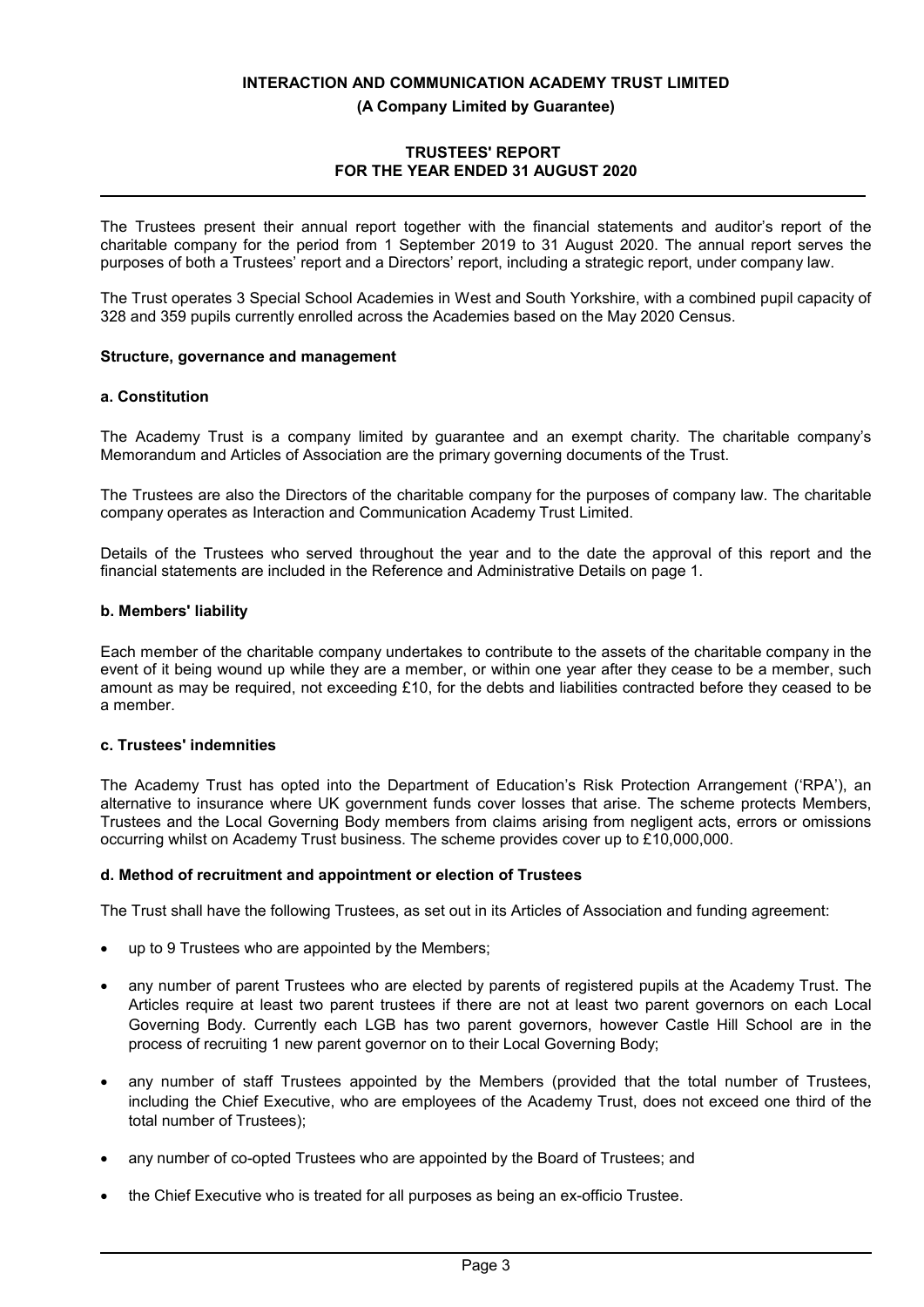**(A Company Limited by Guarantee)**

#### **TRUSTEES' REPORT (CONTINUED) FOR THE YEAR ENDED 31 AUGUST 2020**

#### **Structure, governance and management (continued)**

## **d. Method of recruitment and appointment or election of Trustees (continued)**

Trustees are appointed for a 4-year period, except that this time limit does not apply to the Chief Executive Officer who will be appointed on an Ex-Officio basis. Subject to remaining eligible to be a particular type of Trustee, any Trustee can be re-appointed or re-elected.

When appointing new Trustees, the Board of Trustees will give consideration to the skills and experience mix of existing Trustees in order to ensure the Board of Trustees has the necessary skills to contribute fully to the Academy Trust's ongoing development.

### **e. Policies adopted for the induction and training of Trustees**

The training and induction provided for new Trustees will depend upon their existing experience but will always include a tour of the schools and a chance to meet staff and pupils (this may be virtual due to current COVID-19 implications). All Trustees are provided with copies of policies, procedures, minutes, accounts, budgets, plans and other any other documentation they may need to undertake their role as a Trustee.

An induction is usually provided by the Clerk to Trustees and Director of Operations and is specifically tailored to the individual. Advantage is taken of relevant courses offered by various external and online organisations as appropriate.

A bespoke governance development programme is delivered throughout each academic year which allows Trustees to meet informally as a team for training, so as to keep the Trustees updated on developments impacting on their roles and responsibilities, and to contribute to the strategic leadership and direction of the Academy Trust.

A Trustee information pack has been developed and has been shared with all new Trustees as well as existing Trustees. The information pack includes links to relevant websites, ICAT specific information along with all the legal documentation required to fulfil the duties of a Trustee.

Trustees can also take advantage of full access to the National Governors Association website, CST updates and courses, The Key for Governors and Educare which is an E-Provider of education related modules. Directors are asked to complete the Safeguarding and Prevent Duty modules as a minimum.

## **f. Organisational structure**

At 31 August 2020, the Academy Trust comprised the following individual academies:

- Castle Hill School (joined on 1st September 2016)
- High Park School (joined on 1st April 2017)
- Milton School (joined on 1st March 2018)

The Trustees are responsible for setting general policy, adopting an annual development plan and budget, approving the annual statutory accounts, monitoring the Academy Trust by the use of budgets and other data, and making the major decisions about the direction of the Academy Trust, capital expenditure and staff appointments.

The Board of Trustees normally meet 4 times each year.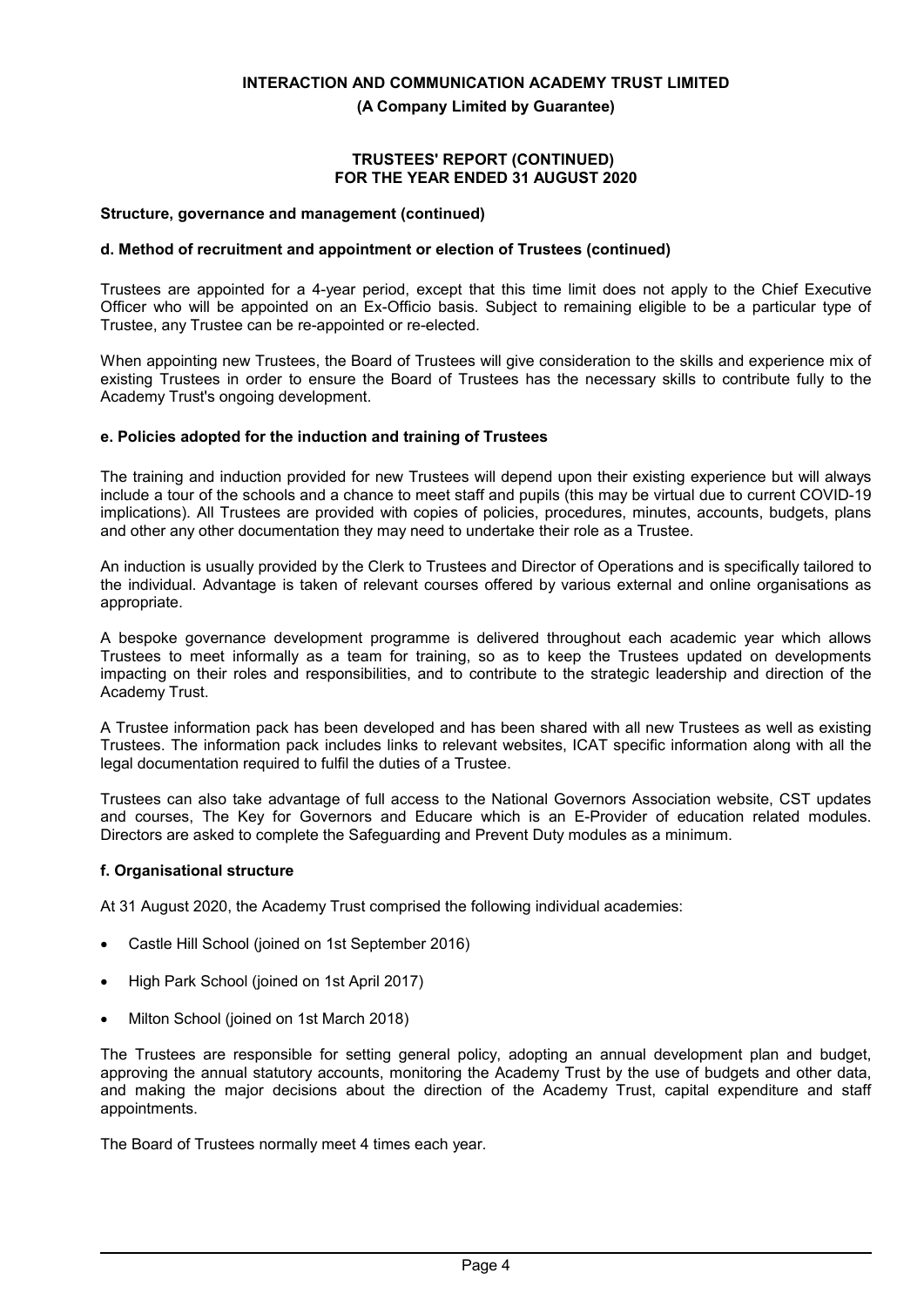**(A Company Limited by Guarantee)**

### **TRUSTEES' REPORT (CONTINUED) FOR THE YEAR ENDED 31 AUGUST 2020**

## **Structure, governance and management (continued)**

## **f. Organisational structure (continued)**

The Board of Trustees establishes an overall framework for the governance of the Academy Trust and determines membership, terms of reference and procedures of Committees of the Board of Trustees and other groups. It receives reports, including policies, from its Committees for ratification. It monitors the activities of the Committees through the minutes of their meetings and through direct reporting from the elected Chair of each Committee. The Board of Trustees may from time to time establish working groups to perform specific tasks over a limited timescale.

There are 3 Committees of the Board of Trustees as follows:

- Resource, Audit and Risk Committee
- Academic and Safeguarding Committee
- Remuneration Committee

Each Committee has its own terms of reference detailing the responsibilities discharged to it.

The following decisions are reserved to the full Board of Trustees:

- to consider any proposals for changes to the status or constitution of the Academy Trust and its committee structure;
- to appoint or remove the Chair and / or Vice Chair; and
- to appoint and / or consider the performance management of the Senior Management Team including the CEO and ICAT Central Team

The Trustees have devolved the day-to-day management of the Academy Trust to the Senior Management Team ('SMT'), which is led by the Chief Executive. The SMT comprises the Chief Executive and the Central ICAT Team; the Trust Director of Finance, the Trust Director of Operations, the Trust Director of I.T. The Chief Executive Officer is the Academy Trust's Accounting Officer and has overall responsibility for the day to day financial management of the Academy Trust. The SMT implements the policies laid down by the Trustees and reports back to them on performance.

The Board of Trustees delegates a number of functions to the Local Governing Bodies ('LGB') for each of the Trust's Academies. Each LGB reviews annual Academy Trust plans and budgets, monitors progress against targets and OFSTED standards and oversees parent and community liaison. The Chair of each Local Governing Body also sits on the Board of Trustees.

#### **g. Arrangements for setting pay and remuneration of key management personnel**

The Trustees consider the Board of Trustees and the senior management team and Academy Principals to comprise the key management personnel of the Academy in charge of directing and controlling, running and operating the Academy on a day to day basis. All Trustees give their time freely and no Trustee received any remuneration in the current or prior year, other than those Trustees who were also employees of the Academy.

The pay of the Chief Executive is reviewed annually by the Board of Trustees based on the annual performance management process for the Chief Executive and in line with the Trust's pay policy, which references the set point scale for the role as outlined in the CEO's contract. An annual performance management review is undertaken by 3 Trustees, who also review the CEO's remuneration levels and make recommendations to the Board of Trustees for approval.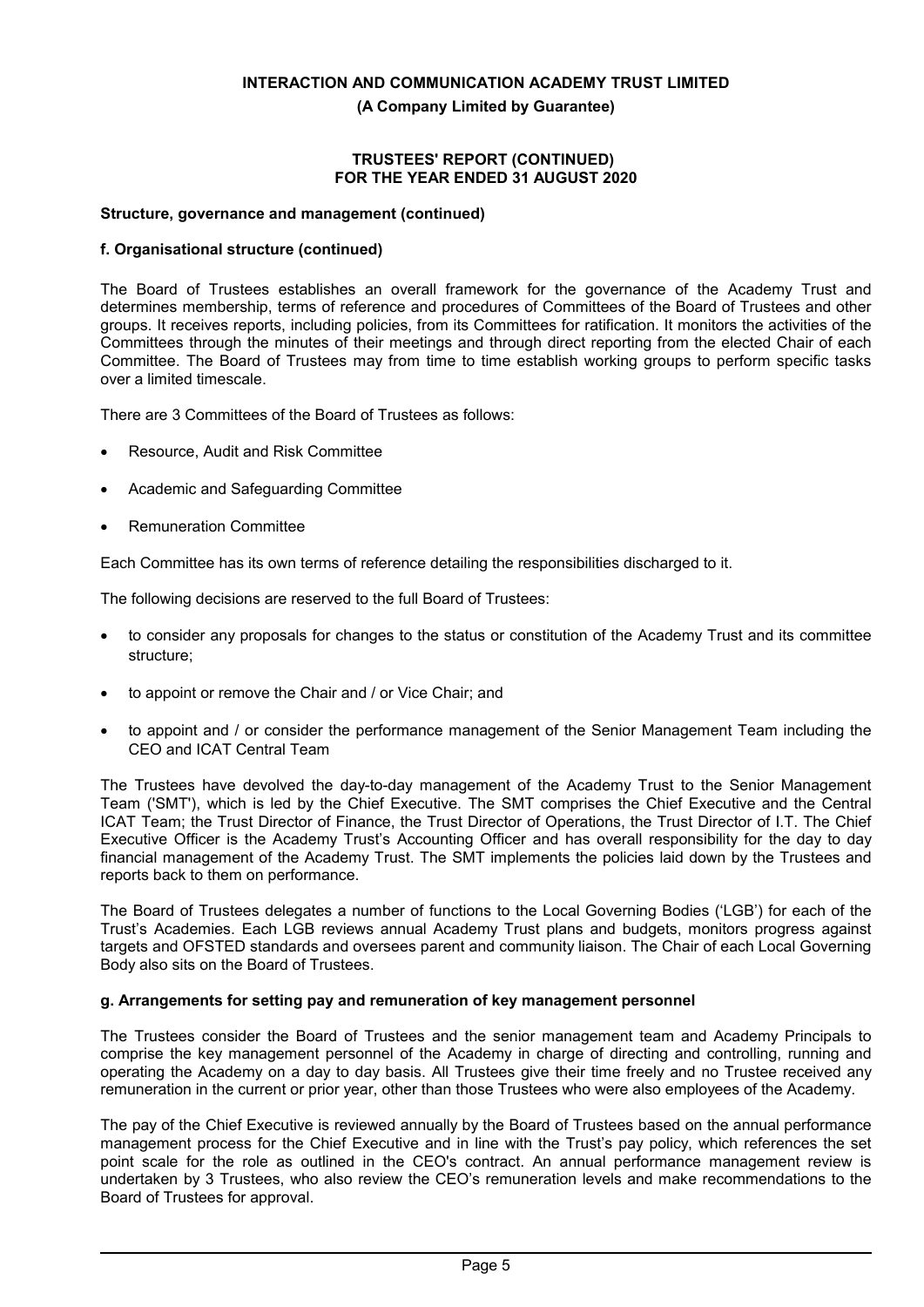**(A Company Limited by Guarantee)**

### **TRUSTEES' REPORT (CONTINUED) FOR THE YEAR ENDED 31 AUGUST 2020**

### **Structure, governance and management (continued)**

## **g. Arrangements for setting pay and remuneration of key management personnel (continued)**

The pay of the ICAT Central Team is reviewed annually by the Board of Trustees based on the annual performance management process and in line with the Trust's pay policy, which references the set point scale for the role as outlined in the respective contracts. An annual performance management review is undertaken by the CEO and Chair of Trustees, who also review the team's remuneration levels and make recommendations to the Board of Trustees for approval.

The pay of the Principals is reviewed annually by the Board of Trustees based on the annual performance management process and in line with the Trust's pay policy, which references the set point scale for the role as outlined in the respective contracts. An annual performance management review is undertaken by the CEO, Chair of the LGB and one other LGB member, who also review the Principal's remuneration levels and make recommendations to the Board of Trustees for approval.

## **h. Engagement with employees (including disabled persons)**

The Academy Trust's policy is to consult and discuss with employees, through unions, staff councils and at meetings, matters likely to affect employees' interests. Information about matters of concern to employees is given through information bulletins, reports, emails and meetings which seek to achieve a common awareness on the part of all employees of the financial and economic factors affecting the Academy Trust's performance. Opportunities are provided for staff input and feedback.

During employment the Trust seeks to work with employees, taking into account their personal circumstances, to ensure appropriate training, development and advanced employment opportunities are available to them to reach their full potential.

Applications for employment by disabled persons are always fully considered, bearing in mind the aptitudes of the applicant concerned. In the event of members of staff becoming disabled, every effort is made to make reasonable adjustments and that their employment within the Academy Trust continues and that the appropriate training is arranged. It is the Academy Trust's policy that the training, career development and promotion of disabled persons should, as far as possible, be identical to that of other employees.

## **i. Related Parties and Other Connected Charities and Organisations**

There are no related parties or connected organisations which either control or significantly influence the decisions and operations of the Academy Trust.

## **j. Trade union facility time**

The Trade Union (Facility Time Publication Requirements) Regulations 2017 require specified public-sector employers to report annually on paid time off provided to trade union representatives for trade union duties and activities.

No employees of the Trust were relevant Trade Union officials during the 2019/20 year and nor was any paid time off for Trade Union activities provided by any school within the Trust during the year.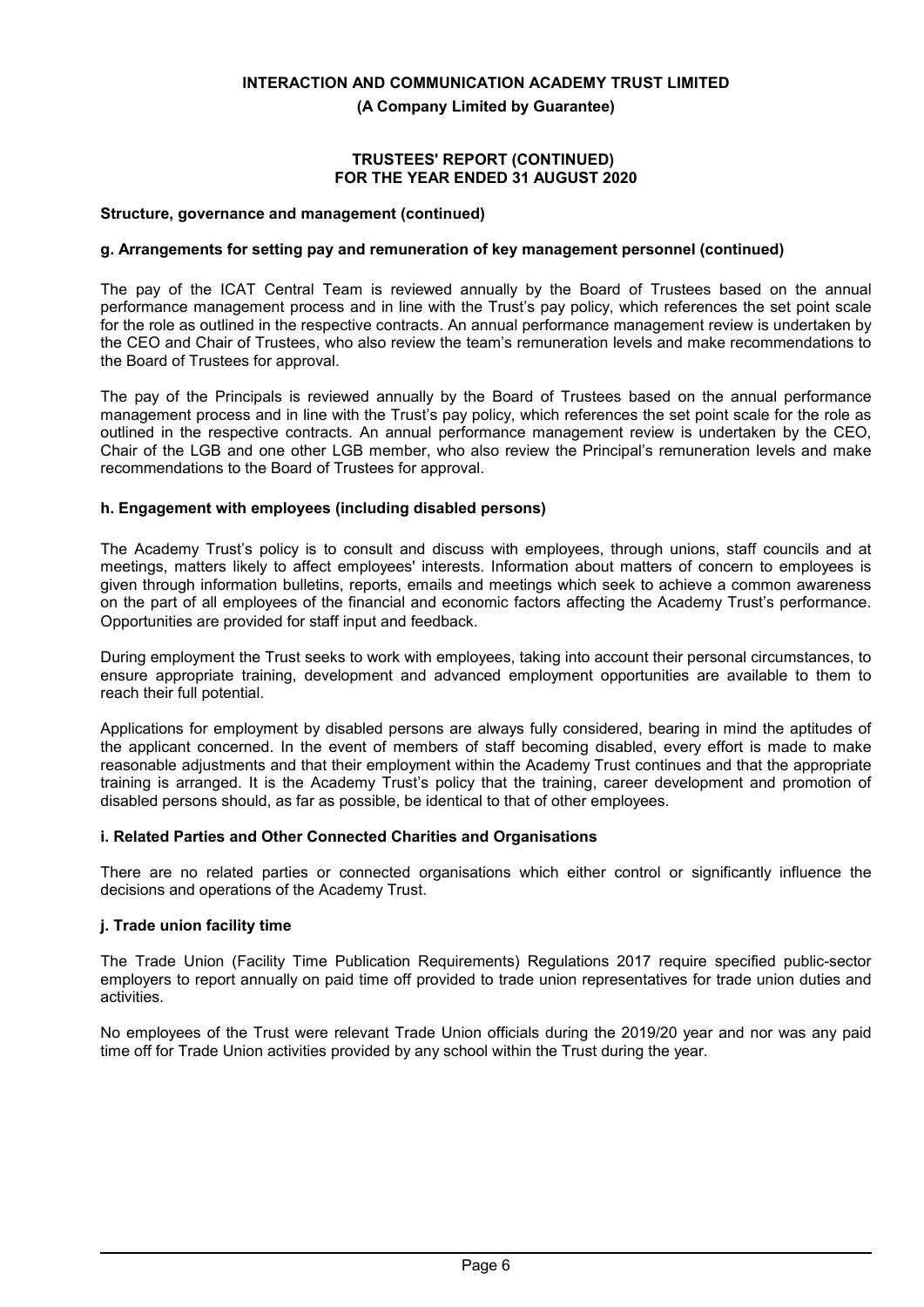**(A Company Limited by Guarantee)**

## **TRUSTEES' REPORT (CONTINUED) FOR THE YEAR ENDED 31 AUGUST 2020**

## **Objectives and activities**

## **a. Objects and aims**

The principal objects of the Academy Trust, as set out in its Articles of Association, are to:

- advance for the public benefit education in the United Kingdom, in particular but without prejudice to the generality of the foregoing by establishing, maintaining, carrying on, managing and developing a school, offering a broad and balanced curriculum; and
- promote for the benefit of the inhabitants of the areas in which the Academies are situated and the surrounding area the provision of facilities for recreation or other leisure time occupation of individuals who have need of such facilities by reason of their youth, age, infirmity, disablement, financial hardship or social and economic circumstances for the public at large in the interests of social welfare and with the object of improving the condition of life of the said inhabitants.

More specifically, the vision and aims of the Academy Trust during the year ended 31 August 2020 are below:

The Multi Academy Trust has been developed to share our ideas, strengths and expertise to provide the best possible learning opportunities for all our pupils. We can extend our networks for all our children and families and collectively offer a wide range of opportunities.

- provide an atmosphere where all young people achieve to their full potential
- respect, trust and value ourselves and each other
- aim for our personal best and share in our successes
- hear every voice
- see change as a chance to grow
- make learning fun
- promote a climate of high expectation in which the achievements and successes are celebrated
- ensure pupils have a voice in all aspects of school life
- prepare our pupils for adulthood in order for them to become caring, confident and responsible citizens in the community

ICAT specialises in meeting the educational needs of children and young people aged 3-19 with a range of learning difficulties. We are a family of schools who are led by our Trust Members and Board of Directors, to blend the best educational and therapeutic practice. Our team approach ensures we work closely with families, carers and a wide multi-professional team to identify and meet all the needs of our young people.

## **b. Objectives, strategies and activities**

The key priorities for the period are contained in the Academy Trust's Development Plan which is available from the CEO. The key activities of the Academy Trust for the year ended 31 August 2020 were focused as follows:

- develop and implement a HR Strategy to harmonise policies and terms and conditions across the Trust.
- develop and enhance the learning environment at Milton School through SEND Sufficiency and CIF bid funding.
- support High Park to move out of an Ofsted category of concern.
- provide support to Castle Hill School to develop its leadership team and remain 'Outstanding'.

An interim emergency activity was also added to include:

effectively mitigate the risks posed by Covid-19.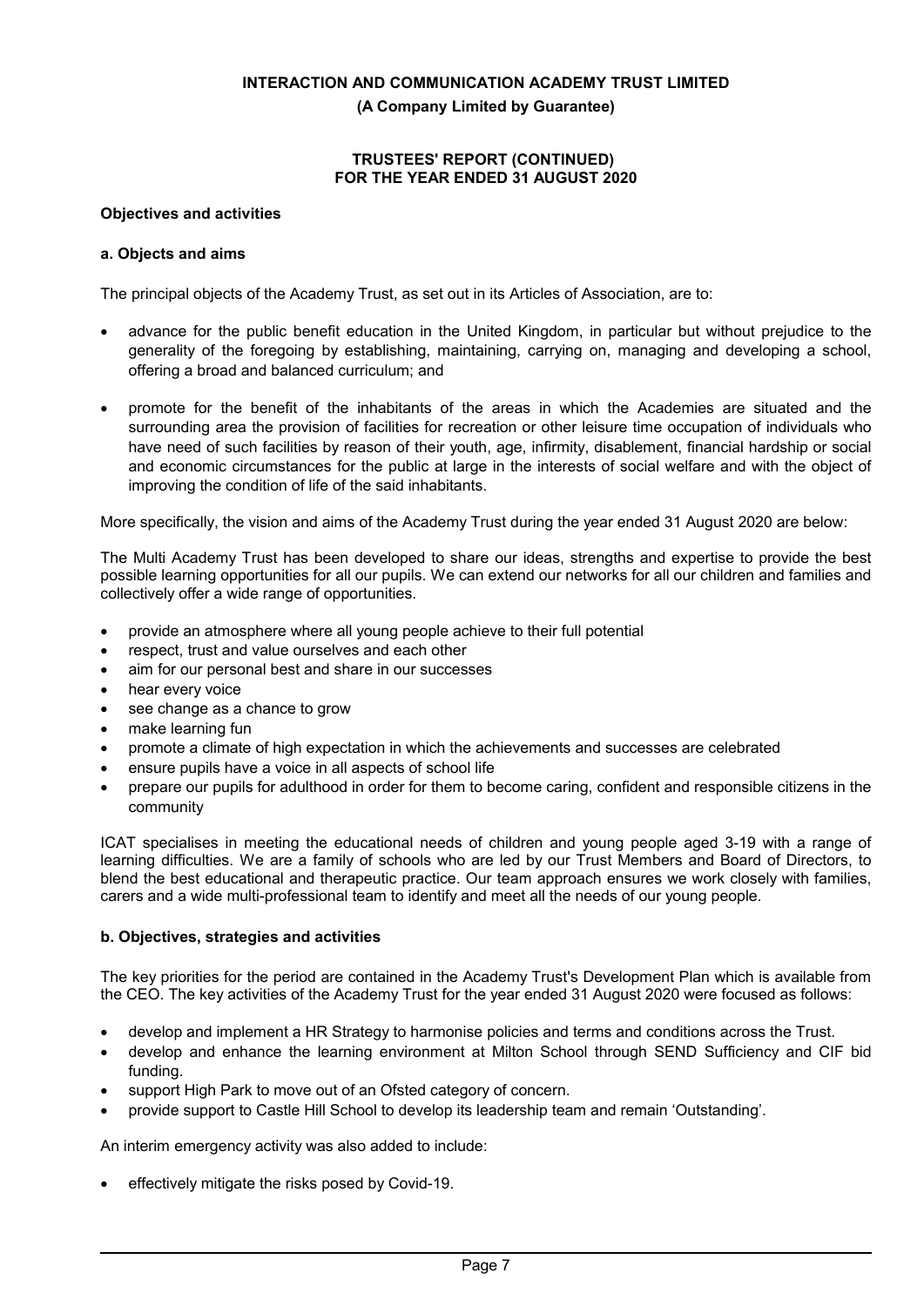**(A Company Limited by Guarantee)**

## **TRUSTEES' REPORT (CONTINUED) FOR THE YEAR ENDED 31 AUGUST 2020**

## **Objectives and activities (continued)**

## **c. Public benefit**

The Academy Trust aims to advance for the public benefit education in the areas where the Academies are situated, and the surrounding area, offering a broad curriculum and an excellent education environment for its pupils. The Academy Trust also allows use of its facilities for recreational and other leisure time occupation for the community at large in the interests of social welfare and with the interest of improving the life of that community. The Trustees confirm that they have complied with the duty in the Charities Act 2011 to have due regard to the Charity Commission general guidance on public benefit in exercising their powers or duties. They have referred to this guidance when reviewing the Academy Trust's aims and objectives and in planning its future activities.

## **Strategic report**

### **Achievements and performance**

### **a. Achievements and performance**

The Academy Trust continues to evolve and to adapt to the ever-changing educational environment. The Trust is in its 4th year of operation since conversion to an Academy Trust. The total number of pupils in the year ended 31 August 2020 was 359, but this has increased to 372 at the October 2020 census due to the continued demand for places at the Academy Trust. The Academy Trust is committed to continual improvement, which is achieved in a number of ways, including improvement planning, review meetings, continual professional development, lesson observations, performance management, self evaluation, data analysis and action planning.

The particular achievements and performance of the Academy Trust during the year ended 31 August 2020 were as follows.

- High Park School was awarded 'Good' by Ofsted in January 2020.
- High Park School received full funding by Bradford Council for a two-classroom modular build, increasing learning space for their pupils.
- Castle Hill School remained 'Outstanding' when inspected by Ofsted in July 2019.
- Milton School receiving funding for two additional classrooms increasing their pupil intake capacity to 140.
- Milton School successfully applied to change their designation to include an Early Years' Provision.

## **b. Key performance indicators**

The Academy Trust uses a number of benchmarks or performance indicators to evaluate its financial performance and drive budgetary control and monitoring. A key financial performance indicator for the Trust is the level of reserves held at the balance sheet date and, in particular, the amount of unrestricted reserves plus restricted income reserves carried forward. At 31 August 2020, the balance of the unrestricted and restricted income reserves was £1,402,839 (2019: £1,035,386). Further details on the level of reserves held by the Academy Trust are set out in the Reserves Policy below.

As the majority of the Academy Trust's funding is based on pupil numbers, pupil numbers is also a key performance indictor. As noted earlier in this report, pupil numbers at the most recent census were 372 which is an increase of 5.4% of from the previous year.

Staffing costs are another key performance indicator for the Academy Trust and the percentage of total staff costs to total educational grant funding (being GAG funding plus other operating educational grants from the ESFA and / or Local Authority) for the year was 86.5% (2019: 85.4%), while the percentage of staff costs to total costs (excluding depreciation and LGPS FRS102 pension cost charges) was 84.8% (2019: 83.4%).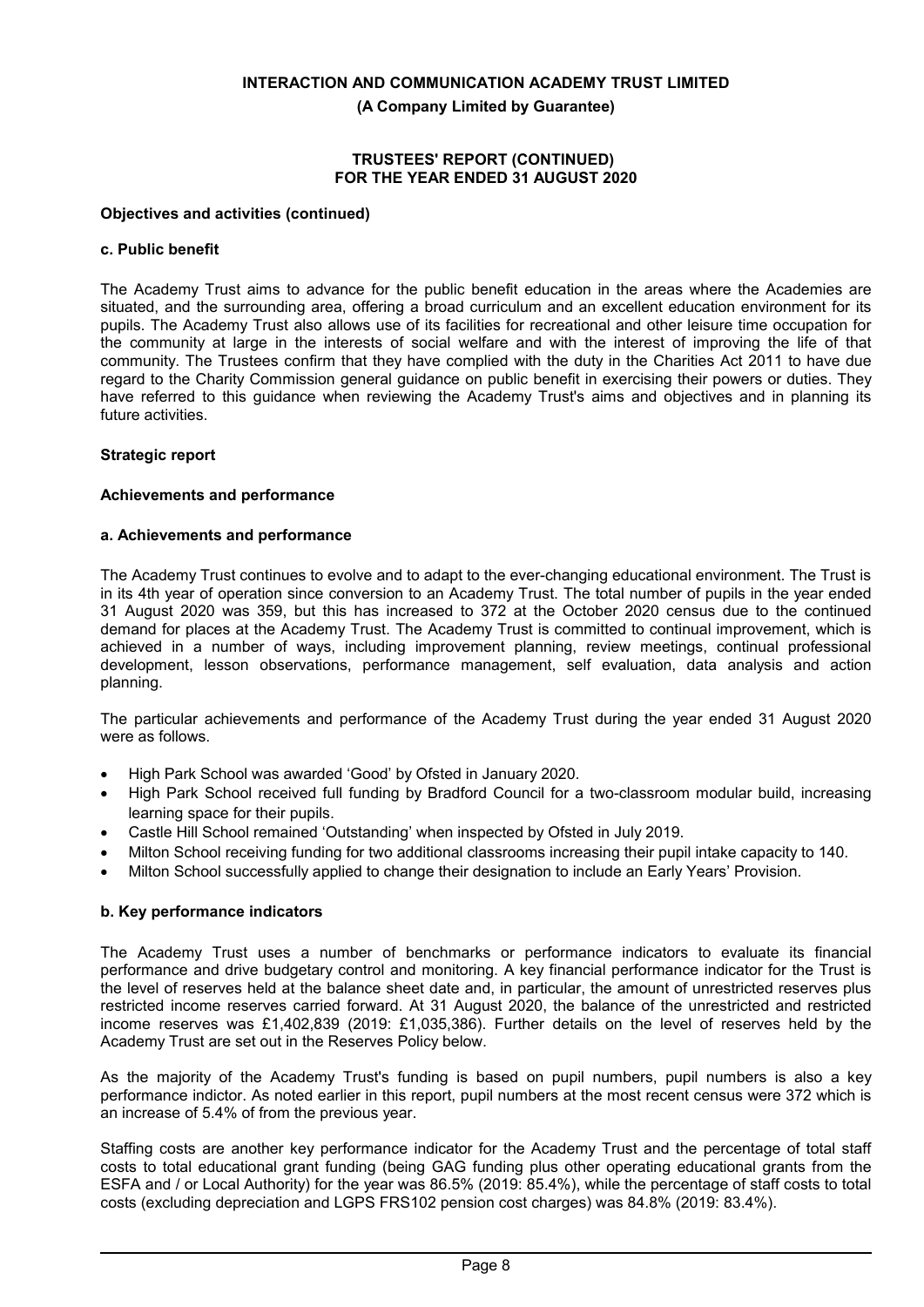**(A Company Limited by Guarantee)**

### **TRUSTEES' REPORT (CONTINUED) FOR THE YEAR ENDED 31 AUGUST 2020**

## **Strategic report (continued)**

## **Achievements and performance (continued)**

### **c. Going concern**

After making appropriate enquiries, the Board of Trustees has a reasonable expectation that the Academy Trust has adequate resources to continue in operational existence for the foreseeable future. For this reason, it continues to adopt the going concern basis in preparing the financial statements. Further details regarding the adoption of the going concern basis can be found in the Statement of Accounting Policies within the financial statements.

## **Financial review**

### **a. Financial review**

The majority of the Academy Trust's income is received from the Education and Skills Funding Agency ('ESFA') in the form of recurrent grants, the use of which is restricted to particular purposes. The grants received from the ESFA during the year ended 31 August 2020 and the associated expenditure of these grants are shown as restricted funds in the Statement of Financial Activities. The Academy Trust also receives grants for fixed assets from the ESFA and other organisations / funders and these are shown as restricted fixed asset funds in the Statement of Financial Activities. The balance of the restricted fixed asset fund is reduced by the depreciation charges on the assets acquired using these funds.

For the year ended 31 August 2020, the Academy Trust's total income (excluding capital grants) was £9,177,151 (2019: £8,822,654) while the total expenditure (excluding depreciation and LGPS FRS102 pension cost charges) was £8,774,194 (2019: £8,682,928), resulting in a net surplus for the year of £402,957 (2019: £139,726). The balance of reserves at 31 August 2020, excluding the restricted fixed asset funds and LGPS liability fund was £1,402,839 (2019: £1,035,386).

The net book value of fixed assets at 31 August 2020 were £14,645,397. The fixed assets held by the Academy Trust are used exclusively for providing education and associated support services to pupils.

Included within the Academy's balance sheet at year end is a defined benefit pension scheme liability of £9,562,000 (2019: £6,624,000), which arises from the deficit in the Local Government Pension Scheme ("LGPS") that is attributable to the Academy(ies). Further details regarding the deficit in the LGPS at 31 August 2020 are set out in note 23 to the financial statements.

The key financial policies reviewed and adopted during the period included the Financial Procedures Policies and Manual, which lays out the framework for the Academy Trust's financial management, including financial responsibilities of the Board of Trustees, CEO, Director of Finance, Principals, budget holders and other staff, as well as the delegated authorities for spending. The other financial policies reviewed and adopted during the period included Charges and Lettings, Asset Management and Insurance.

## **b. Reserves policy**

The Trustees review the reserve levels of the Academy Trust annually. This review encompasses the nature of the income and expenditure streams, the need to match income with commitments and the nature of reserves. The Trustees also take into consideration the future plans of the Academy Trust, the uncertainty over future income streams and other key risks identified during the risk review.

The Trustees aim to maintain reserves at 5% of the gross income of the Trust, plus an additional £100,000 in order to fund any short-term resource need. This will be renewed annually by the Board. The reason for this is to provide sufficient working capital to cover delays between spending and receipts of grants and to provide a cushion to deal with unexpected emergencies such as urgent maintenance, long term staff absences etc.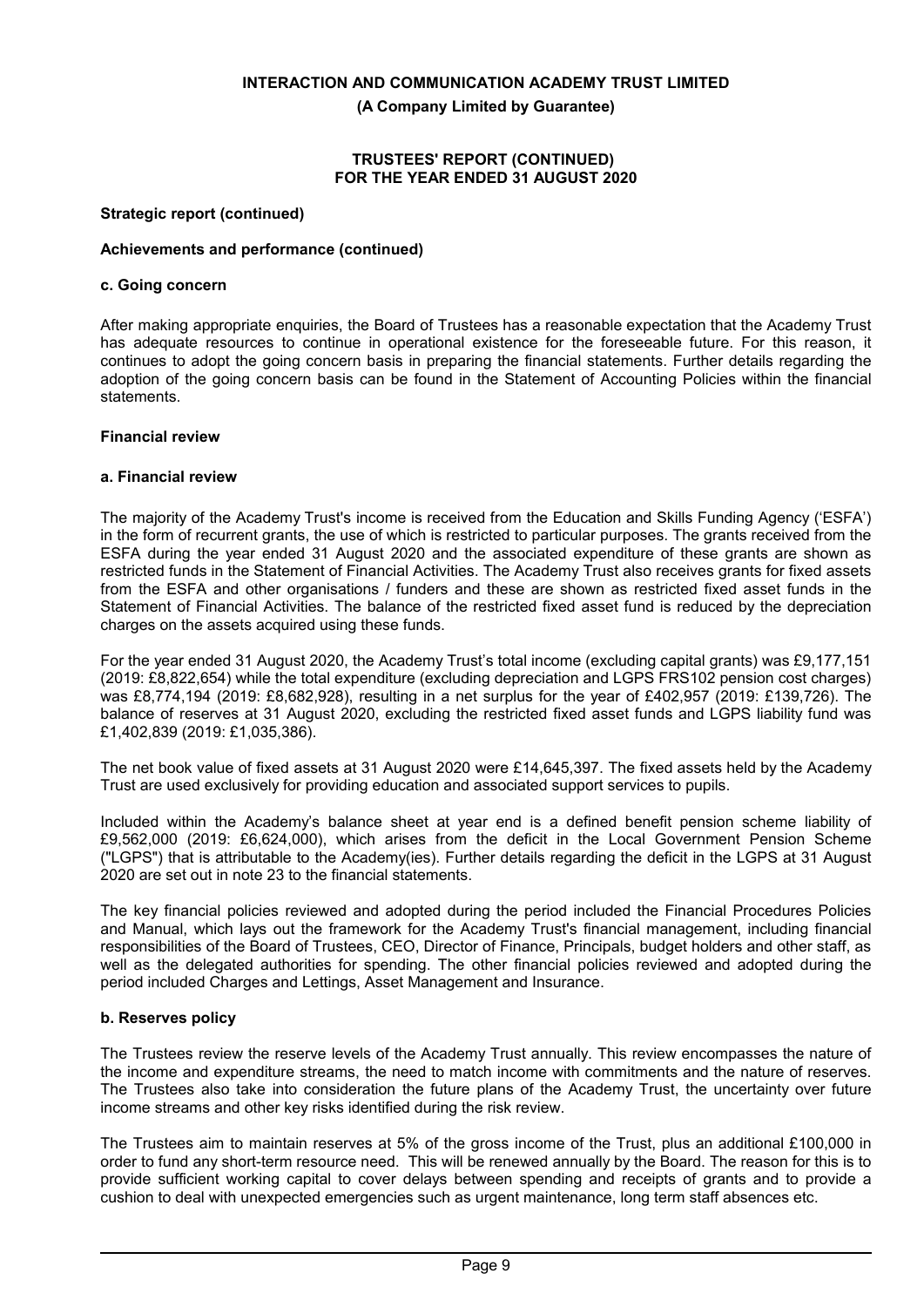**(A Company Limited by Guarantee)**

### **TRUSTEES' REPORT (CONTINUED) FOR THE YEAR ENDED 31 AUGUST 2020**

## **b. Reserves policy (continued)**

The Academy Trust's current level of reserves at 31 August 2020 is £6,666,420 (2019: £9,335,881), of which £1,402,839 (2019: £1,035,386) is revenue reserves (that is, total funds less the amount held in restricted fixed asset funds and restricted pension reserve funds) of which £662,083 (2019: £595,501) is represented by free reserves (being the balance of unrestricted funds).

Although the current level of revenue reserves is above the target level identified above, the Trustees expectation is that these reserves will be utilised over the next few years to fund the ongoing development, including the need to retain key staff in light of the increasing cost pressures in future years.

The value of the restricted fixed asset fund at 31 August 2020 is £14,825,581 (2019: £15,265,233), which is represented by the fixed assets that are used exclusively for providing education and associated support services to the pupils of the Trust. These funds can only be realised by disposing of the associated tangible fixed assets.

The pension reserve fund has a deficit balance at 31 August 2020 of £9,562,000, which represents the deficit in the LGPS at the balance sheet date. The effect of the LGPS deficit is that Academy Trust is required to make additional pension contributions over a number of years in order to fund the deficit. These additional pension contributions will be funded from the Trust's annual recurring income, which may significantly impact its ability to continue to deliver its educational outcomes with the available public funding it receives. The Trustees' have noted however that the Government has provided a guarantee that in the event of an Academy closure, any outstanding LGPS liabilities would be met by the Department for Education.

### **c. Investment policy**

All funds surplus to immediate requirements are invested to optimal effect by the Academy Trust with the objective of ensuring maximum return on assets invested but with minimal risk. On a daily basis this is achieved by automatic transfer of surplus funds to an overnight deposit account with the Academy Trust's principal bankers. Where cash flow allows, sums in excess of £500,000 may be invested on deposit for extended periods with the Academy Trust's principal bankers or other reputable financial institutions.

### **d. Principal risks and uncertainties**

The Trustees have assessed the major risks to which the Academy Trust is exposed, especially in the operational areas, such as in relation to teaching, health & safety, safeguarding and school trips, and in relation to the control of finances and strategical development of the Trust. They have introduced systems, including operational procedures and internal financial controls in order to minimise risk and have agreed a Risk Management Strategy and Risk Management Plan, which incorporates a Risk Register.

Where significant financial risk still remains, the Trustees have ensured the Academy Trust has adequate insurance cover in place. The Risk Management Plan is constantly reviewed in light of any new information and formally reviewed annually.

The principal risks and uncertainties facing the Academy Trust are as follows:

## Covid-19

Following the outbreak of the Covid-19 pandemic the Trust has primarily focused its efforts on the risks that are directly related to, or resulting from, the pandemic. It has been essential that the Trust continues to offer highquality education despite the emergency situation and ever-changing government directive.

The Trust consists of three special schools, meaning every pupil meets the government's 'vulnerable' definition. The Trust has ensured that strategic and effective risk assessments which mitigate both the physical and mental effects of the virus to all stakeholders have been in place since the start of the pandemic.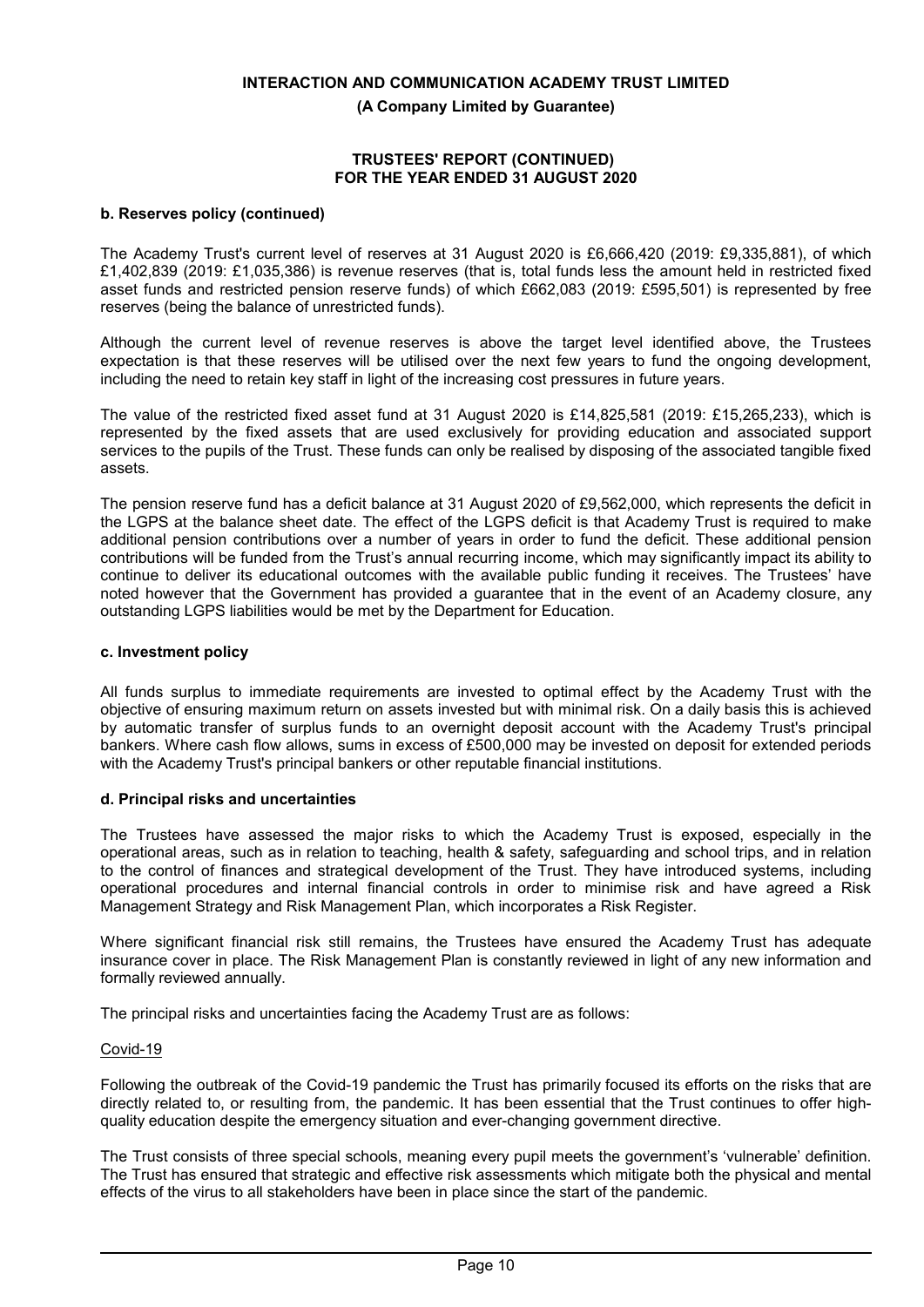**(A Company Limited by Guarantee)**

### **TRUSTEES' REPORT (CONTINUED) FOR THE YEAR ENDED 31 AUGUST 2020**

#### **d. Principal risks and uncertainties (continued)**

Since the start of the pandemic in March 2020 the Board has held bi-weekly meetings with the Senior Management Team including the CEO, Principals and Central ICAT Team to review the impact of the virus on the principle risks to the Trust including the delivery of high quality education throughout remote learning periods.

### **Educational**

The continuing success of the Trust is dependent on continuing to attract pupil applicants in sufficient numbers by maintaining the highest educational standards across all schools. To mitigate this risk, the Trustees ensure that pupil achievements are closely monitored and reviewed, with corrective actions embedded at an early stage, and that relationships and partnerships with parents, the local community and other organisations and groups are maintained and are effective in producing a cohesive and supportive community.

#### Safeguarding and child protection

The Trustees continue to ensure that the highest standards are maintained in the areas of selection and monitoring of staff, the operation of child protection policies and procedures, health & safety and discipline.

#### Financial

The Academy Trust has considerable reliance on continued Government funding through the ESFA (and Local Authority). In the year, approximately 97.5% of the Academy Trust's income was ultimately Government funded. Whilst this level is expected to continue, there is no assurance that Government policy or practice will remain the same or that public funding will continue at the same levels or on the same terms, particularly in light continuing changes in to the National Funding Formula for schools. Continuing increases in employment costs, including pension costs association with both the Teachers' Pension Scheme and the Local Government Pension Scheme, and premises costs will also continue to place significant pressure on the Trust's financial position and its ability to deliver balance budgets in the future.

The Trustees examine the financial health of the Academy Trust formally every term, reviewing performance against budgets and overall expenditure by means of regular update reports from the Resource, Audit and Risk Committee meetings. The Resource, Audit and Risk Committee also review the financial performance and position of the Academy Trust every term, reviewing the latest management accounts and reports from the Chief Financial Officer, while the Chair of Trustees also receives and reviews the monthly management accounts.

#### Staffing

The success of the Academy Trust is reliant on the quality of its staff, so the Trustees monitor and review policies and procedures to ensure continued development and training of staff as well as ensuring there is clear succession planning. Staff wellbeing has been a particular focus for the Trust over the last academic year, especially during the pandemic, this has been reflected in both Trust policy and practice to support staff through COVID-19.

#### Failures in governance and / or management

The risk in this area arises from the potential failure to effectively manage the Academy Trust's finances, internal controls, compliance with regulations and legislation, statutory returns etc. The Trustees continue to review and ensure appropriate measures are in place to mitigate these risks, which includes those relating to fraud and mismanagement of funds.

#### Fraud and mismanagement of funds

The Academy Trust has engaged Cooper Parry, as the external auditor, to perform a program of work aimed at checking and reviewing the financial systems and records as required by the Academies Financial Handbook. All finance staff receive training to keep them up to date with financial practice requirements and to develop their skills in this area.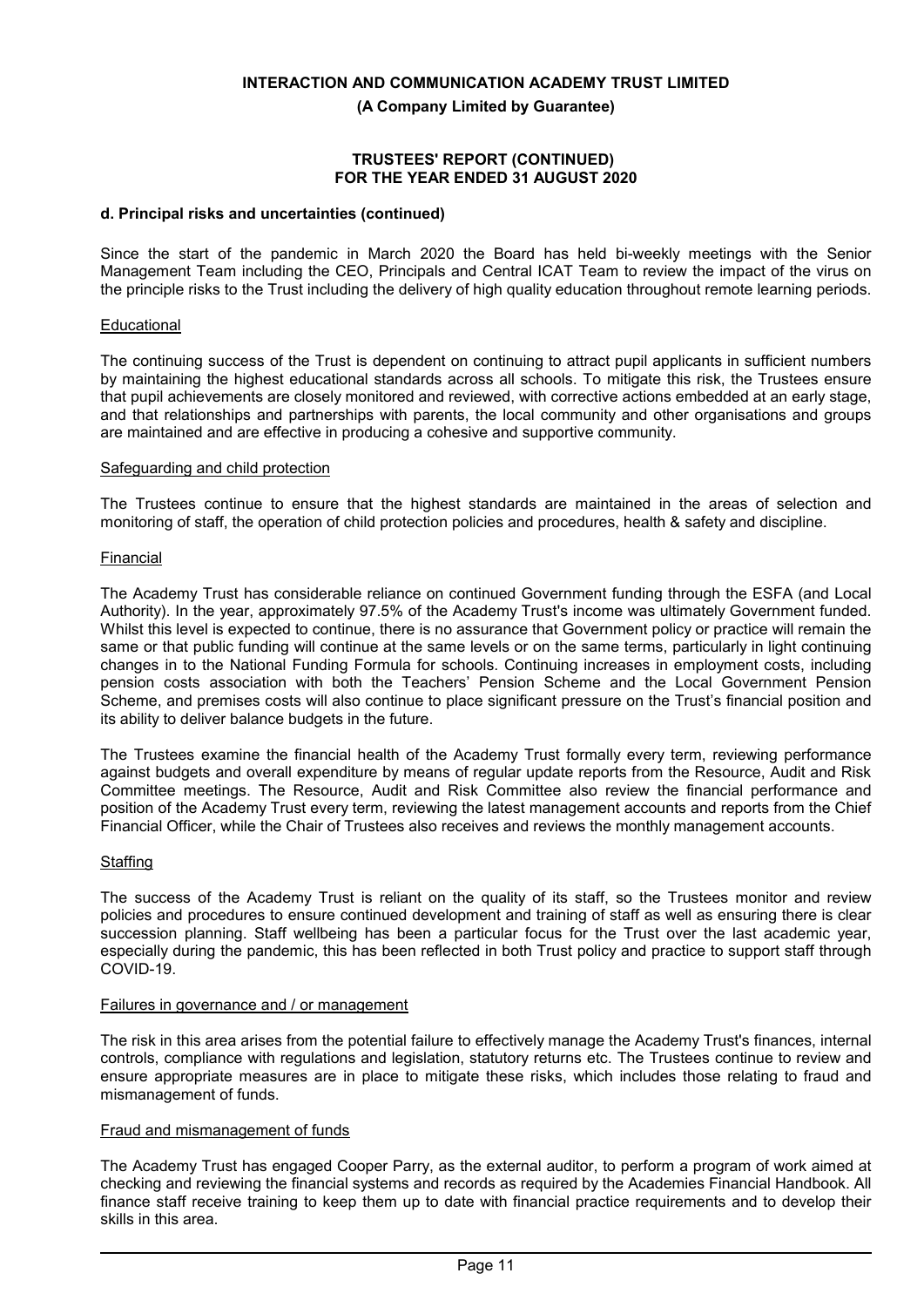**(A Company Limited by Guarantee)**

### **TRUSTEES' REPORT (CONTINUED) FOR THE YEAR ENDED 31 AUGUST 2020**

### **d. Principal risks and uncertainties (continued)**

At the balance sheet date, the Academy Trust had no significant liabilities arising from trade creditors or debtors where there would be a significant effect on the Academy Trust's liquidity.

The Trustees recognise that the LGPS deficit represents a significant potential liability to the Academy Trust. However, as the Trustees consider the Academy Trust is able to meet its known annual contribution commitments for the foreseeable future, the risk from this liability is minimised.

## **Fundraising**

The Academy Trust raises funds for specific projects that will enhance the learning experience and environment for existing and future students, where funds cannot be accessed via existing channels such as government education funding.

Fundraising is primarily undertaken by staff or parents; no professional fundraisers or commercial participators work with the Trust currently. Fundraising is undertaken in line with the Fundraising Regulator's Code of Fundraising Practice and is monitored by the central finance function of the Trust.

The Academy Trust is mindful of the requirement to protect the public, particularly vulnerable people, from unreasonably intrusive or persistent fundraising approaches or undue pressure to donate. No complaints have been received in respect of fundraising activities; the general complaints policy of the trust would be applicable if so..

## **Plans for future periods**

The ICAT Trust strives to continually improve levels of attainment for all pupils, equipping them with the skills and/or qualifications necessary for adulthood. Our aim is for each pupil to achieve their full potential and be prepared for the next stage in their life, whether that be further education, employment, or care in the community. This is achieved through rigorous quality assurance of teaching and learning, underpinned by continuous staff development.

A new CEO was appointed in September 2020. She will be leading the development of new strategies for the Trust in conjunction with the Board of Directors.

The Academy Trust's plans for future periods are:

Currently in development is the new Strategic Business Plan 2020/23 which will set out the Trust's key objectives and priorities for the next three years, supported by the Trust's new Financial Plan. Our experience over the last three years shows only a modest appetite from special schools to join Multi Academy Trusts such as ours. Whilst we remain open to applications to join the Trust, our main areas of growth will be through the development of new business partnerships and alliances with schools which have high numbers of SEND pupils. The Trust will continue to promote and develop the work of the Pennine Teaching School both locally and national. We will focus on our key strength which is our expertise in SEND.

The Trust will set ambitious targets within the new Strategic Trust Development Plan 2020/23, for the academic attainment and progress of pupils attending the Trust Schools. These targets will be measured against key performance indicators. In addition, improvement plans will be in place to drive school improvement across the Trust.

The development of the new Business and Development Plans will be done in a collaborative way in full consultation with members of the ICAT community.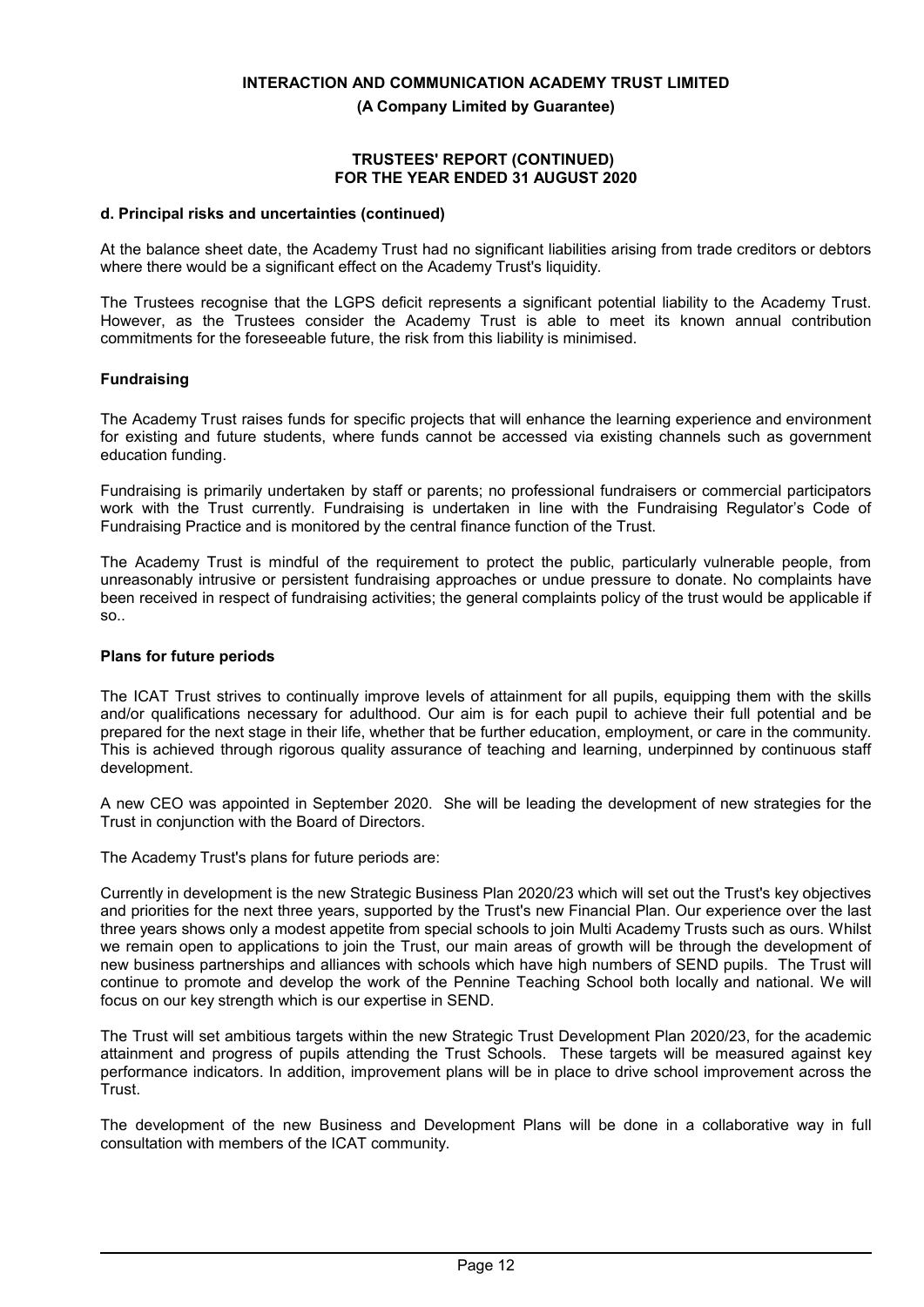## **TRUSTEES' REPORT (CONTINUED) FOR THE YEAR ENDED 31 AUGUST 2020**

## **Funds held as custodian on behalf of others**

The Academy Trust and its Trustees do not act as Custodian Trustees of any other charity.

The Trust does however hold Post 16 Bursary Funds on behalf of the ESFA, which are distributed to students as required and in line with the terms and conditions of the funds.

### **Disclosure of information to auditors**

Insofar as the Trustees are aware:

- there is no relevant audit information of which the charitable company's auditors are unaware, and
- that Trustees have taken all steps that they ought to have taken to make themselves aware of any relevant audit information and to establish that the auditors are aware of that information.

#### **Auditors**

The auditors, Cooper Parry Group Limited, have indicated their willingness to continue in office. The designated Trustees will propose a motion reappointing the auditors at a meeting of the Trustees.

The Trustees' Report, incorporating a strategic report, was approved by order of the Board of Trustees, as the company directors, on 18 January 2021 and signed on its behalf by:

 $\lambda$  $He$ 

**Dr S White** Chair of Trustees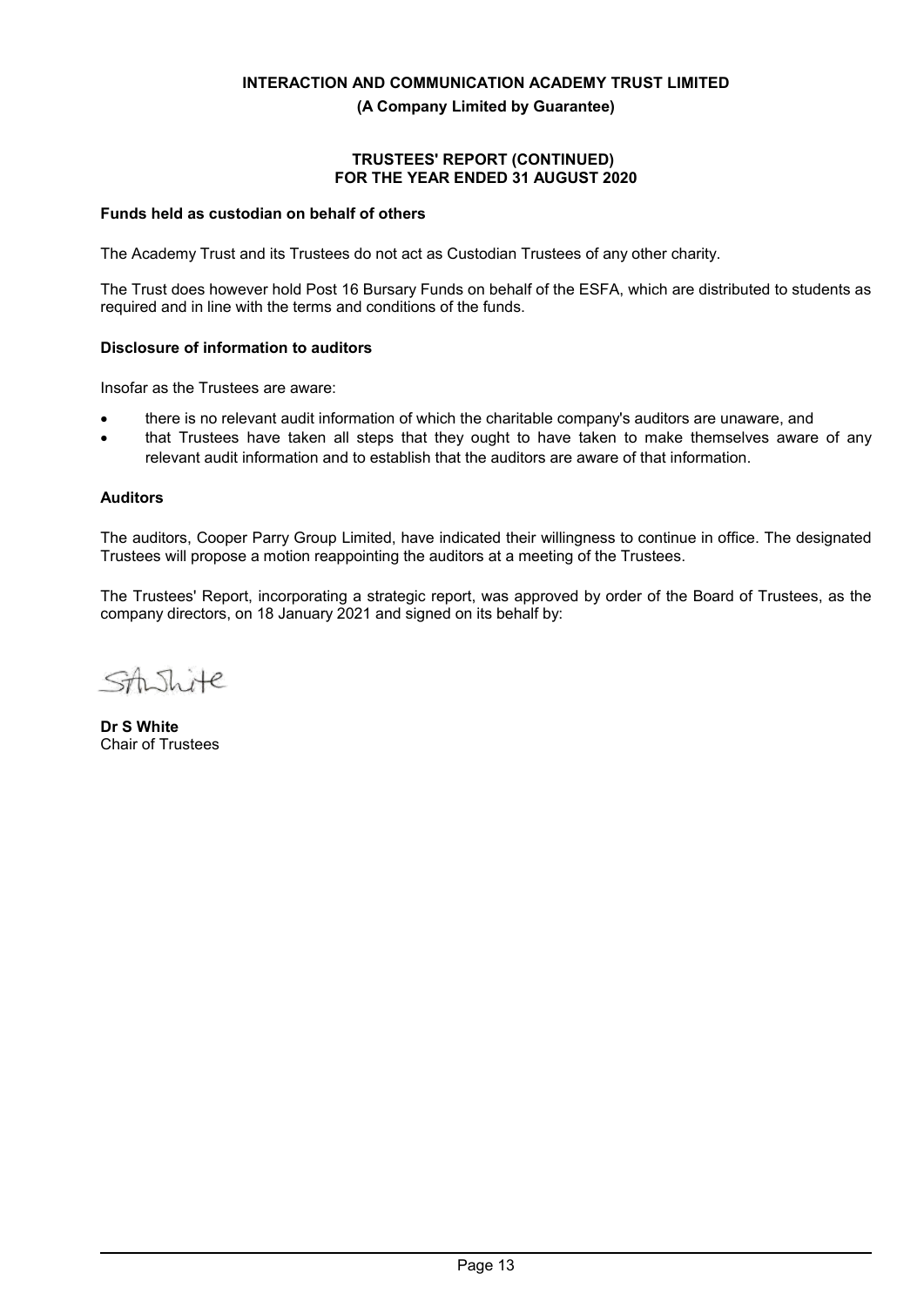## **GOVERNANCE STATEMENT**

#### **Scope of responsibility**

As Trustees, we acknowledge we have overall responsibility for ensuring that the Interaction and Communication Academy Trust has an effective and appropriate system of control, financial and otherwise. However, such a system is designed to manage rather than eliminate the risk of failure to achieve business objectives and can provide only reasonable and not absolute assurance against material misstatement or loss.

As Trustees, we have reviewed and taken account of the guidance in DfE's Governance Handbook and competency framework for governance.

The Board of Trustees has delegated the day-to-day responsibility to the CEO, as Accounting Officer, for ensuring financial controls conform with the requirements of both propriety and good financial management and in accordance with the requirements and responsibilities assigned to it in the funding agreement between Interaction and Communication Academy Trust Limited and the Secretary of State for Education. They are also responsible for reporting to the Board of Trustees any material weaknesses or breakdowns in internal control.

#### **Governance**

The information on governance included here supplements that described in the Trustees' Report and in the Statement of Trustees' Responsibilities. The Board of Trustees has formally met 4 times during the year. Attendance during the year at meetings of the Board of Trustees was as follows:

| <b>Trustee</b><br>Meetings attended |  | Out of a possible |  |
|-------------------------------------|--|-------------------|--|
| D Wilkinson                         |  | 4                 |  |
| D Whiteley MBE                      |  |                   |  |
| Dr E J Perry                        |  |                   |  |
| <b>G Robinson OBE</b>               |  |                   |  |
| J Haines                            |  |                   |  |
| J B Gledhill                        |  |                   |  |
| J Wainwright                        |  |                   |  |
| J C O'Dor                           |  |                   |  |
| L M O'Neill                         |  |                   |  |
| Dr S White                          |  | 4                 |  |
| <b>T</b> Wilkes                     |  |                   |  |

The Board of Trustees reviewed the Trust's governance structure during the year to evaluate its impact and effectiveness. The Board of Trustees has a wide range of skills that contribute to the successful governance of the Trust and are satisfied that the current structure in place is appropriate and effective for the Trust. Over the last year the composition of the Board of Trustees has changed as J O'Dor resigned as a Trustee on 11 March 2020 and Dr. J Wainwright and T Wilkes resigned as Trustees on 31 August 2020.

The Resource, Audit and Risk Committee is a sub-Committee of the Board of Trustees. Its purpose is to provide oversight, guidance and assistance to the Board of Trustees on all matters related to finance, resources, premises and Health & Safety of the Academy Trust. This Committee also acts as the Academy Trust's Audit Committee, where its purpose is to maintain an oversight of the Trust's governance, risk management, internal control and value for money framework. Attendance during the year at meetings was as follows:

| Meetings attended<br>Trustee |   | Out of a possible |  |  |
|------------------------------|---|-------------------|--|--|
| D Wilkinson                  |   | 4                 |  |  |
| D Whiteley                   | 4 | 4                 |  |  |
| G Robinson OBE               |   | 4                 |  |  |
| J B Gledhill                 | 0 | 4                 |  |  |
| Dr S White                   | 4 | 4                 |  |  |
| T Wilkes                     | 3 |                   |  |  |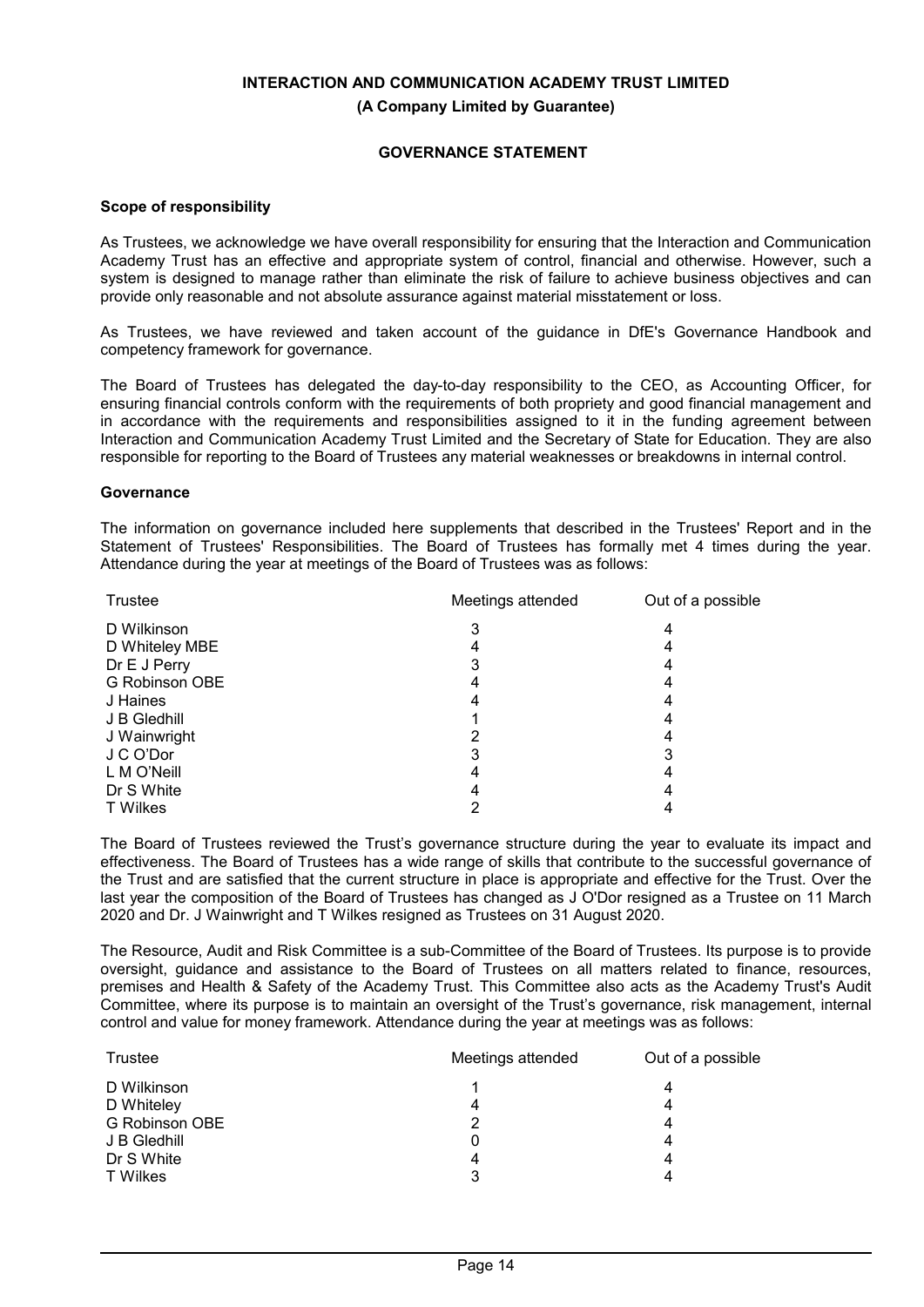## **GOVERNANCE STATEMENT (CONTINUED)**

## **Governance (continued)**

The key issues dealt with by the Resource, Audit and Risk Committee during the year was the review of the Academy Trust's 3-year financial forecasts, the actions required to address the reduced funding expected over this period and the review of the reports received from Cooper Parry in relation to the Trust's systems of internal control and the actions undertaken to address the control weaknesses identified.

As detaled above, although the Board of Trustees has met four times throughout the academic year, additionally the Resource, Audit and Risk Committee has met four times and the Academic and Safeguarding Committee has met 3 times. The Board of Trustees feel that through these meetings, and other informal meetings with the Senior Management Team, the Board has maintained effective oversight of the Trust and its funds. Throughout the Covid-19 pandemic the Trust also held bi-weekly virtual meetings with the Senior Management Team to discuss the ongoing risks and how best to mitigate the risks.

### **Review of value for money**

As Accounting Officer, the CEO has responsibility for ensuring that the Academy Trust delivers good value in the use of public resources. The Accounting Officer understands that value for money refers to the educational and wider societal outcomes achieved in return for the taxpayer resources received.

The Accounting Officer considers how the Academy Trust's use of its resources has provided good value for money during each academic year, and reports to the board of Trustees where value for money can be improved, including the use of benchmarking data where appropriate.

The Accounting Officer for the Academy Trust has delivered improved value for money during the year by.

- Shared use of Director of Finance, Director of Operations and Director of IT.
- Development and implementation of a strong and sustainable Reserves Policy.
- Combined purchasing.
- Common working on IT e.g. website, remote working, financial systems using skills available within the trust to benefit all schools.
- Joint work on fundraising.
- Trust-wide Continuous Professional Development and training.
- Providing a consistent approach to leadership across the Trust which is achieved by the CEO facilitating the appraisal of the Principals.

During the Covid-19 pandemic the Trust reviewed best value through:

- Shared PPE purchasing to reduce unexpected costs where possible.
- Director of IT researching best value virtual platforms for remote learning and remote working.
- Consideration was given to staffing costs and the replacement of any staff that left the Trust during this period.

## **The purpose of the system of internal control**

The system of internal control is designed to manage risk to a reasonable level rather than to eliminate all risk of failure to achieve policies, aims and objectives. It can, therefore, only provide reasonable and not absolute assurance of effectiveness. The system of internal control is based on an on-going process designed to identify and prioritise the risks to the achievement of Academy Trust policies, aims and objectives, to evaluate the likelihood of those risks being realised and the impact should they be realised, and to manage them efficiently, effectively and economically.

The system of internal control has been in place in Interaction and Communication Academy Trust Limited for the year 1 September 2019 to 31 August 2020 and up to the date of approval of the annual report and financial statements.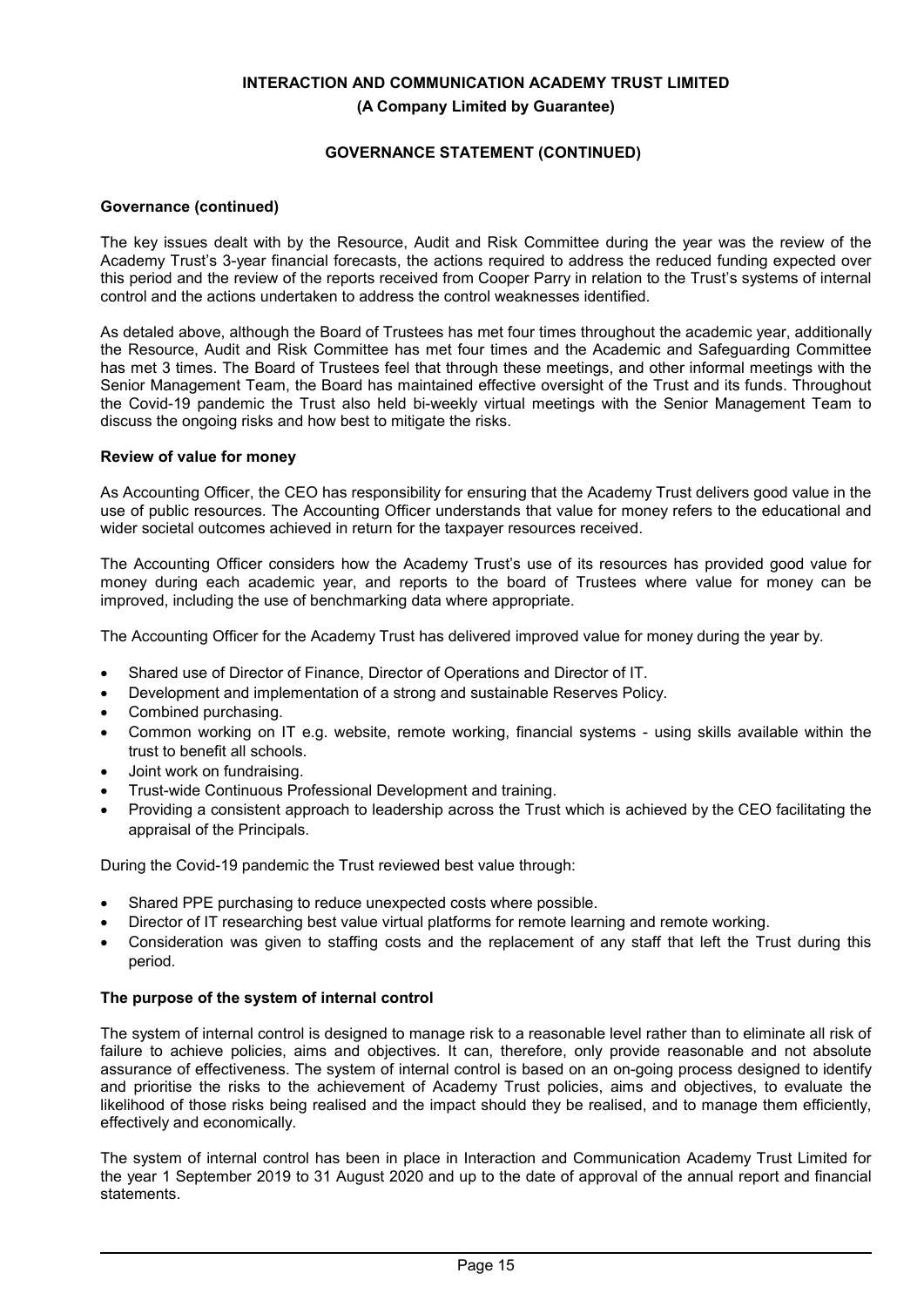## **GOVERNANCE STATEMENT (CONTINUED)**

## **Capacity to handle risk**

The Board of Trustees has reviewed the key risks to which the Academy Trust is exposed together with the operating, financial and compliance controls that have been implemented to mitigate those risks. The board of Trustees is of the view that there is a formal ongoing process for identifying, evaluating and managing the Academy Trust's significant risks that has been in place for the year 1 September 2019 to 31 August 2020 and up to the date of approval of the annual report and financial statements. This process is regularly reviewed by the Board of Trustees.

## **The risk and control framework**

The Academy Trust's system of internal financial control is based on a framework of regular management information and administrative procedures including the segregation of duties and a system of delegation and accountability. In particular, it includes:

- comprehensive budgeting and monitoring systems with an annual budget and periodic financial reports which are reviewed and agreed by the Board of Trustees.
- regular reviews by the Resource, Audit and Risk Committee of reports which indicate financial performance against the forecasts and of major purchase plans, capital works and expenditure programmes.
- setting targets to measure financial and other performance.
- clearly defined purchasing (asset purchase or capital investment) guidelines.
- identification and management of risks.

The Board of Trustees has decided to employ Cooper Parry Group Limited as internal auditor.

The internal auditor's role includes giving advice on financial matters and performing a range of checks on the Academy Trust's financial systems. In particular the checks carried out in the current year covered a review of management information preparation procedures, including information prepared for and presented to the Board of Trustees.

On an annual basis, the internal auditor reports to the Board of Trustees through the Resource, Audit and Risk Committee on the operation of the systems of control and on the discharge of the Trustees' financial responsibilities and annually prepares an annual summary report to the Committee outlining the areas reviewed, key findings, recommendations and conclusions to help the Committee consider actions and assess progress.

The auditor has delivered their program of work during the year ended 31 August 2020 as planned. While no significant internal control weaknesses were identified from the work completed, the Trustees and management have developed an action plan to continue to strengthen and improve internal controls over the next 12 months.

As detailed above, the Trustees have previously appointed the external auditors to undertake the internal audit services for the Trust. As a result of the changes introduced by the Financial Reporting Council's revised Ethical Standard for Auditors, the Trustees, via the Resource, Audit and Risk Committee, will be appointing another organisation to undertake the internal audit work for the Academy Trust for the 2020/21 academic year onwards.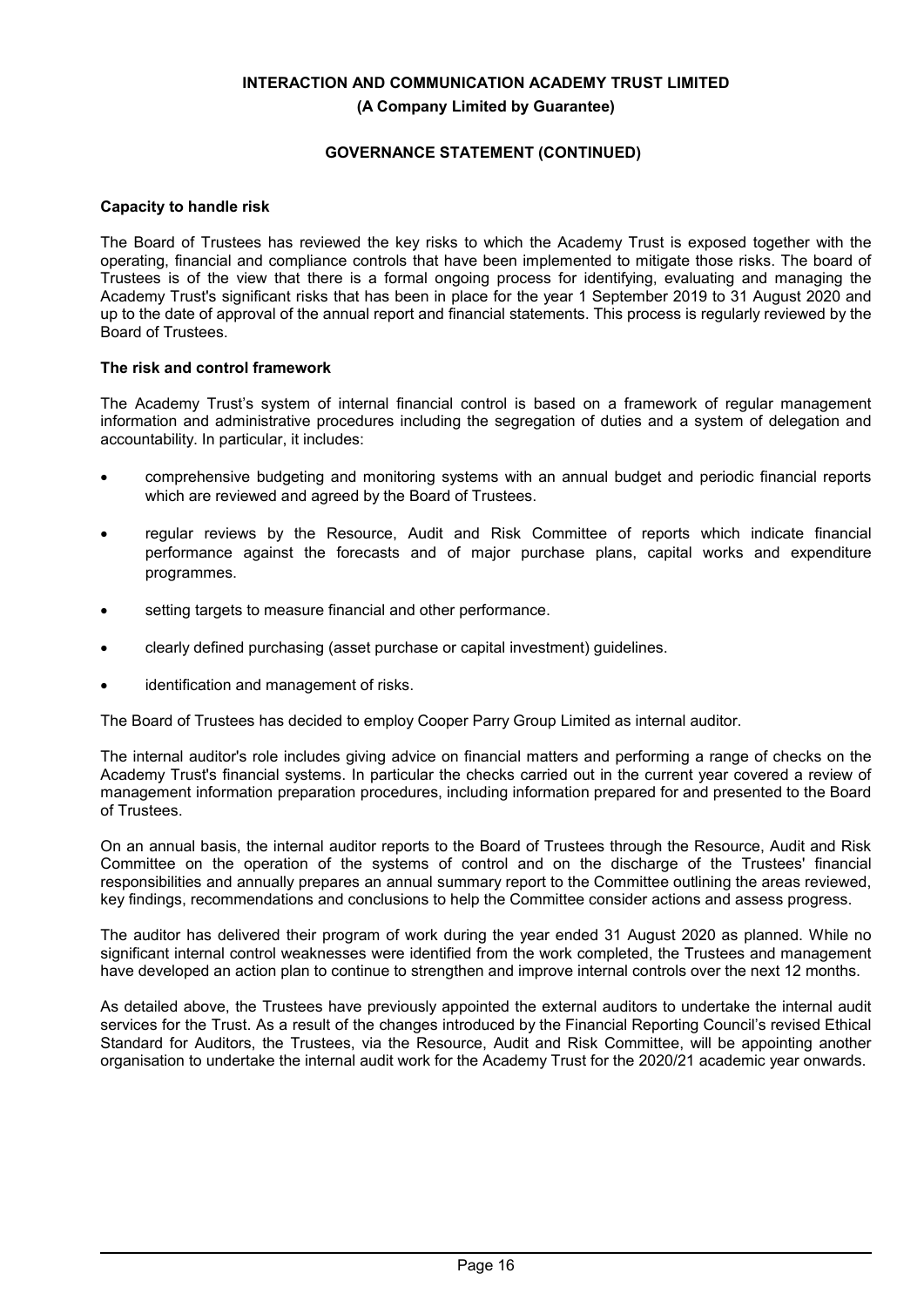## **GOVERNANCE STATEMENT (CONTINUED)**

## **Review of effectiveness**

As Accounting Officer, the CEO has responsibility for reviewing the effectiveness of the system of internal control. During the year in question the review has been informed by:

- the work of the internal audit auditor;
- the work of the external auditor;
- the financial management and governance self-assessment process, including the School Resource Management Self-Assessment Tool; and
- the work of the executive managers within the Academy Trust who have responsibility for the development and maintenance of the internal control framework.

The Accounting Officer has been advised of the implications of the result of their review of the system of internal control by the Resource, Audit and Risk Committee and a plan to address weaknesses and ensure continuous improvement of the system is in place.

Approved by order of the members of the Board of Trustees on 18 January 2021 and signed on their behalf by:

Ŧе N.

**Dr S White** Chair of Trustees

7 PA NO

**Dr A Costello** Accounting Officer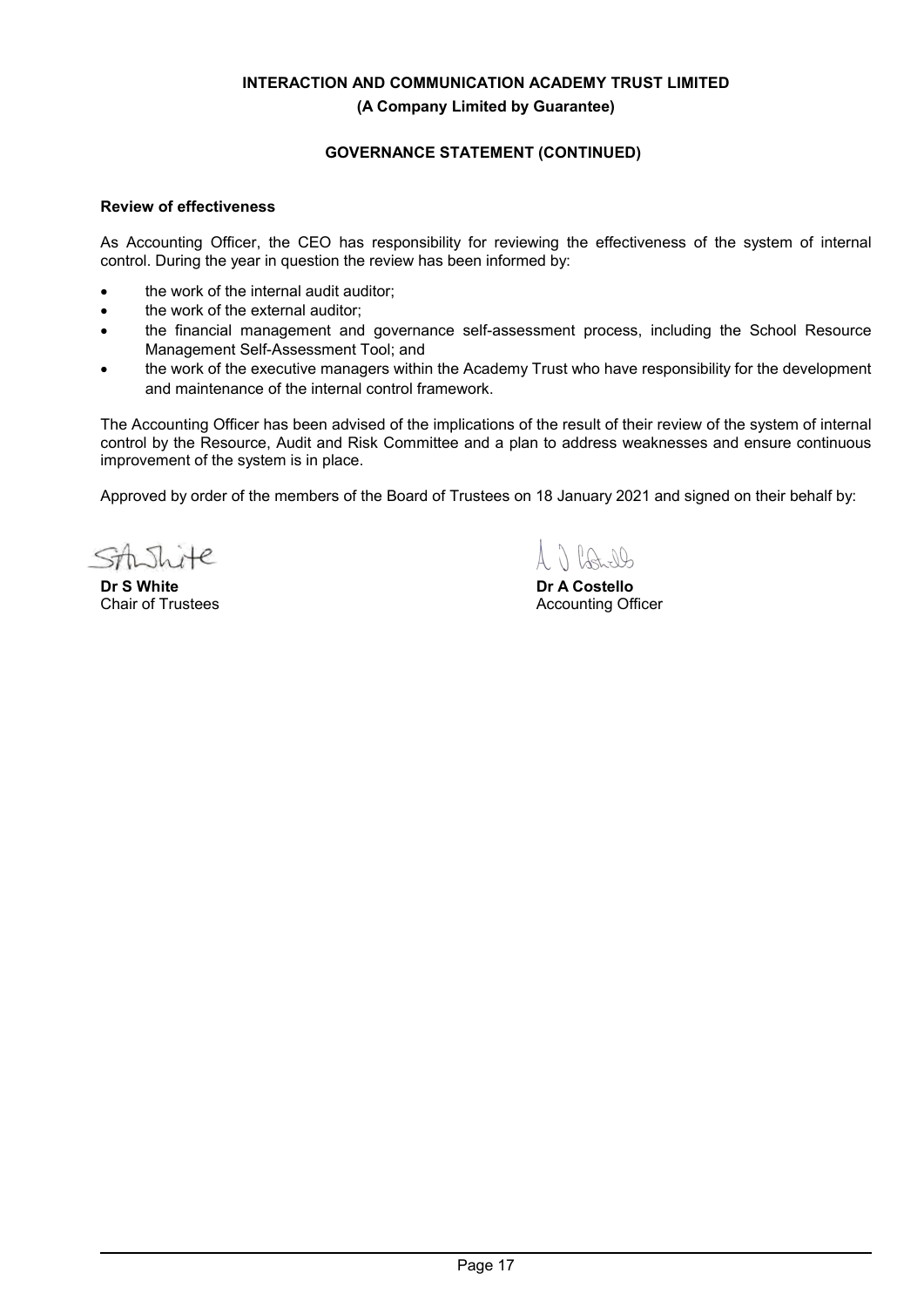## **STATEMENT ON REGULARITY, PROPRIETY AND COMPLIANCE**

As Accounting Officer of Interaction and Communication Academy Trust Limited I have considered my responsibility to notify the Academy Trust Board of Trustees and the Education & Skills Funding Agency (ESFA) of material irregularity, impropriety and non-compliance with terms and conditions of all funding received by the Academy Trust, under the funding agreement in place between the Academy Trust and the Secretary of State for Education. As part of my consideration I have had due regard to the requirements of the Academies Financial Handbook 2019.

I confirm that I and the Academy Trust Board of Trustees are able to identify any material irregular or improper use of all funds by the Academy Trust, or material non-compliance with the terms and conditions of funding under the Academy Trust's funding agreement and the Academies Financial Handbook 2019.

I confirm that no instances of material irregularity, impropriety or funding non-compliance have been discovered to date. If any instances are identified after the date of this statement, these will be notified to the Board of Trustees and ESFA.

 $A \cap RA$ 

**Dr A Costello** Accounting Officer

Date: 18 January 2021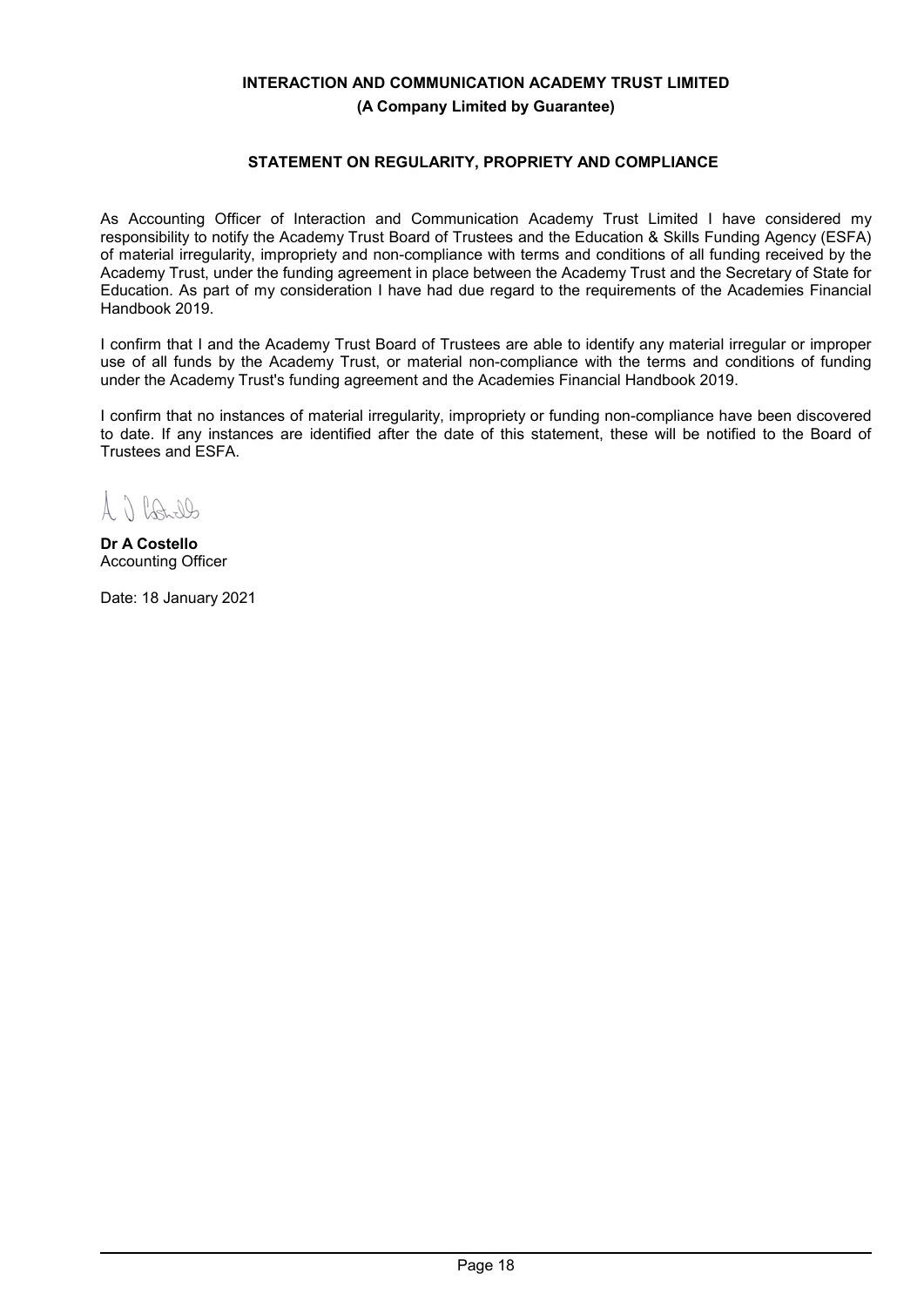## **STATEMENT OF TRUSTEES' RESPONSIBILITIES FOR THE YEAR ENDED 31 AUGUST 2020**

The Trustees (who are also the directors of the charitable company for the purposes of company law) are responsible for preparing the Trustees' Report and the financial statements in accordance with the Academies Accounts Direction published by the Education and Skills Funding Agency, United Kingdom Accounting Standards (United Kingdom Generally Accepted Accounting Practice) and applicable law and regulations.

Company law requires the Trustees to prepare financial statements for each financial year. Under company law, the Trustees must not approve the financial statements unless they are satisfied that they give a true and fair view of the state of affairs of the charitable company and of its incoming resources and application of resources, including its income and expenditure, for that period. In preparing these financial statements, the Trustees are required to:

- select suitable accounting policies and then apply them consistently;
- observe the methods and principles of the Charities SORP 2019 and the Academies Accounts Direction 2019 to 2020;
- make judgements and accounting estimates that are reasonable and prudent;
- state whether applicable UK Accounting Standards have been followed, subject to any material departures disclosed and explained in the financial statements;
- prepare the financial statements on the going concern basis unless it is inappropriate to presume that the charitable company will continue in business.

The Trustees are responsible for keeping adequate accounting records that are sufficient to show and explain the charitable company's transactions and disclose with reasonable accuracy at any time the financial position of the charitable company and enable them to ensure that the financial statements comply with the Companies Act 2006. They are also responsible for safeguarding the assets of the charitable company and hence for taking reasonable steps for the prevention and detection of fraud and other irregularities.

The Trustees are responsible for ensuring that in its conduct and operation the charitable company applies financial and other controls, which conform with the requirements both of propriety and of good financial management. They are also responsible for ensuring grants received from ESFA/DfE have been applied for the purposes intended.

The Trustees are responsible for the maintenance and integrity of the corporate and financial information included on the charitable company's website. Legislation in the United Kingdom governing the preparation and dissemination of financial statements may differ from legislation in other jurisdictions.

Approved by order of the members of the Board of Trustees on 18 January 2021 and signed on its behalf by:

SA Thite

**Dr S White** Chair of Trustees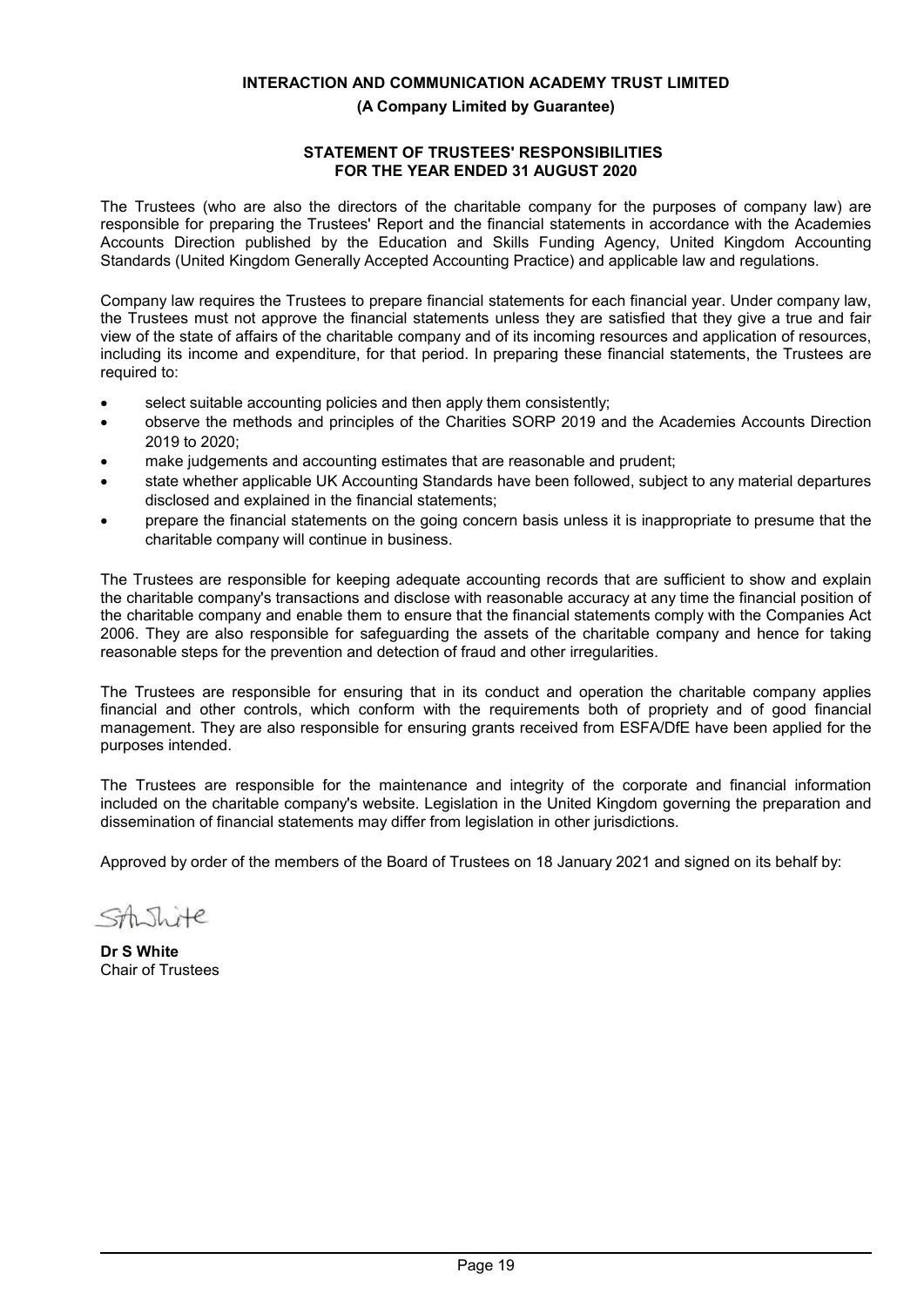## **INDEPENDENT AUDITORS' REPORT ON THE FINANCIAL STATEMENTS TO THE MEMBERS OF INTERACTION AND COMMUNICATION ACADEMY TRUST LIMITED**

## **Opinion**

We have audited the financial statements of Interaction and Communication Academy Trust Limited (the 'academy trust') for the year ended 31 August 2020 which comprise the Statement of Financial Activities, the Balance Sheet, the Statement of Cash Flows and the related notes, including a summary of significant accounting policies. The financial reporting framework that has been applied in their preparation is applicable law, United Kingdom Accounting Standards (United Kingdom Generally Accepted Accounting Practice), including Financial Reporting Standard 102 'The Financial Reporting Standard applicable in the UK and Republic of Ireland', the Charities SORP 2019 and the Academies Accounts Direction 2019 to 2020 issued by the Education and Skills Funding Agency.

In our opinion the financial statements:

- give a true and fair view of the state of the Academy Trust's affairs as at 31 August 2020 and of its incoming resources and application of resources, including its income and expenditure for the year then ended;
- have been properly prepared in accordance with United Kingdom Generally Accepted Accounting Practice; and
- have been prepared in accordance with the requirements of the Companies Act 2006, the Charities SORP 2019 and the Academies Accounts Direction 2019 to 2020 issued by the Education and Skills Funding Agency.

## **Basis for opinion**

We conducted our audit in accordance with International Standards on Auditing (UK) (ISAs (UK)) and applicable law. Our responsibilities under those standards are further described in the Auditors' responsibilities for the audit of the financial statements section of our report. We are independent of the Academy Trust in accordance with the ethical requirements that are relevant to our audit of the financial statements in the United Kingdom, including the Financial Reporting Council's Ethical Standard, and we have fulfilled our other ethical responsibilities in accordance with these requirements. We believe that the audit evidence we have obtained is sufficient and appropriate to provide a basis for our opinion.

## **Conclusions relating to going concern**

We have nothing to report in respect of the following matters in relation to which the ISAs (UK) require us to report to you where:

- the Trustees' use of the going concern basis of accounting in the preparation of the financial statements is not appropriate; or
- the Trustees have not disclosed in the financial statements any identified material uncertainties that may cast significant doubt about the Academy Trust's ability to continue to adopt the going concern basis of accounting for a period of at least twelve months from the date when the financial statements are authorised for issue.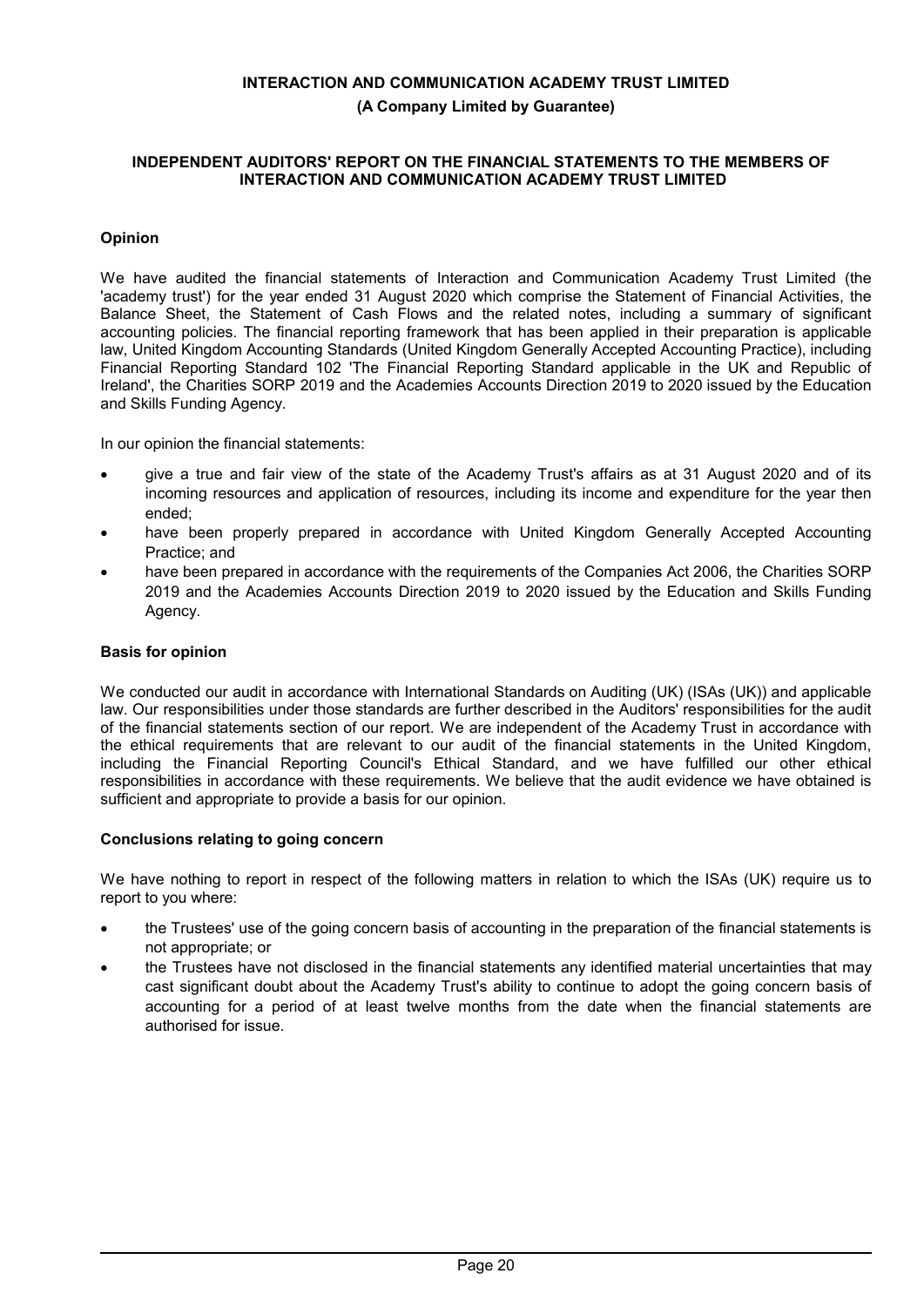### **INDEPENDENT AUDITORS' REPORT ON THE FINANCIAL STATEMENTS TO THE MEMBERS OF INTERACTION AND COMMUNICATION ACADEMY TRUST LIMITED (CONTINUED)**

## **Other information**

The Trustees are responsible for the other information. The other information comprises the information included in the Annual Report, other than the financial statements and our Auditors' Report thereon. Other information includes the Reference and Administrative Details, the Trustees' Report including the Strategic Report, and the Governance Statement. Our opinion on the financial statements does not cover the other information and, except to the extent otherwise explicitly stated in our report, we do not express any form of assurance conclusion thereon.

In connection with our audit of the financial statements, our responsibility is to read the other information and, in doing so, consider whether the other information is materially inconsistent with the financial statements or our knowledge obtained in the audit or otherwise appears to be materially misstated. If we identify such material inconsistencies or apparent material misstatements, we are required to determine whether there is a material misstatement in the financial statements or a material misstatement of the other information. If, based on the work we have performed, we conclude that there is a material misstatement of this other information, we are required to report that fact.

We have nothing to report in this regard.

### **Opinion on other matters prescribed by the Companies Act 2006**

In our opinion, based on the work undertaken in the course of the audit:

- the information given in the Trustees' Report including the Strategic Report for the financial year for which the financial statements are prepared is consistent with the financial statements.
- the Trustees' Report and the Strategic Report have been prepared in accordance with applicable legal requirements.

#### **Matters on which we are required to report by exception**

In the light of our knowledge and understanding of the Academy Trust and its environment obtained in the course of the audit, we have not identified material misstatements in the Trustees' Report including the Strategic Report.

We have nothing to report in respect of the following matters in relation to which the Companies Act 2006 requires us to report to you if, in our opinion:

- adequate accounting records have not been kept, or returns adequate for our audit have not been received from branches not visited by us; or
- the financial statements are not in agreement with the accounting records and returns; or
- certain disclosures of Trustees' remuneration specified by law are not made; or
- we have not received all the information and explanations we require for our audit.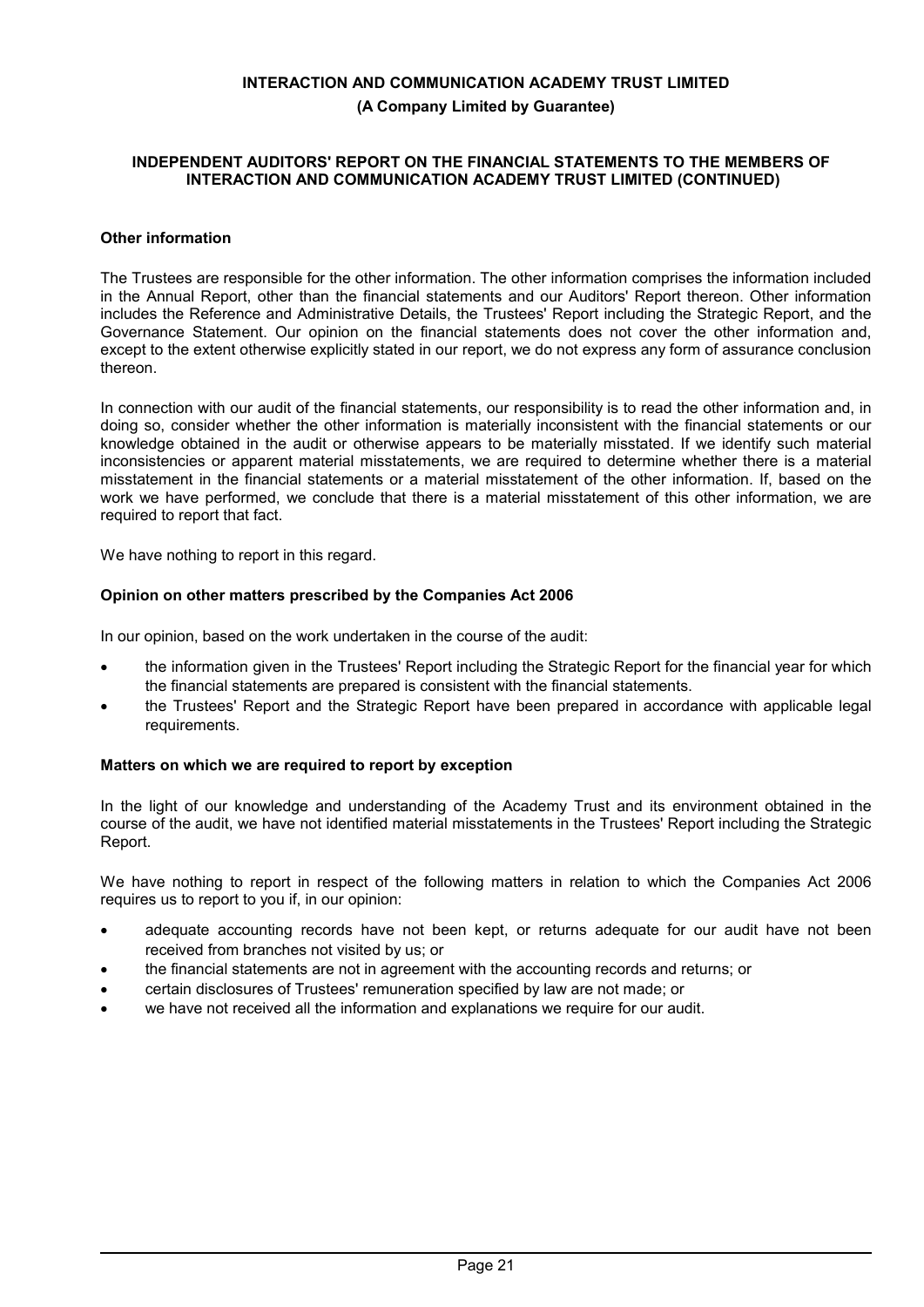### **INDEPENDENT AUDITORS' REPORT ON THE FINANCIAL STATEMENTS TO THE MEMBERS OF INTERACTION AND COMMUNICATION ACADEMY TRUST LIMITED (CONTINUED)**

## **Responsibilities of trustees**

As explained more fully in the Trustees' Responsibilities Statement, the Trustees (who are also the directors of the Academy Trust for the purposes of company law) are responsible for the preparation of the financial statements and for being satisfied that they give a true and fair view, and for such internal control as the Trustees determine is necessary to enable the preparation of financial statements that are free from material misstatement, whether due to fraud or error.

In preparing the financial statements, the Trustees are responsible for assessing the Academy Trust's ability to continue as a going concern, disclosing, as applicable, matters related to going concern and using the going concern basis of accounting unless the Trustees either intend to liquidate the Academy Trust or to cease operations, or have no realistic alternative but to do so.

#### **Auditors' responsibilities for the audit of the financial statements**

Our objectives are to obtain reasonable assurance about whether the financial statements as a whole are free from material misstatement, whether due to fraud or error, and to issue an Auditors' Report that includes our opinion. Reasonable assurance is a high level of assurance, but is not a guarantee that an audit conducted in accordance with ISAs (UK) will always detect a material misstatement when it exists. Misstatements can arise from fraud or error and are considered material if, individually or in the aggregate, they could reasonably be expected to influence the economic decisions of users taken on the basis of these financial statements.

A further description of our responsibilities for the audit of the financial statements is located on the Financial Reporting Council's website at: www.frc.org.uk/auditorsresponsibilities. This description forms part of our Auditors' Report.

#### **Use of our report**

This report is made solely to the Academy Trust's members, as a body, in accordance with Chapter 3 of Part 16 of the Companies Act 2006. Our audit work has been undertaken so that we might state to the Academy Trust's members those matters we are required to state to them in an Auditors' Report and for no other purpose. To the fullest extent permitted by law, we do not accept or assume responsibility to anyone other than the Academy Trust and its members, as a body, for our audit work, for this report, or for the opinions we have formed.

Corper Pany Groy 119.

**Simon Atkins FCA (Senior Statutory Auditor)** for and on behalf of **Cooper Parry Group Limited** Chartered Accountants Statutory Auditor Park View

One Central Boulevard Blythe Valley Park Solihull West Midlands B90 8BG

21 January 2021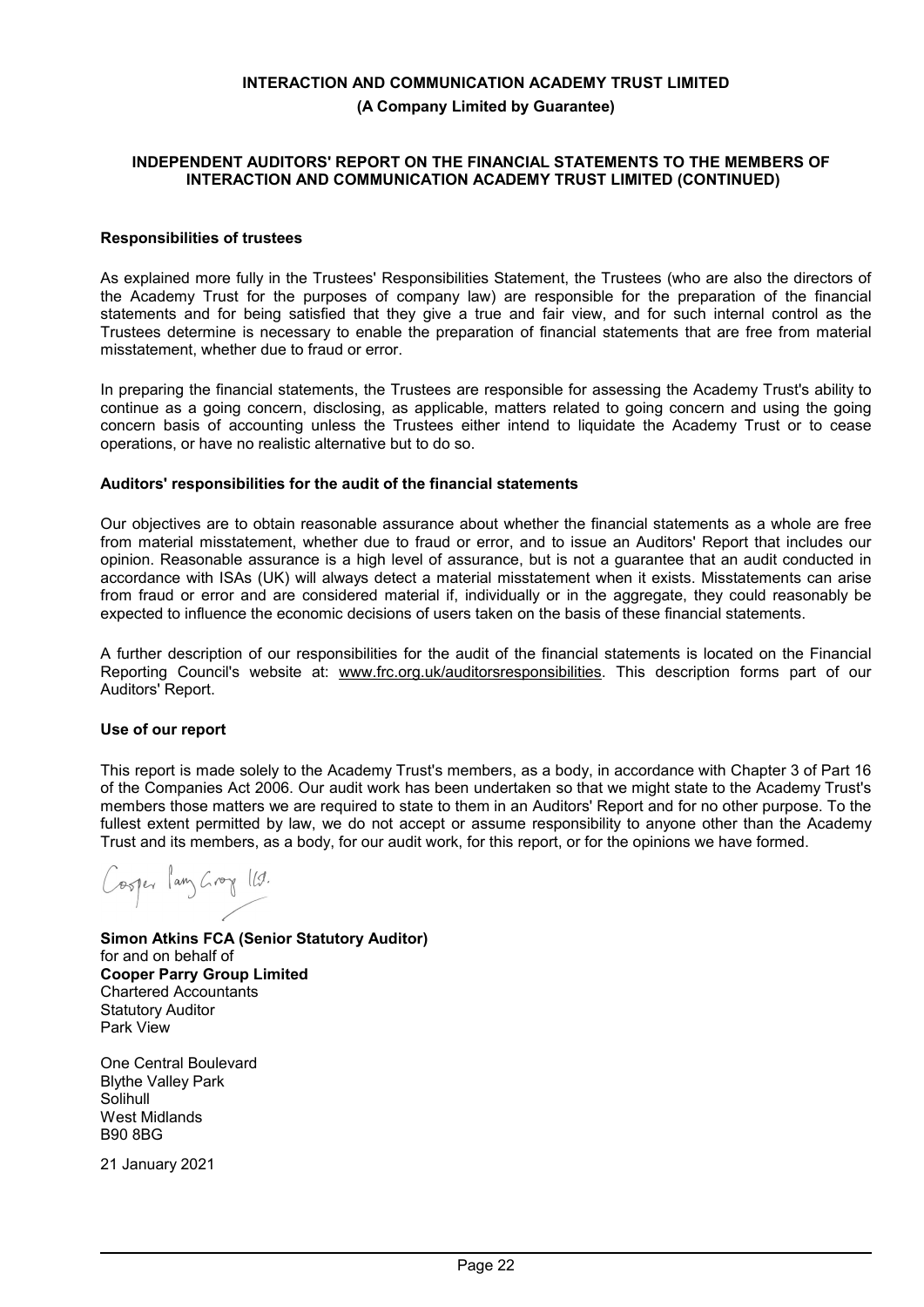### **INDEPENDENT REPORTING ACCOUNTANT'S ASSURANCE REPORT ON REGULARITY TO INTERACTION AND COMMUNICATION ACADEMY TRUST LIMITED AND THE EDUCATION AND SKILLS FUNDING AGENCY**

In accordance with the terms of our engagement letter dated 1 October 2019 and further to the requirements of the Education and Skills Funding Agency (ESFA) as included in the Academies Accounts Direction 2019 to 2020, we have carried out an engagement to obtain limited assurance about whether the expenditure disbursed and income received by Interaction and Communication Academy Trust Limited during the year 1 September 2019 to 31 August 2020 have been applied to the purposes identified by Parliament and the financial transactions conform to the authorities which govern them.

This report is made solely to Interaction and Communication Academy Trust Limited and ESFA in accordance with the terms of our engagement letter. Our work has been undertaken so that we might state to Interaction and Communication Academy Trust Limited and ESFA those matters we are required to state in a report and for no other purpose. To the fullest extent permitted by law, we do not accept or assume responsibility to anyone other than Interaction and Communication Academy Trust Limited and ESFA, for our work, for this report, or for the conclusion we have formed.

## **Respective responsibilities of Interaction and Communication Academy Trust Limited's accounting officer and the reporting accountant**

The accounting officer is responsible, under the requirements of Interaction and Communication Academy Trust Limited's funding agreement with the Secretary of State for Education dated 23 August 2016 and the Academies Financial Handbook, extant from 1 September 2019, for ensuring that expenditure disbursed and income received is applied for the purposes intended by Parliament and the financial transactions conform to the authorities which govern them.

Our responsibilities for this engagement are established in the United Kingdom by our profession's ethical guidance and are to obtain limited assurance and report in accordance with our engagement letter and the requirements of the Academies Accounts Direction 2019 to 2020. We report to you whether anything has come to our attention in carrying out our work which suggests that in all material respects, expenditure disbursed and income received during the year 1 September 2019 to 31 August 2020 have not been applied to purposes intended by Parliament or that the financial transactions do not conform to the authorities which govern them.

## **Approach**

We conducted our engagement in accordance with the Academies Accounts Direction 2019 to 2020 issued by ESFA. We performed a limited assurance engagement as defined in our engagement letter.

The objective of a limited assurance engagement is to perform such procedures as to obtain information and explanations in order to provide us with sufficient appropriate evidence to express a negative conclusion on regularity.

A limited assurance engagement is more limited in scope than a reasonable assurance engagement and consequently does not enable us to obtain assurance that we would become aware of all significant matters that might be identified in a reasonable assurance engagement. Accordingly, we do not express a positive opinion.

Our engagement includes examination, on a test basis, of evidence relevant to the regularity and propriety of the Academy Trust's income and expenditure. The work undertaken to draw our conclusion included:

 Reviewing the internal control policies and procedures implemented by the Academy Trust and an evaluation of their design and effectiveness to understand how the Trust has complied with the framework of authorities;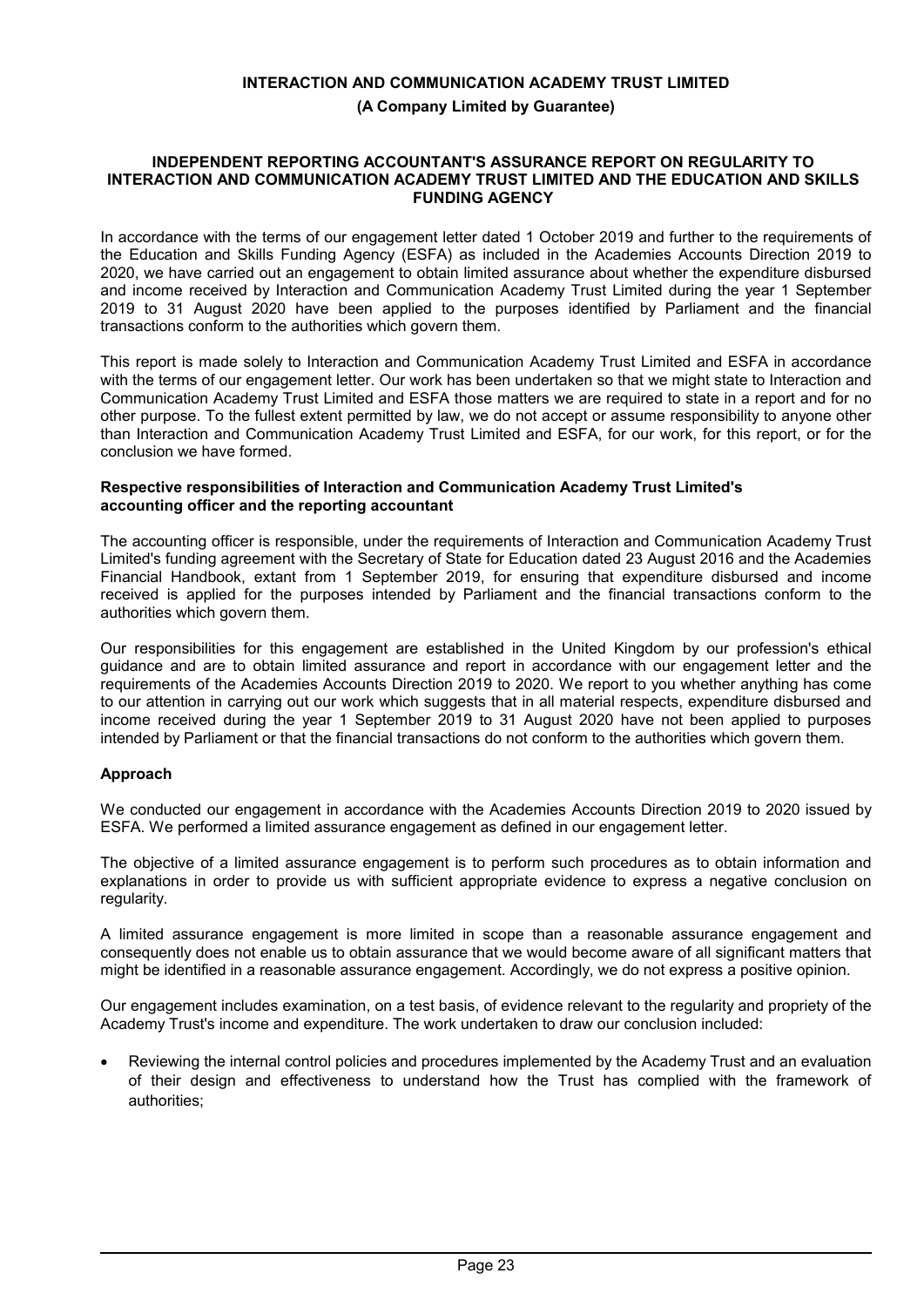## **INDEPENDENT REPORTING ACCOUNTANT'S ASSURANCE REPORT ON REGULARITY TO INTERACTION AND COMMUNICATION ACADEMY TRUST LIMITED AND THE EDUCATION & SKILLS FUNDING AGENCY (CONTINUED)**

## **Approach (continued)**

- Reviewing the minutes of meetings of the Trustees, relevant sub-committees and other evidence made available to us, relevant to our consideration of regularity;
- Enquiries of the Accounting Officer, including reviewing the work undertaken by the Accounting Officer in relation to their Statement on Regularity, Propriety and Compliance; and
- Detailed testing of the income and expenditure of the Academy Trust based on our assessment of the risk of material irregularity, impropriety and non-compliance. This work was integrated with our audit of the financial statements where appropriate and included analytical review and detailed substantive testing of transactions.

## **Conclusion**

In the course of our work, nothing has come to our attention which suggest in all material respects the expenditure disbursed and income received during the year 1 September 2019 to 31 August 2020 has not been applied to purposes intended by Parliament and the financial transactions do not conform to the authorities which govern them.

Cooper lang Groy 11.

Reporting Accountant **Cooper Parry Group Limited** Chartered Accountants Statutory Auditor

Park View One Central Boulevard Blythe Valley Park Solihull West Midlands B90 8BG

Date: 21 January 2021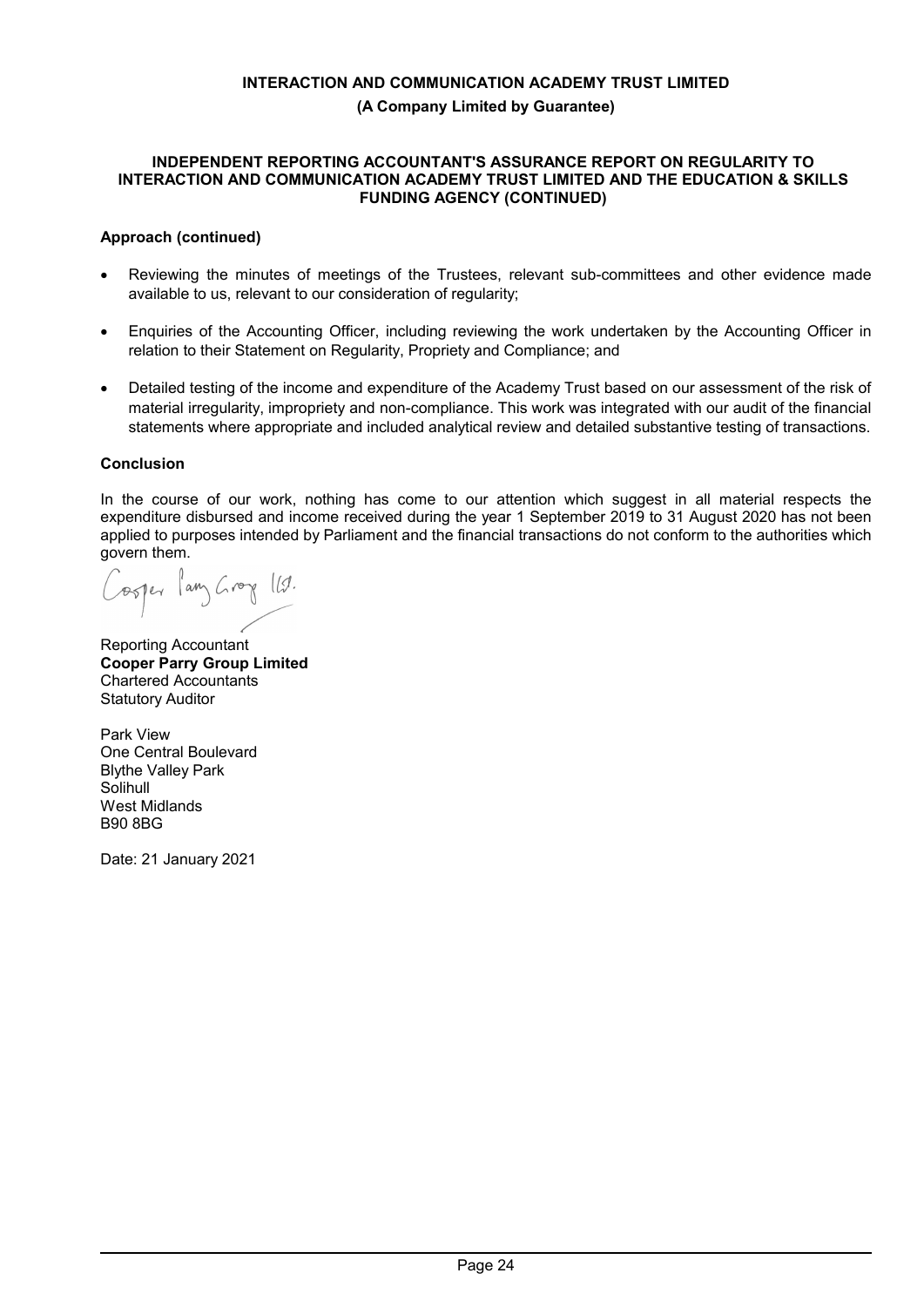## **STATEMENT OF FINANCIAL ACTIVITIES (INCORPORATING INCOME AND EXPENDITURE ACCOUNT) FOR THE YEAR ENDED 31 AUGUST 2020**

| Total<br>funds |
|----------------|
| 2019<br>£      |
|                |
| (21, 736)      |
| 8,674,248      |
| 135,279        |
| 618            |
| 8,788,409      |
|                |
| 9,768,841      |
| 142,721        |
| 9,911,562      |
| (1, 123, 153)  |
|                |
|                |
|                |
| (1, 123, 153)  |
|                |
|                |
| (2,418,000)    |
| (3,541,153)    |
|                |
| 12,877,034     |
| (3, 541, 153)  |
| 9,335,881      |
|                |

The notes on pages 28 to 53 form part of these financial statements.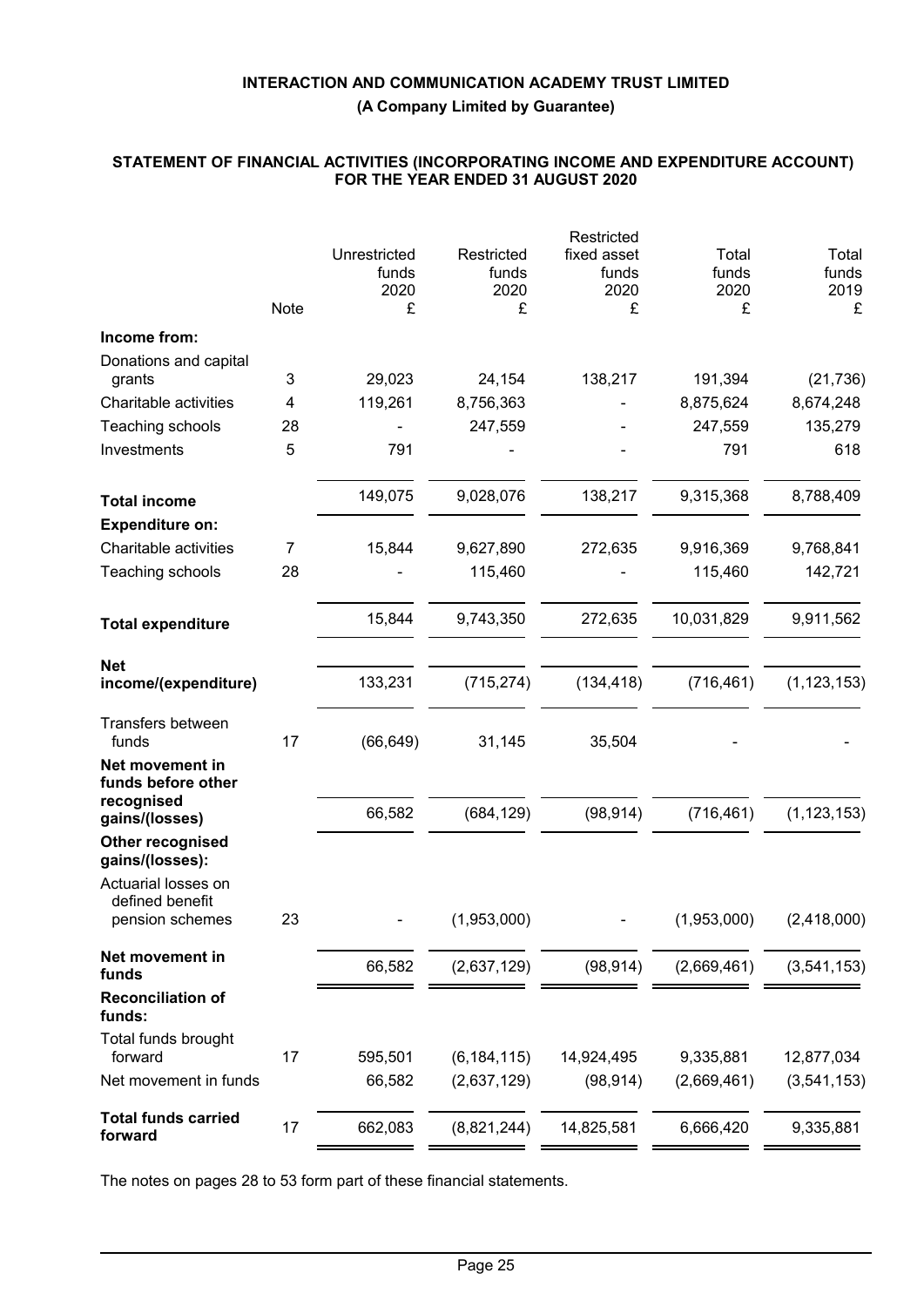#### **(A Company Limited by Guarantee) REGISTERED NUMBER: 10221189**

## **BALANCE SHEET AS AT 31 AUGUST 2020**

|                                                               | Note |             | 2020<br>£   |             | 2019<br>£   |
|---------------------------------------------------------------|------|-------------|-------------|-------------|-------------|
| <b>Fixed assets</b>                                           |      |             |             |             |             |
| Tangible assets                                               | 14   |             | 14,645,397  |             | 14,842,485  |
|                                                               |      |             | 14,645,397  |             | 14,842,485  |
| <b>Current assets</b>                                         |      |             |             |             |             |
| Debtors                                                       | 15   | 259,479     |             | 178,453     |             |
| Cash at bank and in hand                                      |      | 1,438,302   |             | 1,046,741   |             |
|                                                               |      | 1,697,781   |             | 1,225,194   |             |
| Creditors: amounts falling due within one<br>year             | 16   | (114, 758)  |             | (107, 798)  |             |
| <b>Net current assets</b>                                     |      |             | 1,583,023   |             | 1,117,396   |
| <b>Total assets less current liabilities</b>                  |      |             | 16,228,420  |             | 15,959,881  |
| Net assets excluding pension liability                        |      |             | 16,228,420  |             | 15,959,881  |
| Defined benefit pension scheme liability                      | 23   |             | (9,562,000) |             | (6,624,000) |
| <b>Total net assets</b>                                       |      |             | 6,666,420   |             | 9,335,881   |
| <b>Funds of the Academy Trust</b><br><b>Restricted funds:</b> |      |             |             |             |             |
| Fixed asset funds                                             | 17   | 14,825,581  |             | 14,924,495  |             |
| Restricted income funds                                       | 17   | 740,756     |             | 439,885     |             |
| Pension reserve                                               | 17   | (9,562,000) |             | (6,624,000) |             |
| <b>Total restricted funds</b>                                 | 17   |             | 6,004,337   |             | 8,740,380   |
| <b>Unrestricted income funds</b>                              | 17   |             | 662,083     |             | 595,501     |
| <b>Total funds</b>                                            |      |             | 6,666,420   |             | 9,335,881   |

The financial statements on pages 25 to 53 were approved by the Trustees, and authorised for issue on 18 January 2021 and are signed on their behalf, by:

Shite SAL

**Dr S White** Chair of Trustees

The notes on pages 28 to 53 form part of these financial statements.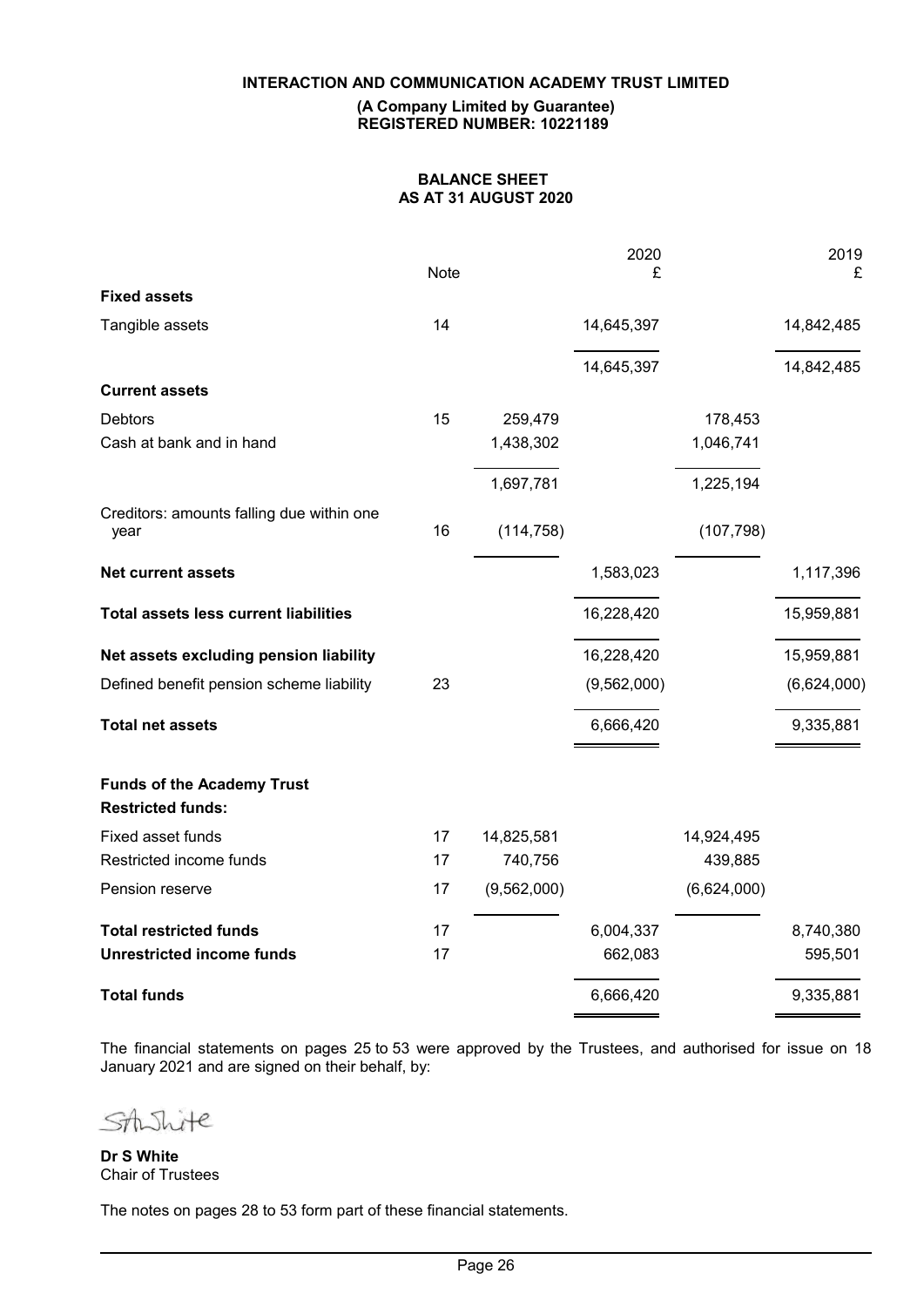## **STATEMENT OF CASH FLOWS FOR THE YEAR ENDED 31 AUGUST 2020**

|                                                        | <b>Note</b> | 2020<br>£ | 2019<br>£ |
|--------------------------------------------------------|-------------|-----------|-----------|
| Cash flows from operating activities                   |             |           |           |
| Net cash provided by operating activities              | 19          | 328,100   | 52,158    |
| Cash flows from investing activities                   | 20          | 63.461    | 4,149     |
| Change in cash and cash equivalents in the year        |             | 391,561   | 56,307    |
| Cash and cash equivalents at the beginning of the year |             | 1,046,741 | 990,434   |
| Cash and cash equivalents at the end of the year       | 21.22       | 1,438,302 | 1.046.741 |

The notes on pages 28 to 53 form part of these financial statements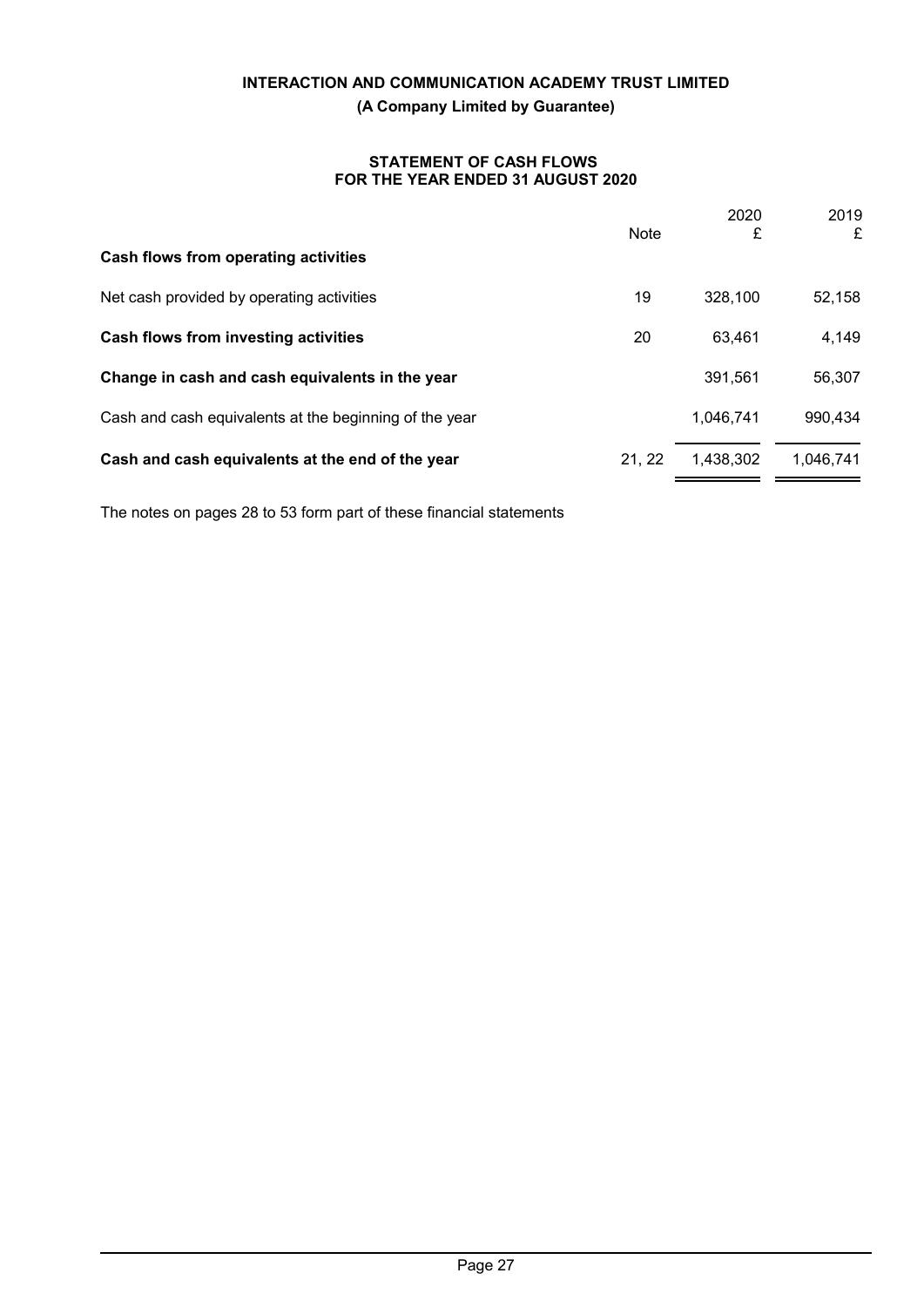**(A Company Limited by Guarantee)**

### **NOTES TO THE FINANCIAL STATEMENTS FOR THE YEAR ENDED 31 AUGUST 2020**

## **1. Accounting policies**

A summary of the principal accounting policies adopted (which have been applied consistently, except where noted), judgements and key sources of estimation uncertainty, is set out below.

### **1.1 Basis of preparation of financial statements**

The financial statements of the Academy Trust, which is a public benefit entity under FRS 102, have been prepared under the historic cost convention in accordance with the Financial Reporting Standard Applicable in the UK and Republic of Ireland (FRS 102), the Accounting and Reporting by Charities: Statement of Recommended Practice applicable to charities preparing their accounts in accordance with the Financial Reporting Standard applicable in the UK and Republic of Ireland (FRS 102) (Charities SORP (FRS 102)), the Academies Accounts Direction 2019 to 2020 issued by ESFA, the Charities Act 2011 and the Companies Act 2006.

### **1.2 Going concern**

The Trustees assess whether the use of going concern is appropriate i.e. whether there are any material uncertainties related to events or conditions that may cast significant doubt on the ability of the Academy Trust to continue as a going concern. The Trustees make this assessment in respect of a period of at least one year from the date of authorisation for issue of the financial statements and have concluded that the Academy Trust has adequate resources to continue in operational existence for the foreseeable future and there are no material uncertainties about the Academy Trust's ability to continue as a going concern, thus they continue to adopt the going concern basis of accounting in preparing the financial statements.

## **1.3 Taxation**

The Academy Trust is considered to pass the tests set out in Paragraph 1 Schedule 6 of the Finance Act 2010 and therefore it meets the definition of a charitable company for UK corporation tax purposes.

Accordingly, the Academy Trust is potentially exempt from taxation in respect of income or capital gains received within categories covered by Part 11, chapter 3 of the Corporation Tax Act 2010 or Section 256 of the Taxation of Chargeable Gains Act 1992, to the extent that such income or gains are applied exclusively to charitable purposes.

## **1.4 Fund accounting**

Unrestricted income funds represent those resources which may be used towards meeting any of the charitable objects of the Academy Trust at the discretion of the Trustees.

Restricted fixed asset funds are resources which are to be applied to specific capital purposes imposed by the funders where the asset acquired or created is held for a specific purpose.

Restricted general funds comprise all other restricted funds received with restrictions imposed by the funder/donor and include grants from the Department for Education Group.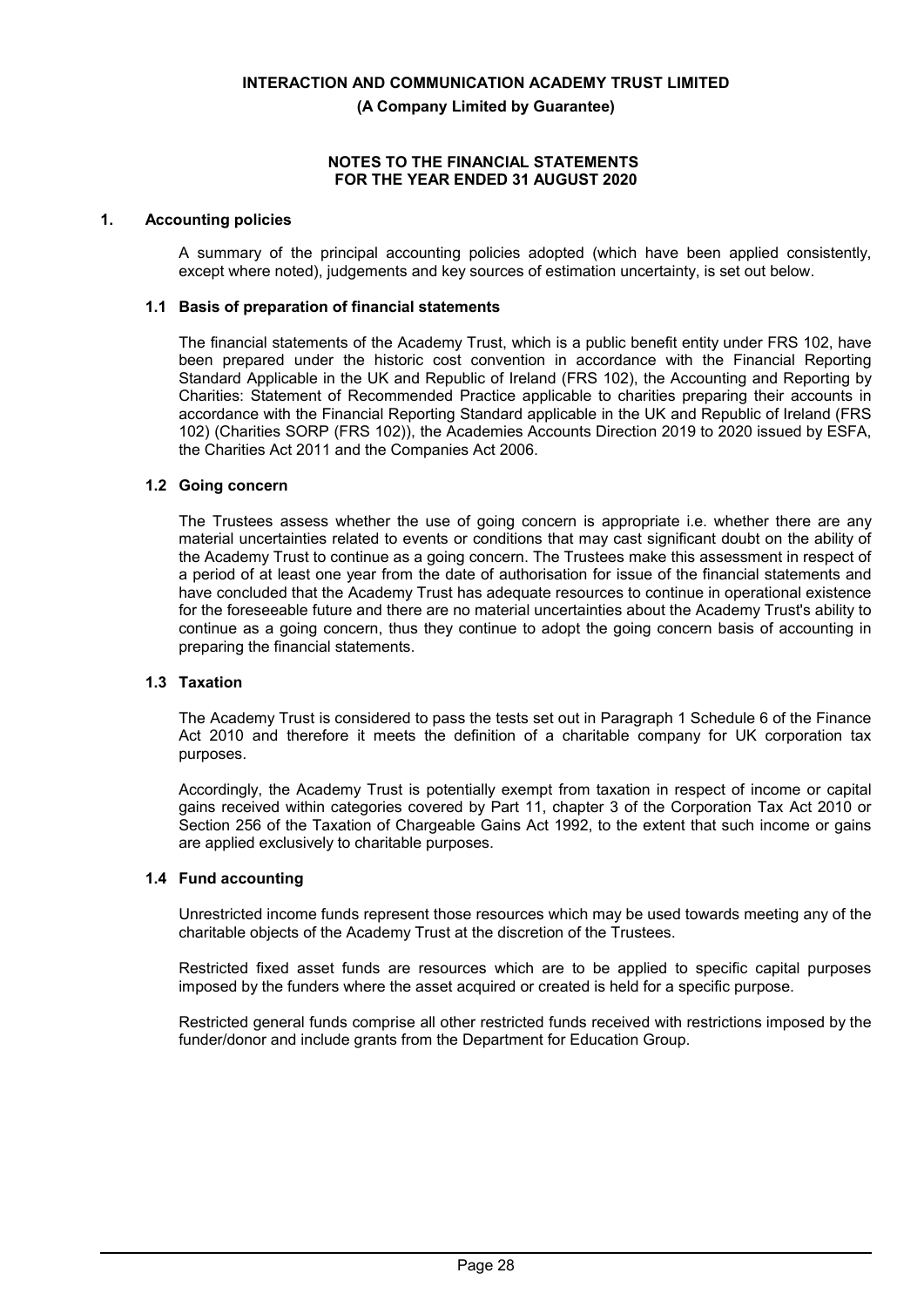**(A Company Limited by Guarantee)**

## **NOTES TO THE FINANCIAL STATEMENTS FOR THE YEAR ENDED 31 AUGUST 2020**

## **1. Accounting policies (continued)**

#### **1.5 Income**

All incoming resources are recognised when the Academy Trust has entitlement to the funds, the receipt is probable and the amount can be measured reliably.

## **Grants**

Grants are included in the Statement of Financial Activities on a receivable basis. The balance of income received for specific purposes but not expended during the period is shown in the relevant funds on the Balance Sheet. Where income is received in advance of meeting any performancerelated conditions there is not unconditional entitlement to the income and its recognition is deferred and included in creditors as deferred income until the performance-related conditions are met. Where entitlement occurs before income is received, the income is accrued.

General Annual Grant is recognised in full in the Statement of Financial Activities in the year for which it is receivable and any abatement in respect of the year is deducted from income and recognised as a liability.

Capital grants are recognised in full when there is an unconditional entitlement to the grant. Unspent amounts of capital grants are reflected in the Balance Sheet in the restricted fixed asset fund. Capital grants are recognised when there is entitlement and are not deferred over the life of the asset on which they are expended.

## **Donations**

Donations are recognised on a receivable basis (where there are no performance-related conditions) where the receipt is probable and the amount can be reliably measured.

## **Other income**

Other income, including the hire of facilities, is recognised in the year it is receivable and to the extent the Academy Trust has provided the goods or services.

## **1.6 Expenditure**

Expenditure is recognised once there is a legal or constructive obligation to transfer economic benefit to a third party, it is probable that a transfer of economic benefits will be required in settlement and the amount of the obligation can be measured reliably. Expenditure is classified by activity. The costs of each activity are made up of the total of direct costs and shared costs, including support costs involved in undertaking each activity. Direct costs attributable to a single activity are allocated directly to that activity. Shared costs which contribute to more than one activity and support costs which are not attributable to a single activity are apportioned between those activities on a basis consistent with the use of resources. Central staff costs are allocated on the basis of time spent, and depreciation charges allocated on the portion of the asset's use.

Expenditure on charitable activities are costs incurred on the Academy Trust's educational operations, including support costs and those costs relating to the governance of the Academy Trust appointed to charitable activities.

#### **Charitable activities**

These are costs incurred on the Academy Trust's educational operations, including support costs and costs relating to the governance of the Academy Trust apportioned to charitable activities.

All resources expended are inclusive of irrecoverable VAT.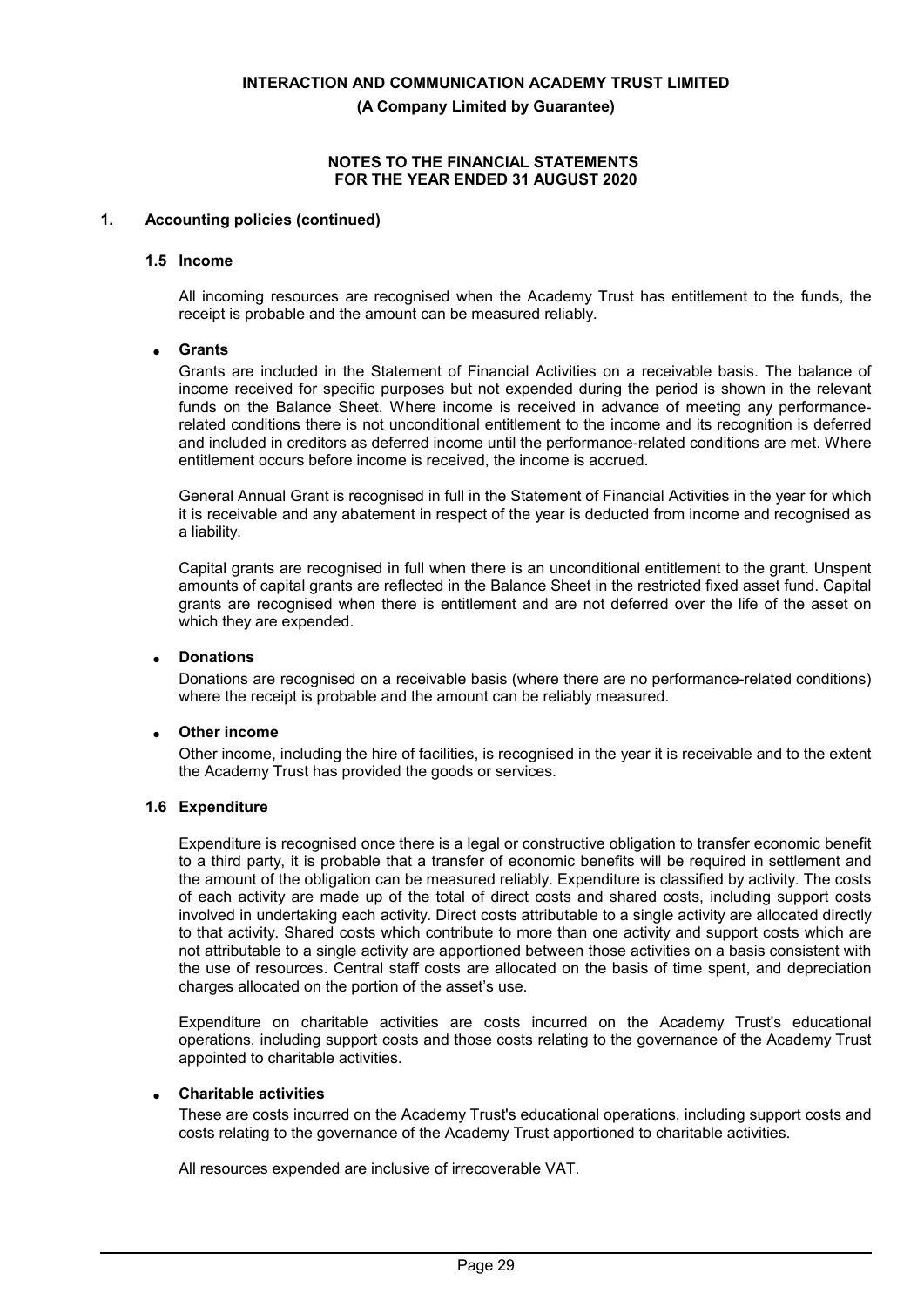**(A Company Limited by Guarantee)**

## **NOTES TO THE FINANCIAL STATEMENTS FOR THE YEAR ENDED 31 AUGUST 2020**

## **1. Accounting policies (continued)**

### **1.7 Interest receivable**

Interest on funds held on deposit is included when receivable and the amount can be measured reliably by the Academy Trust; this is normally upon notification of the interest paid or payable by the institution with whom the funds are deposited.

### **1.8 Operating leases**

Rentals paid under operating leases are charged to the Statement of Financial Activities on a straight line basis over the lease term.

### **1.9 Tangible fixed assets**

Assets costing £1,000 or more are capitalised as tangible fixed assets and are carried at cost, net of depreciation and any provision for impairment.

Where tangible fixed assets have been acquired with the aid of specific grants, either from the government or from the private sector, they are included in the Balance Sheet at cost and depreciated over their expected useful economic life. Where there are specific conditions attached to the funding requiring the continued use of the asset, the related grants are credited to a restricted fixed asset fund in the Statement of Financial Activities and carried forward in the Balance Sheet. Depreciation on the relevant assets is charged directly to the restricted fixed asset fund in the Statement of Financial Activities. Where tangible fixed assets have been acquired with unrestricted funds, depreciation on such assets is charged to the unrestricted fund.

Depreciation is provided on all tangible fixed assets other than freehold land and assets under construction, at rates calculated to write off the cost of each asset on a straight-line basis or reducing balance basis over its expected useful life.

Depreciation is provided on the following bases:

| Long-term leasehold property | - 50 years straight line for buildings, leasehold<br>land is depreciated over the term of the lease |
|------------------------------|-----------------------------------------------------------------------------------------------------|
| Furniture and equipment      | - 10% straight line                                                                                 |
| Motor vehicles               | - 15% reducing balance                                                                              |
| Computer equipment           | - 20% straight line                                                                                 |

A review for impairment of a fixed asset is carried out if events or changes in circumstances indicate that the carrying value of any fixed asset may not be recoverable. Shortfalls between the carrying value of fixed assets and their recoverable amounts are recognised as impairments. Impairment losses are recognised in the Statement of Financial Activities.

## **1.10 Debtors**

Trade and other debtors are recognised at the settlement amount after any trade discount offered. Prepayments are valued at the amount prepaid net of any trade discounts due.

#### **1.11 Cash at bank and in hand**

Cash at bank and in hand includes cash and short-term highly liquid investments with a short maturity of three months or less from the date of acquisition or opening of the deposit or similar account.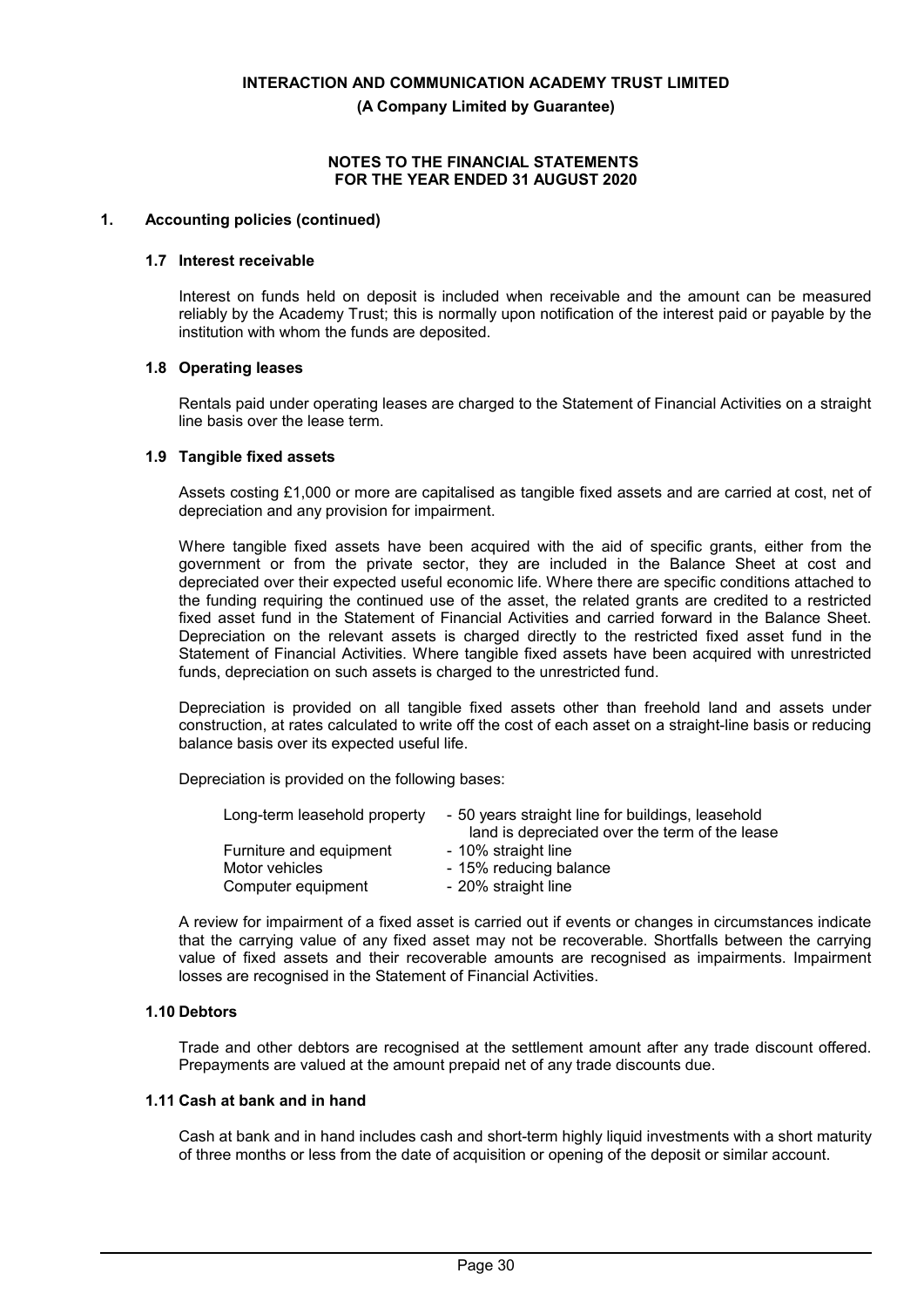**(A Company Limited by Guarantee)**

### **NOTES TO THE FINANCIAL STATEMENTS FOR THE YEAR ENDED 31 AUGUST 2020**

## **1. Accounting policies (continued)**

### **1.12 Liabilities and provisions**

Liabilities and provisions are recognised when there is an obligation at the balance sheet date as a result of a past event, it is probable that a transfer of economic benefit will be required in settlement, and the amount of the settlement can be estimated reliably. Liabilities are recognised at the amount that the Academy Trust anticipates it will pay to settle the debt or the amount it has received as advanced payments for the goods or services it must provide.

Provisions are measured at the best estimate of the amounts required to settle the obligation. Where the effect of the time value of money is material, the provision is based on the present value of those amounts, discounted at the pre-tax discount rate that reflects the risks specific to the liability. The unwinding of the discount is recognised within interest payable and similar charges.

### **1.13 Pensions**

Retirement benefits to employees of the Academy Trust are provided by the Teachers' Pension Scheme ("TPS") and the Local Government Pension Scheme ("LGPS"). These are defined benefit schemes.

The TPS is an unfunded scheme and contributions are calculated so as to spread the cost of pensions over employees' working lives with the Academy Trust in such a way that the pension cost is a substantially level percentage of current and future pensionable payroll. The contributions are determined by the Government Actuary on the basis of quadrennial valuations using a prospective unit credit method. TPS is an unfunded multi-employer scheme with no underlying assets to assign between employers. Consequently, the TPS is treated as a defined contribution scheme for accounting purposes and the contributions recognised in the period to which they relate.

The LGPS is a funded multi-employer scheme and the assets are held separately from those of the Academy Trust in separate trustee administered funds. Pension scheme assets are measured at fair value and liabilities are measured on an actuarial basis using the projected unit credit method and discounted at a rate equivalent to the current rate of return on a high quality corporate bond of equivalent term and currency to the liabilities. The actuarial valuations are obtained at least triennially and are updated at each Balance Sheet date. The amounts charged to operating surplus are the current service costs and the costs of scheme introductions, benefit changes, settlements and curtailments. They are included as part of staff costs as incurred. Net interest on the net defined benefit liability/asset is also recognised in the Statement of Financial Activities and comprises the interest cost on the defined benefit obligation and interest income on the scheme assets, calculated by multiplying the fair value of the scheme assets at the beginning of the period by the rate used to discount the benefit obligations. The difference between the interest income on the scheme assets and the actual return on the scheme assets is recognised in other recognised gains and losses.

Actuarial gains and losses are recognised immediately in other recognised gains and losses.

## **1.14 Agency arrangements**

The Academy Trust acts as an agent in distributing the 16-19 bursary funds from the ESFA. Payments received from the ESFA and subsequent disbursements to students are excluded from the statement of financial activities as the Academy Trust does not have control over the charitable application of the funds. Further details of the transactions are set out in note 25.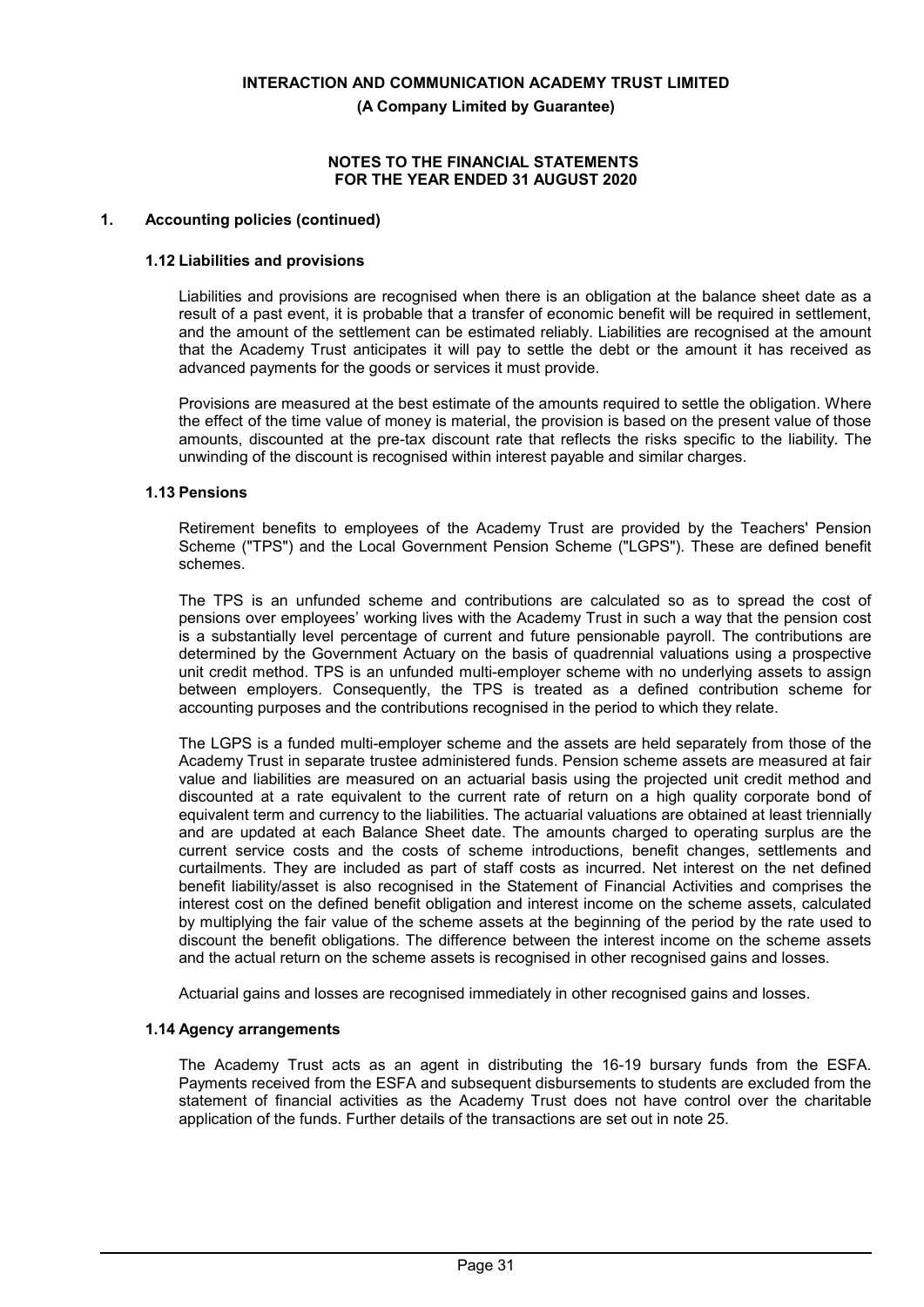**(A Company Limited by Guarantee)**

## **NOTES TO THE FINANCIAL STATEMENTS FOR THE YEAR ENDED 31 AUGUST 2020**

## **1. Accounting policies (continued)**

### **1.15 Financial instruments**

The Academy Trust only holds basic financial instruments as defined in FRS 102. The financial assets and financial liabilities of the Academy Trust and their measurement bases are as follows:

*Financial assets* - trade and other debtors are basic financial instruments and are debt instruments measured at amortised cost as detailed in note 15. Prepayments are not financial instruments. Cash at bank is classified as a basic financial instrument and is measured at face value.

*Financial liabilities* - trade creditors, accruals and other creditors are financial instruments, and are measured at amortised cost as detailed in note 16. Taxation and social security are not included in the financial instruments disclosure definition. Deferred income is not deemed to be a financial liability, as the cash settlement has already taken place and there is an obligation to deliver services rather than cash or another financial instrument.

### **2. Critical accounting estimates and areas of judgement**

Estimates and judgements are continually evaluated and are based on historical experience and other factors, including expectations of future events that are believed to be reasonable under the circumstances.

Critical accounting estimates and assumptions:

The Academy Trust makes estimates and assumptions concerning the future. The resulting accounting estimates and assumptions will, by definition, seldom equal the related actual results. The estimates and assumptions that have a significant risk of causing a material adjustment to the carrying amounts of assets and liabilities within the next financial year are discussed below.

The present value of the Local Government Pension Scheme defined benefit liability depends on a number of factors that are determined on an actuarial basis using a variety of assumptions. The assumptions used in determining the net cost or income for pensions include the discount rate. Any changes in these assumptions, which are disclosed in note 23, will impact the carrying amount of the pension liability. Furthermore a roll forward approach which projects results from the latest full actuarial valuation performed at 31 March 2019 has been used by the actuary in valuing the pensions liability at 31 August 2020. Any differences between the figures derived from the roll forward approach and a full actuarial valuation would impact on the carrying amount of the pension liability.

Tangible fixed assets are depreciated over their economic useful lives taking into account residual values where appropriate. The actual lives of the assets and residual values are assessed annually and may vary depending on a number of factors.

## Critical areas of judgement:

The classification of expenditure between restricted and unrestricted funds is considered as a critical area of judgement as certain expenditure can be applied to both funds. Where this is the case and the amounts in question are considered material the expenditure is apportioned to both funding streams on an appropriate basis.

The Academy Trust obtains use of fixed assets as a lessee. The classification of such leases as operating or finance lease requires the Academy Trust to determine, based on an evaluation of the terms and conditions of the arrangements, whether it retains or acquires the significant risks and rewards of ownership of these assets and accordingly whether the lease requires an asset and liability to be recognised in the Balance Sheet.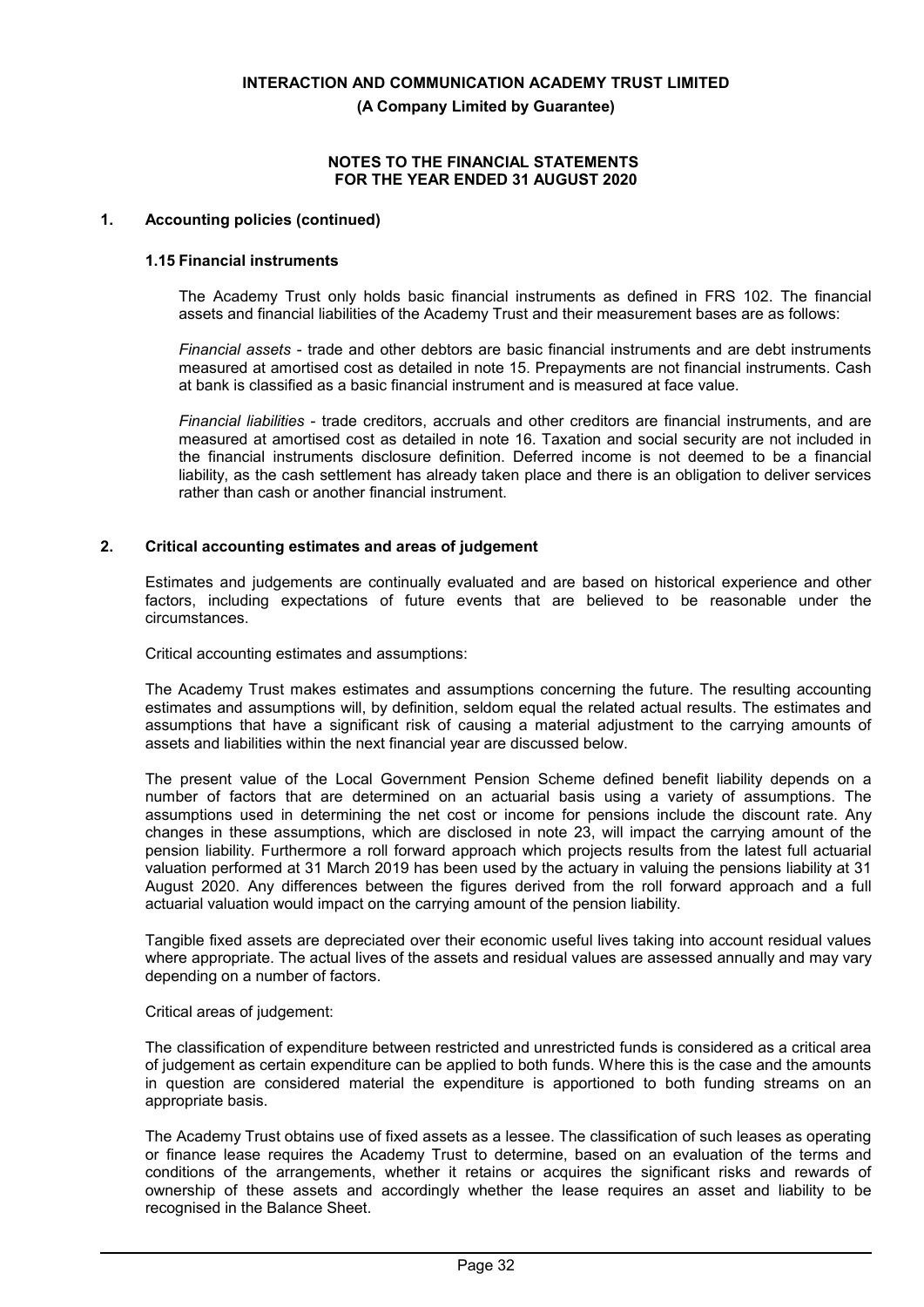## **NOTES TO THE FINANCIAL STATEMENTS FOR THE YEAR ENDED 31 AUGUST 2020**

## **3. Income from donations and capital grants**

| Unrestricted<br>funds<br>2020<br>£ | Restricted<br>funds<br>2020<br>£ | Restricted<br>fixed asset<br>funds<br>2020<br>£ | Total<br>funds<br>2020<br>£ | Total<br>funds<br>2019<br>£ |
|------------------------------------|----------------------------------|-------------------------------------------------|-----------------------------|-----------------------------|
|                                    |                                  |                                                 |                             | (100,000)                   |
|                                    |                                  |                                                 |                             | (100,000)                   |
| 29,023                             | 24,154                           |                                                 | 53,177                      | 12,509                      |
|                                    |                                  | 138,217                                         | 138,217                     | 65,756                      |
| 29,023                             | 24,154                           | 138,217                                         | 191,394                     | 78,265                      |
| 29,023                             | 24,154                           | 138,217                                         | 191,394                     | (21, 735)                   |
| 12,509                             |                                  | (34, 244)                                       | (21, 735)                   |                             |
|                                    |                                  |                                                 |                             |                             |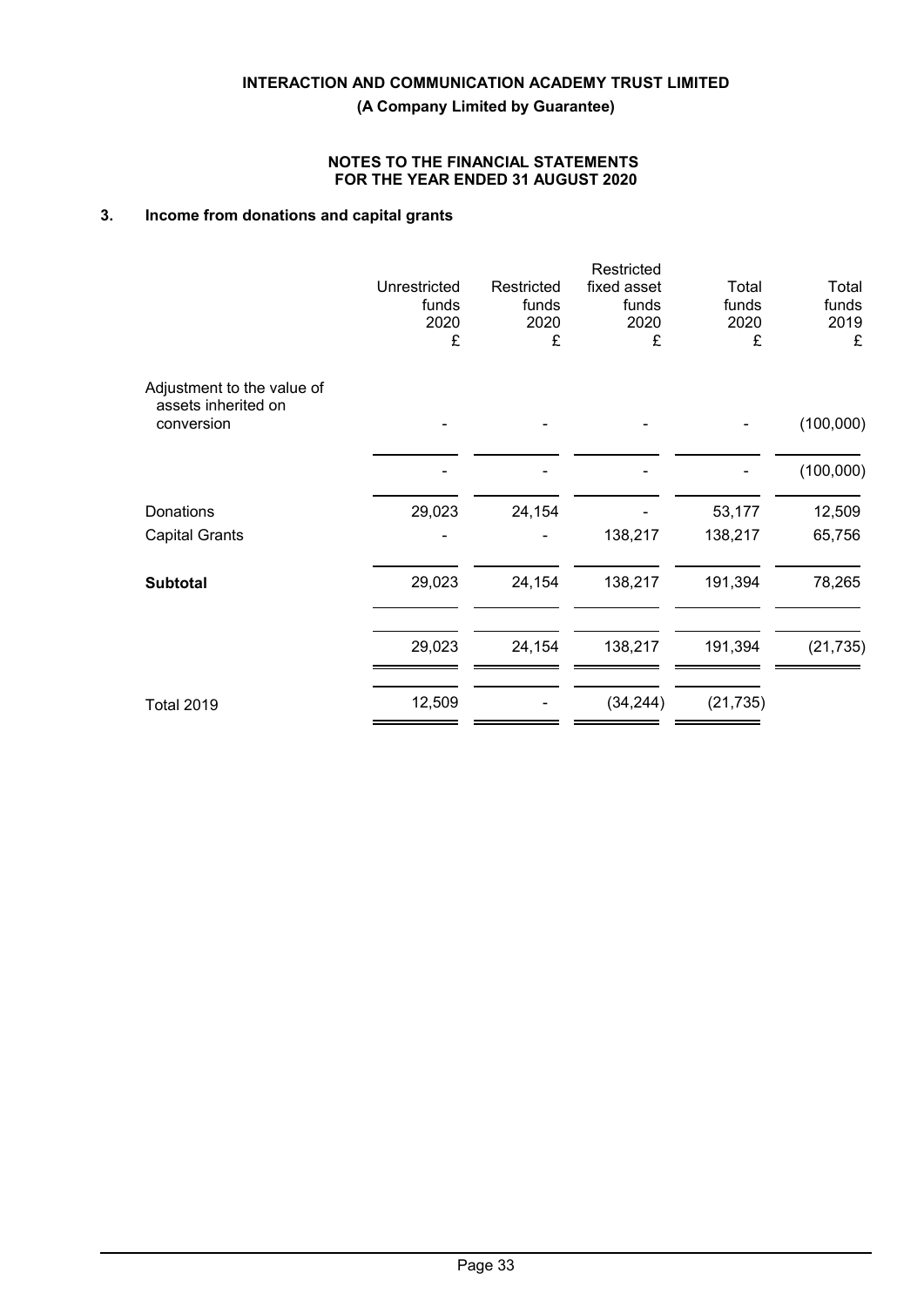**(A Company Limited by Guarantee)**

## **NOTES TO THE FINANCIAL STATEMENTS FOR THE YEAR ENDED 31 AUGUST 2020**

# **4. Funding for the Academy Trust's educational operations**

|                                                               | Unrestricted<br>funds<br>2020<br>£ | Restricted<br>funds<br>2020<br>£ | Total<br>funds<br>2020<br>£ | Total<br>funds<br>2019<br>£ |
|---------------------------------------------------------------|------------------------------------|----------------------------------|-----------------------------|-----------------------------|
| <b>DfE/ESFA grants</b>                                        |                                    |                                  |                             |                             |
| General Annual Grant (GAG)                                    |                                    | 3,583,914                        | 3,583,914                   | 3,680,092                   |
| Other DfE/ESFA grants                                         |                                    | 417,720                          | 417,720                     | 294,076                     |
|                                                               |                                    | 4,001,634                        | 4,001,634                   | 3,974,168                   |
| Other government grants<br>Local Authority grants and funding |                                    | 4,723,449                        | 4,723,449                   | 4,410,608                   |
|                                                               |                                    | 4,723,449                        | 4,723,449                   | 4,410,608                   |
| <b>Other funding</b>                                          |                                    |                                  |                             |                             |
| Catering income                                               | 15,844                             |                                  | 15,844                      | 25,661                      |
| Other income                                                  | 103,417                            | 31,280                           | 134,697                     | 263,810                     |
|                                                               | 119,261                            | 31,280                           | 150,541                     | 289,471                     |
|                                                               | 119,261                            | 8,756,363                        | 8,875,624                   | 8,674,247                   |
| <b>Total 2019</b>                                             | 207,484                            | 8,466,763                        | 8,674,247                   |                             |

## **5. Investment income**

|                      | Unrestricted | Total | Total |
|----------------------|--------------|-------|-------|
|                      | funds        | funds | funds |
|                      | 2020         | 2020  | 2019  |
|                      | ¢            | c     | £     |
| <b>Bank interest</b> | 791          | 791   | 618   |

In 2019, all of the investment income of £618 related to unrestricted funds.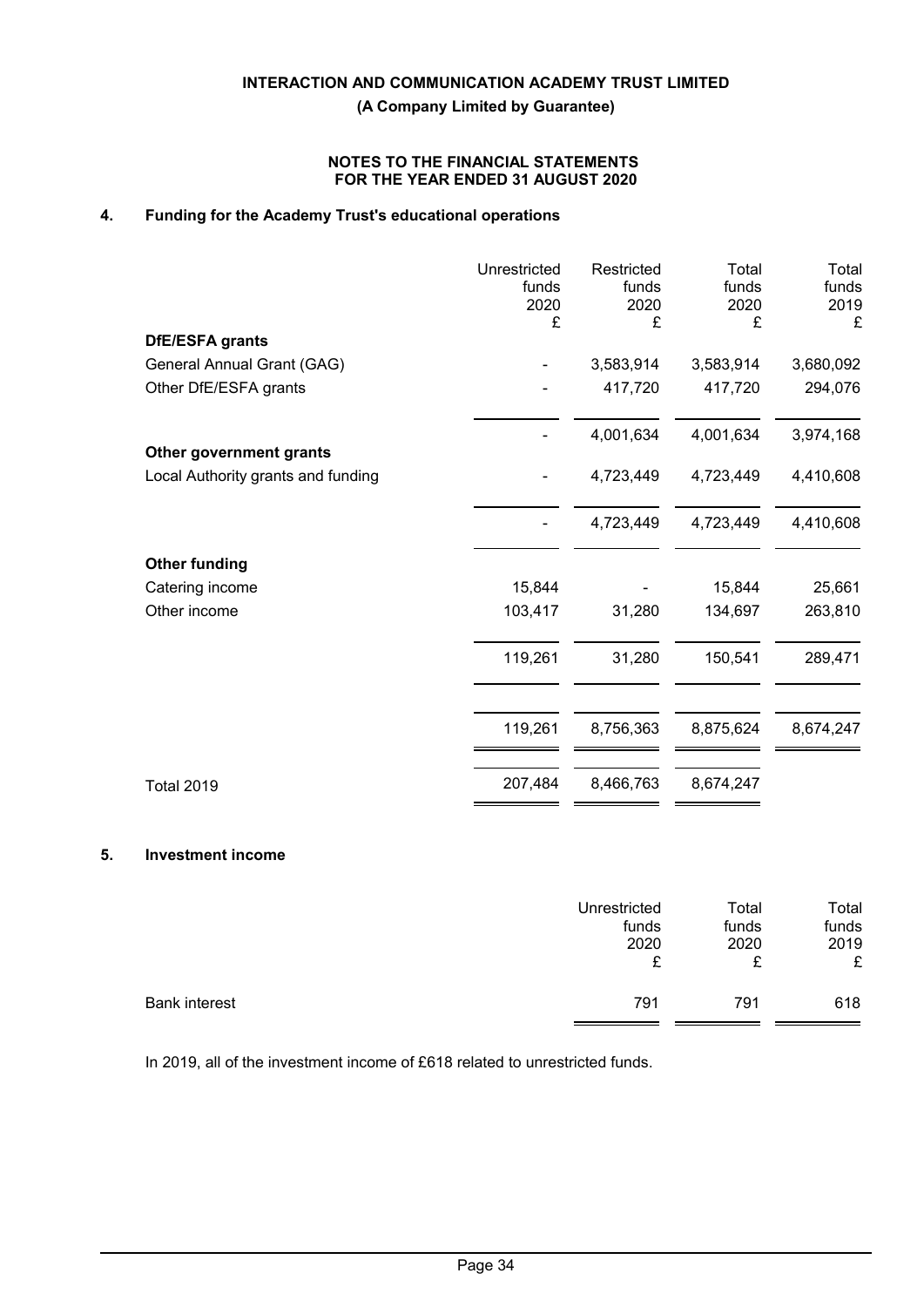## **NOTES TO THE FINANCIAL STATEMENTS FOR THE YEAR ENDED 31 AUGUST 2020**

## **6. Expenditure**

|                         | <b>Staff Costs</b><br>2020<br>£ | <b>Premises</b><br>2020<br>£ | Other<br>2020<br>£ | Total<br>2020<br>£ | Total<br>2019<br>£ |
|-------------------------|---------------------------------|------------------------------|--------------------|--------------------|--------------------|
| Educational operations: |                                 |                              |                    |                    |                    |
| Direct costs            | 7,170,487                       |                              | 231,617            | 7,402,104          | 7,167,423          |
| Support costs           | 1,187,961                       | 531,460                      | 794,844            | 2,514,265          | 2,601,418          |
| Teaching school         | 96,029                          |                              | 19,431             | 115,460            | 142,721            |
|                         | 8,454,477                       | 531,460                      | 1,045,892          | 10,031,829         | 9,911,562          |
|                         |                                 |                              |                    |                    |                    |
| <b>Total 2019</b>       | 8,076,301                       | 592,825                      | 1,242,436          | 9,911,562          |                    |

Of the total expenditure for the year of £10,031,829 (2019: £9,911,562), £15,844 (2019: £47,470) related to unrestricted funds, £9.743,350 (2019: £9552,458) related to restricted funds and £272,635 (2019: £311,635) related to restricted fixed asset funds.

## **7. Analysis of expenditure by activities**

|                               | Direct costs<br>2020<br>£ | Support<br>costs<br>2020<br>£ | Total<br>funds<br>2020<br>£ | Total<br>funds<br>2019<br>£ |
|-------------------------------|---------------------------|-------------------------------|-----------------------------|-----------------------------|
| <b>Educational operations</b> | 7,402,104                 | 2,514,265                     | 9,916,369                   | 9,768,841                   |
| <b>Total 2019</b>             | 7,167,423                 | 2,601,418                     | 9,768,841                   |                             |

#### **Analysis of direct costs**

|                  | Educational<br>operations<br>2020<br>£ | Total<br>funds<br>2020<br>£ | Total<br>funds<br>2019<br>£ |
|------------------|----------------------------------------|-----------------------------|-----------------------------|
| Staff costs      | 7,170,487                              | 7,170,487                   | 6,835,855                   |
| Technology costs | 6,557                                  | 6,557                       | 14,741                      |
| Other costs      | 225,060                                | 225,060                     | 316,827                     |
|                  | 7,402,104                              | 7,402,104                   | 7,167,423                   |
|                  |                                        |                             |                             |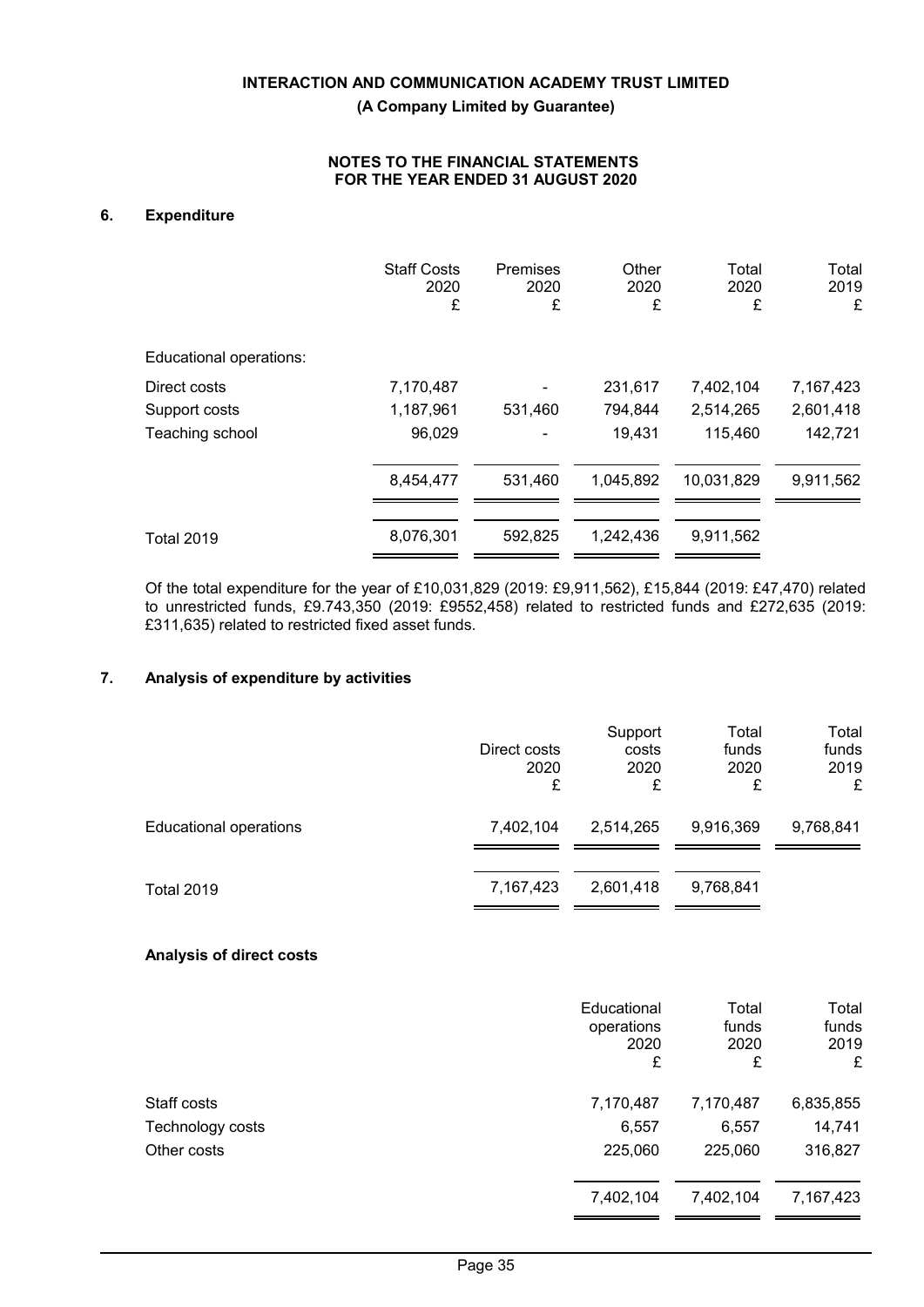## **NOTES TO THE FINANCIAL STATEMENTS FOR THE YEAR ENDED 31 AUGUST 2020**

## **7. Analysis of expenditure by activities (continued)**

## **Analysis of support costs**

|                               | Educational<br>operations<br>2020<br>£ | Total<br>funds<br>2020<br>£ | Total<br>funds<br>2019<br>£ |
|-------------------------------|----------------------------------------|-----------------------------|-----------------------------|
| LSPS FRS103 net interest cost | 117,000                                | 117,000                     | 86,000                      |
| Staff costs                   | 1,187,961                              | 1,187,961                   | 1,118,583                   |
| Depreciation                  | 272,635                                | 272,635                     | 311,635                     |
| Technology costs              | 61,514                                 | 61,514                      | 52,850                      |
| Premises costs                | 531,460                                | 531,460                     | 592,825                     |
| Other costs                   | 330,006                                | 330,006                     | 410,249                     |
| Governance costs              | 13,689                                 | 13,689                      | 29,276                      |
|                               | 2,514,265                              | 2,514,265                   | 2,601,418                   |
|                               |                                        |                             |                             |

Included within other costs are legal costs relating to other general legal matters of £8,820.

## **8. Net income/(expenditure)**

Net income/(expenditure) for the year includes:

|         | 2019    |
|---------|---------|
|         |         |
| 275.997 | 275,997 |
| 272.635 | 311.634 |
|         | 2020    |

# **9. Auditors' remuneration**

| 2020  | 2019  |
|-------|-------|
| 8.000 | 7.500 |
|       |       |
| 7.930 | 9.508 |
|       |       |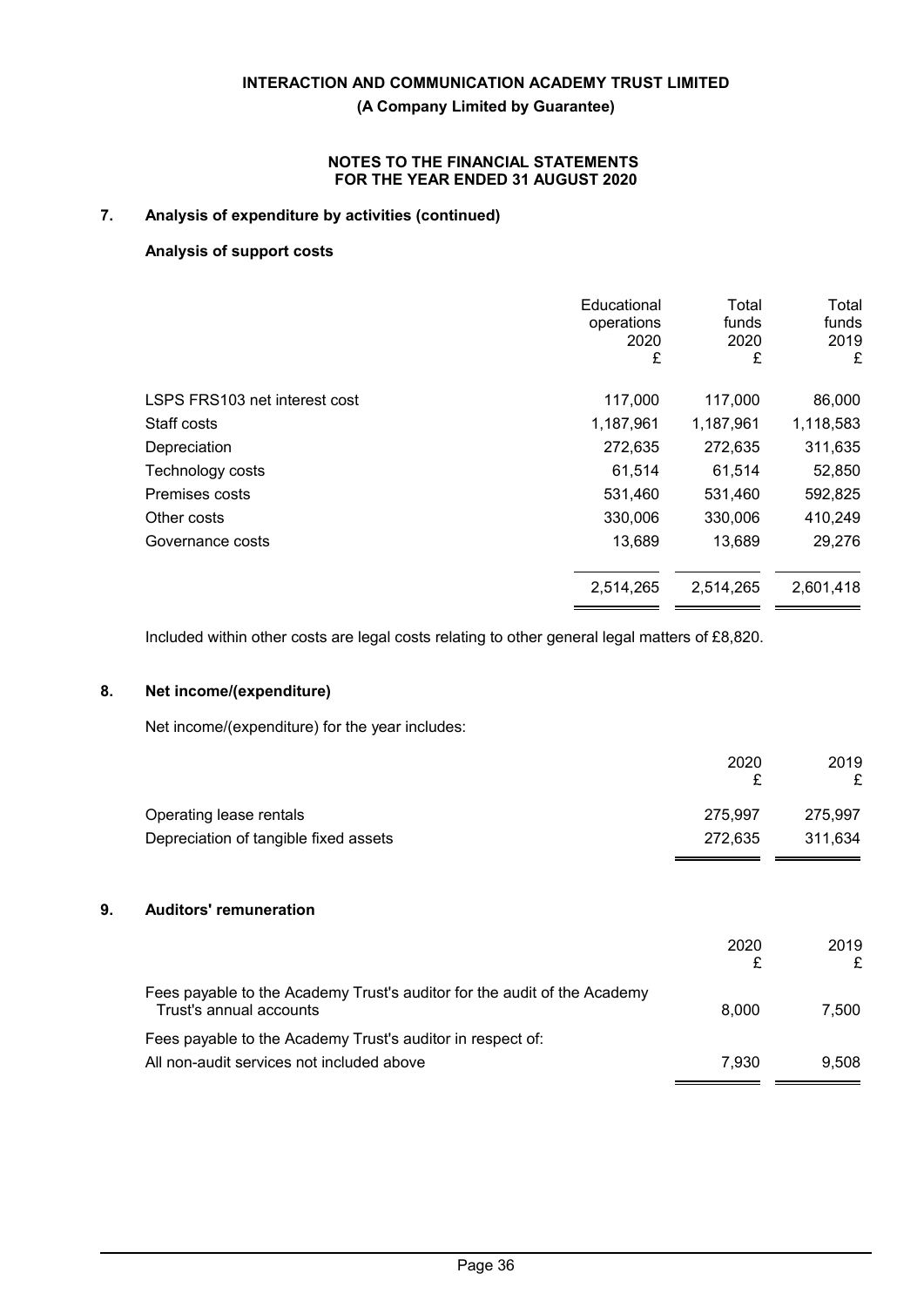## NOTES TO THE FINANCIAL STATEMENTS FOR THE YEAR ENDED 31 AUGUST 2020

## 10. Staff

## a. Staff costs

Staff costs during the year were as follows:

|                                                    | 2020<br>£ | 2019<br>£ |
|----------------------------------------------------|-----------|-----------|
| Wages and salaries                                 | 5,821,415 | 5,740,861 |
| Social security costs                              | 457,278   | 418,994   |
| Operating costs of defined benefit pension schemes | 1,911,582 | 1,702,550 |
|                                                    | 8,190,275 | 7,862,405 |
| Agency staff costs                                 | 247,738   | 213,896   |
| Staff restructuring costs                          | 16,464    |           |
|                                                    | 8,454,477 | 8,076,301 |
| Staff restructuring costs comprise:                |           |           |
|                                                    | 2020<br>£ | 2019<br>£ |
| Severance payments                                 | 16,464    |           |
|                                                    | 16,464    |           |
|                                                    |           |           |

## b. Non-statutory/non-contractual staff severance payments

Included in staff restructuring costs are non-statutory / non-contractual severance payments totalling £8,738 (2019: £nil). Individually, the payments were £8,738.

## c. Staff numbers

The average number of persons employed by the Academy Trust during the year was as follows:

|                            | 2020<br>No. | 2019<br>No. |
|----------------------------|-------------|-------------|
| Teachers                   | 34          | 35          |
| Administration and support | 272         | 265         |
| Management                 | 23          | 20          |
|                            | 329         | 320         |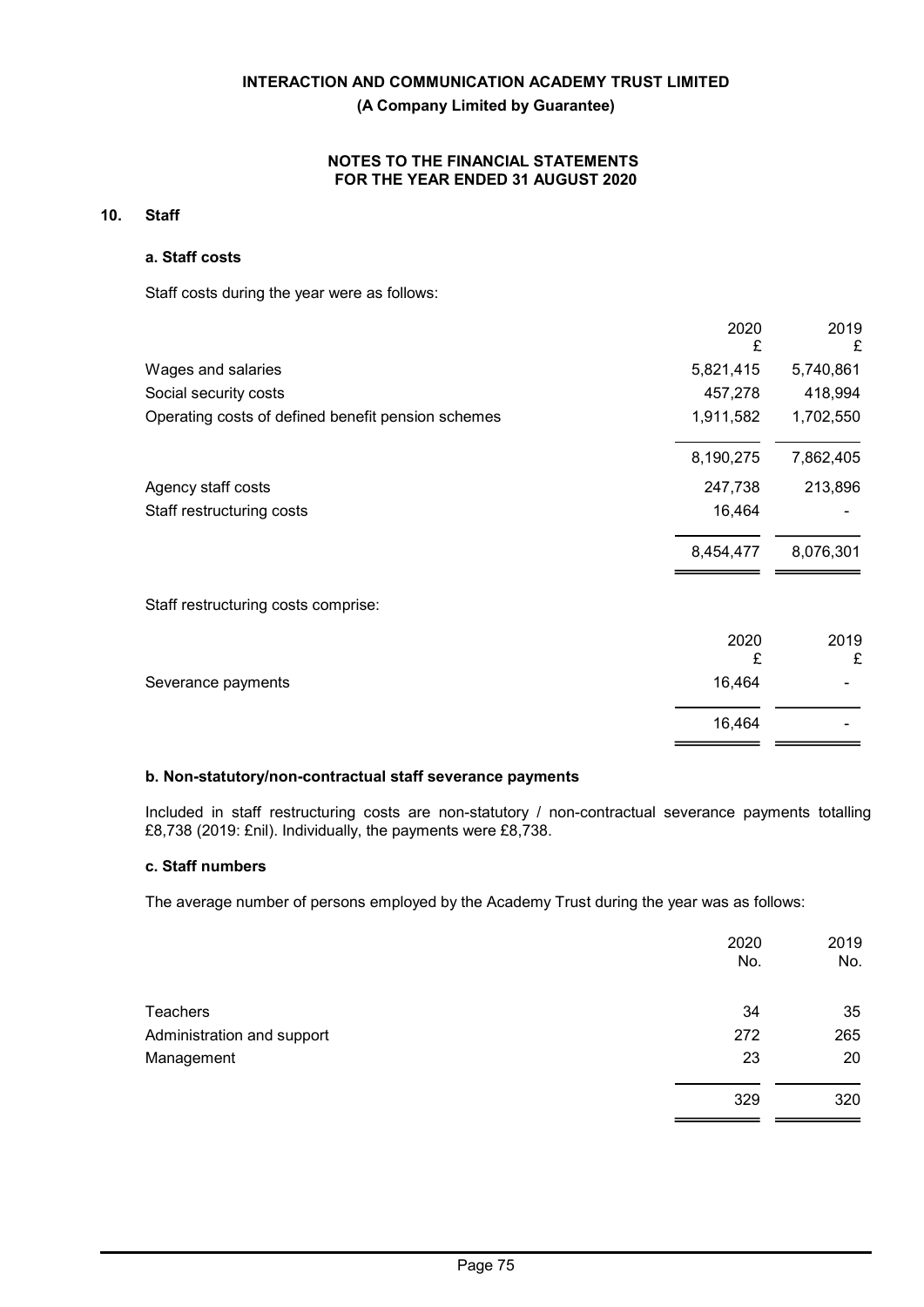## **NOTES TO THE FINANCIAL STATEMENTS FOR THE YEAR ENDED 31 AUGUST 2020**

## **10. Staff (continued)**

### **d. Higher paid staff**

The number of employees whose employee benefits (excluding employer pension costs) exceeded £60,000 was:

|                                 | 2020<br>No. | 2019<br>No.              |
|---------------------------------|-------------|--------------------------|
| In the band £60,001 - £70,000   |             |                          |
| In the band £70,001 - £80,000   | 3           | $\mathcal{P}$            |
| In the band £110,001 - £120,000 |             | $\overline{\phantom{0}}$ |
| In the band £130,001 - £140,000 | ۰           |                          |

All of the above members of staff participated in the Teachers' Pension Scheme and the value of employer contributions to the scheme during the year ended 31 August 2020 were £88,020 (2019: £56,679).

### **e. Key management personnel**

The key management personnel of the Academy Trust comprise the Trustees and the senior management team as listed on page 1. The total amount of employee benefits (including employer pension contributions and employer national insurance contributions) received by key management personnel for their services to the Academy Trust was £287,784 (2019 £260,435).

## **11. Central services**

The Academy Trust has provided the following central services to its academies during the year:

- School improvement
- HR
- Finance
- IT

The Academy Trust charges for these services on the following basis:

- For Ofsted graded outstanding and good schools, 5% of GAG income, while for all other schools, 6% of GAG income.

The actual amounts charged during the year were as follows:

|                      | 2020<br>£ | 2019<br>£ |
|----------------------|-----------|-----------|
| Castle Hill School   | 58,777    | 58,777    |
| High Park School     | 76,995    | 76,995    |
| <b>Milton School</b> | 60,000    | 72,000    |
| <b>Total</b>         | 195,772   | 207,772   |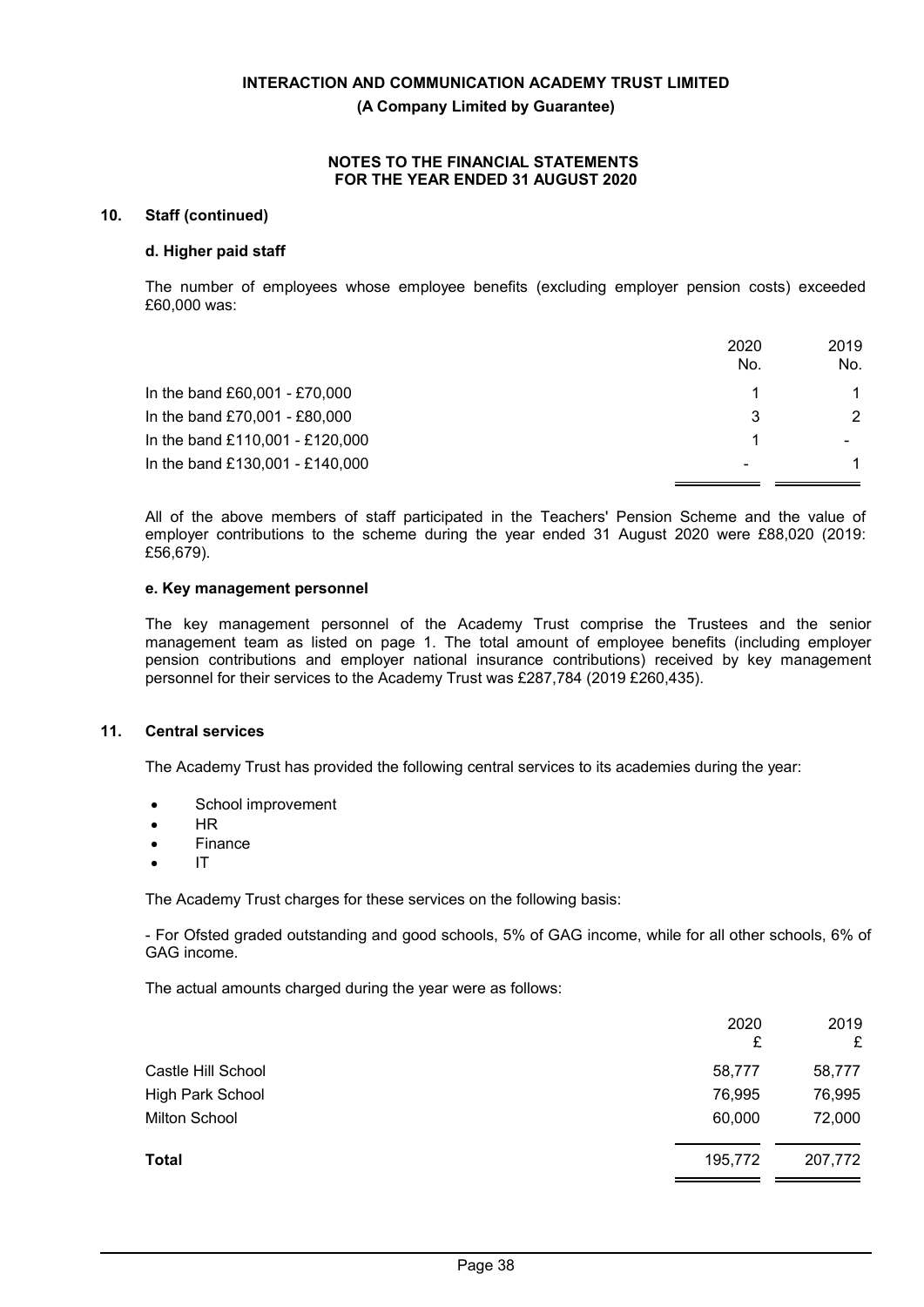**(A Company Limited by Guarantee)**

### **NOTES TO THE FINANCIAL STATEMENTS FOR THE YEAR ENDED 31 AUGUST 2020**

## **12. Trustees' remuneration and expenses**

One of the Trustees has been paid remuneration or has received other benefits from an employment with the Academy Trust. The Chief Executive only receives remuneration in undertaking the role of Chief Executive under their employment contract. The value of Trustees' remuneration and other benefits was:

|            |                            | 2020        | 2019       |
|------------|----------------------------|-------------|------------|
|            |                            |             |            |
| G Robinson | Remuneration               | $110.000 -$ | 135.000 -  |
|            |                            | 115.000     | 140,000    |
|            | Pension contributions paid | $25.000 -$  | $20,000 -$ |
|            |                            | 30,000      | 25,000     |

During the current year, expenses totalling £729 (2019: £2,300) were reimbursed to 1 Trustee (2019: 1).

## **13. Trustees' and Officers' insurance**

The Academy Trust has opted into the Department of Education's risk protection arrangement (RPA), an alternative to insurance where UK government funds cover losses that arise. This scheme protects Trustees and officers from claims arising from negligent acts, errors or omissions occurring whilst on academy business, and provides cover up to £10,000,000. It is not possible to quantify the Trustees and officers indemnity element from the overall cost of the RPA scheme membership.

## **14. Tangible fixed assets**

|                          | Long-term<br>leasehold<br>property<br>£ | Furniture and<br>equipment<br>£ | Computer<br>equipment<br>£ | Motor<br>vehicles<br>£ | Total<br>£ |
|--------------------------|-----------------------------------------|---------------------------------|----------------------------|------------------------|------------|
| <b>Cost or valuation</b> |                                         |                                 |                            |                        |            |
| At 1 September 2019      | 15,360,619                              | 133,906                         | 67,565                     | 62,953                 | 15,625,043 |
| Additions                | 33,098                                  | 26,798                          | 15,651                     |                        | 75,547     |
| At 31 August 2020        | 15,393,717                              | 160,704                         | 83,216                     | 62,953                 | 15,700,590 |
| <b>Depreciation</b>      |                                         |                                 |                            |                        |            |
| At 1 September 2019      | 704,818                                 | 28,597                          | 27,252                     | 21,891                 | 782,558    |
| Charge for the year      | 233,761                                 | 16,071                          | 16,644                     | 6,159                  | 272,635    |
| At 31 August 2020        | 938,579                                 | 44,668                          | 43,896                     | 28,050                 | 1,055,193  |
| Net book value           |                                         |                                 |                            |                        |            |
| At 31 August 2020        | 14,455,138                              | 116,036                         | 39,320                     | 34,903                 | 14,645,397 |
| At 31 August 2019        | 14,655,801                              | 105,309                         | 40,313                     | 41,062                 | 14,842,485 |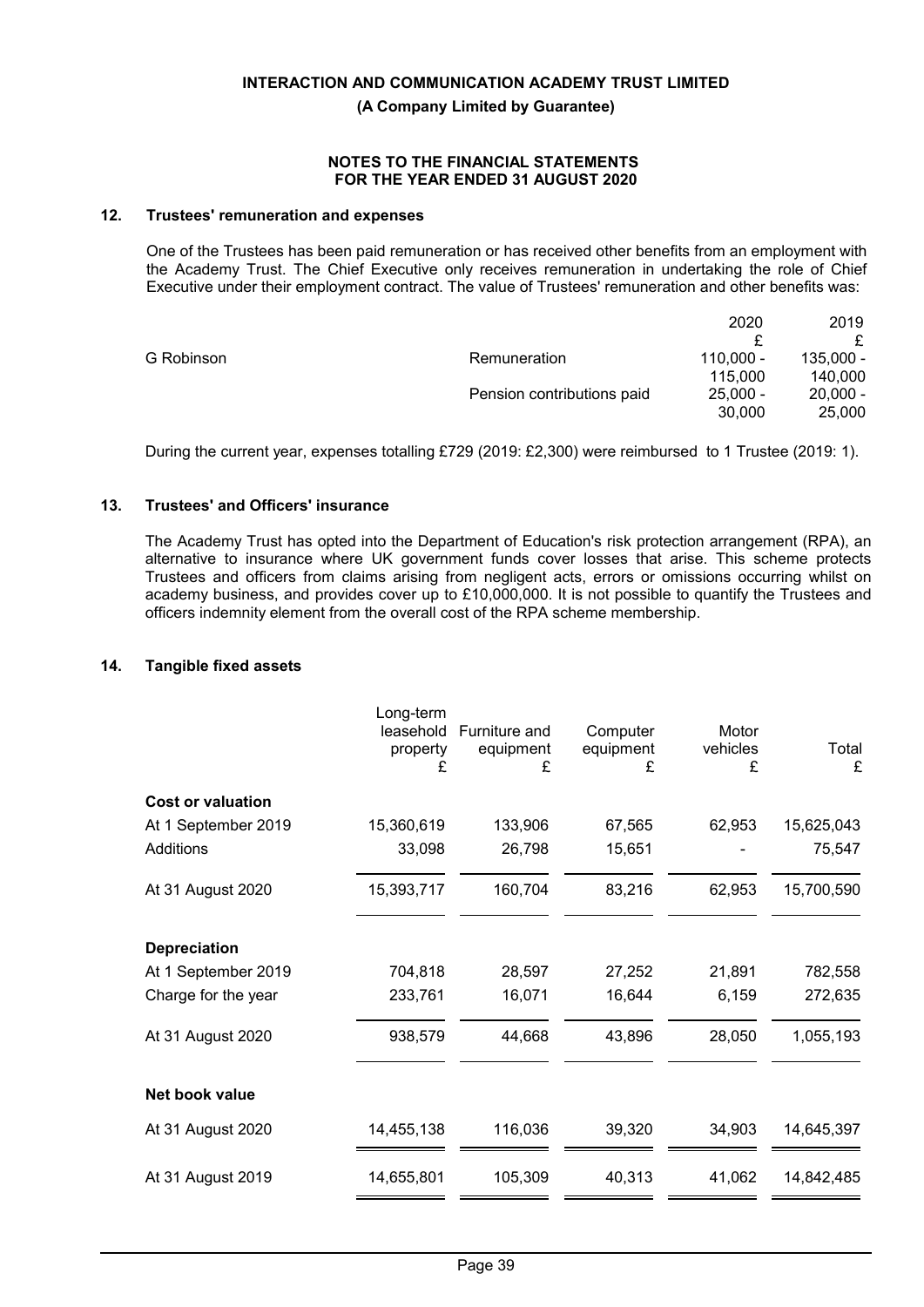## **NOTES TO THE FINANCIAL STATEMENTS FOR THE YEAR ENDED 31 AUGUST 2020**

## **15. Debtors**

|                                | 2020<br>£ | 2019<br>£ |
|--------------------------------|-----------|-----------|
| Due within one year            |           |           |
| Trade debtors                  | 92,199    | 40,845    |
| VAT repayable                  | 34,486    | 39,906    |
| Other debtors                  | 74,766    | 44,349    |
| Prepayments and accrued income | 58,028    | 53,353    |
|                                | 259,479   | 178,453   |

## **16. Creditors: Amounts falling due within one year**

|                                        | 2020<br>£ | 2019<br>£ |
|----------------------------------------|-----------|-----------|
| Trade creditors                        | 35,131    | 24,108    |
| Other creditors                        | 13,709    |           |
| Accruals and deferred income           | 65,918    | 83,690    |
|                                        | 114,758   | 107,798   |
|                                        | 2020<br>£ | 2019<br>£ |
| Deferred income                        |           |           |
| Deferred income at 1 September 2019    | 53,656    | 72,258    |
| Resources deferred during the year     | 44,812    | 53,656    |
| Amounts released from previous periods | (53, 656) | (72, 258) |
|                                        | 44,812    | 53,656    |

Deferred income relates to funding received in advance for Universal Infant Free School Meals and SEN funding, which will be utilised during the year ending 31 August 2021.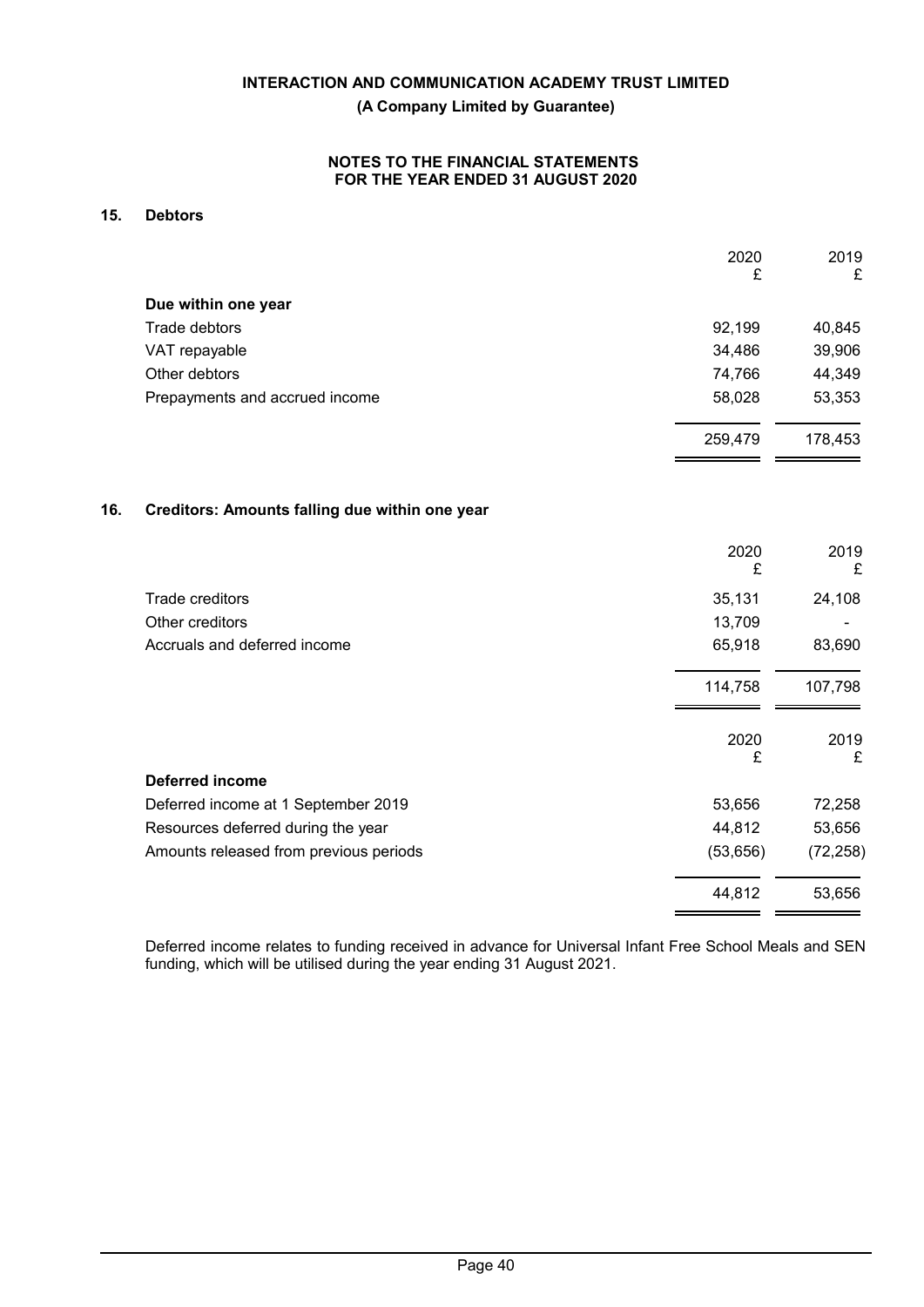## **NOTES TO THE FINANCIAL STATEMENTS FOR THE YEAR ENDED 31 AUGUST 2020**

## **17. Statement of funds**

|                                            | Balance at 1<br>September<br>2019<br>£ | Income<br>£ | Expenditure<br>£ | <b>Transfers</b><br>in/out<br>£ | Gains/<br>(Losses)<br>£ | Balance at<br>31 August<br>2020<br>£ |
|--------------------------------------------|----------------------------------------|-------------|------------------|---------------------------------|-------------------------|--------------------------------------|
| <b>Unrestricted</b><br>funds               |                                        |             |                  |                                 |                         |                                      |
| <b>General Funds</b>                       | 595,501                                | 149,075     | (15, 844)        | (66, 649)                       |                         | 662,083                              |
| <b>Restricted</b><br>general funds         |                                        |             |                  |                                 |                         |                                      |
| <b>General Annual</b><br>Grants (GAG)      | 355,386                                | 3,583,914   | (3,477,889)      | 45,382                          |                         | 506,793                              |
| Other DfE/ESFA<br>grants                   | 8,103                                  | 417,720     | (410, 272)       |                                 |                         | 15,551                               |
| Teaching<br>Schools<br>Council<br>funding  | 37,678                                 | 15,500      | (15,500)         | (37, 678)                       |                         |                                      |
| Pennines<br>Teaching<br>Schools<br>funding | 30,974                                 | 232,059     | (99,960)         | 37,678                          |                         | 200,751                              |
| <b>Local Authority</b>                     |                                        |             |                  |                                 |                         |                                      |
| funding<br>Other income                    |                                        | 4,723,449   | (4,723,449)      |                                 |                         |                                      |
| and donations                              | 7,744                                  | 55,434      | (31, 280)        | (14, 237)                       |                         | 17,661                               |
| Pension reserve                            | (6,624,000)                            |             | (985,000)        |                                 | (1,953,000)             | (9, 562, 000)                        |
|                                            | (6, 184, 115)                          | 9,028,076   | (9,743,350)      | 31,145                          | (1,953,000)             | (8,821,244)                          |
| <b>Restricted fixed</b><br>asset funds     |                                        |             |                  |                                 |                         |                                      |
| Capital grants                             | 82,010                                 | 138,217     |                  | (40, 043)                       |                         | 180,184                              |
| <b>Fixed assets</b>                        | 14,842,485                             |             | (272, 635)       | 75,547                          |                         | 14,645,397                           |
|                                            | 14,924,495                             | 138,217     | (272, 635)       | 35,504                          |                         | 14,825,581                           |
| <b>Total Restricted</b><br>funds           | 8,740,380                              | 9,166,293   | (10, 015, 985)   | 66,649                          | (1,953,000)             | 6,004,337                            |
| <b>Total funds</b>                         | 9,335,881                              | 9,315,368   | (10,031,829)     |                                 | (1,953,000)             | 6,666,420                            |

The specific purposes for which the funds are to be applied are as follows:

The General Annual Grant funding must be used for the normal running costs of the Academy Trust in line with its funding Agreement.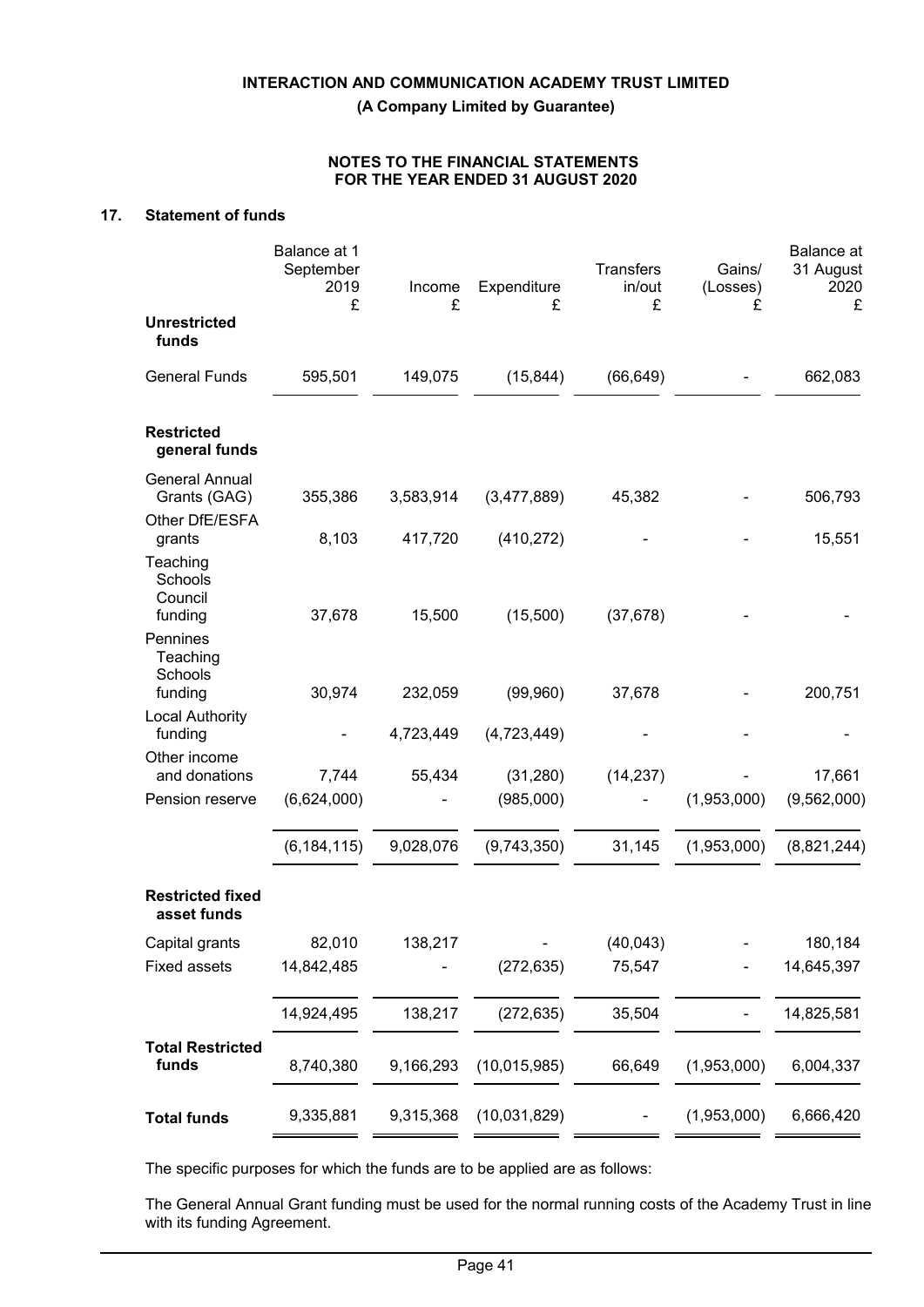**(A Company Limited by Guarantee)**

## **NOTES TO THE FINANCIAL STATEMENTS FOR THE YEAR ENDED 31 AUGUST 2020**

## **17. Statement of funds (continued)**

Other DfE/ESFA grants, which include start-up grants, sponsor capacity grants, UIFSM and pupil premium funding and all Local Authority funding are all used in accordance with the restrictions of the individual grants or funding which are all for the provision of education to pupils of the Academy Trust.

Teaching Schools Council and Pennines Teaching Schools funding are provided for the Teaching School and Teaching School Council activities undertaken by Castle Hill School and the Trust's Chief Executive respectively.

Other restricted income and donations are all used in accordance with the specific restrictions of the individual funding and donations provided.

Restricted fixed asset funds represent the investment in fixed assets, net of accumulated depreciation, and includes the value of fixed assets transferred to the Academy Trust on conversion of the Schools within the Academy Trust and the value of fixed assets transferred from academies joining the Trust in the current or previous years, together with any capital expenditure funded from restricted or unrestricted funds. Unspent capital grants and capital income are also held in this fund and their use is restricted to the capital projects for which the grant awarded.

The pension reserve represents the Local Government Pension Scheme deficit.

Under the funding agreement with the Secretary of State, the Academy Trust was not subject to a limit on the amount of GAG it could carry forward at 31 August 2020.

## **Total funds analysis by academy**

Fund balances at 31 August 2020 were allocated as follows:

|                                                    | 2020<br>£   | 2019<br>£   |
|----------------------------------------------------|-------------|-------------|
| Castle Hill School                                 | 1,199,971   | 737,837     |
| High Park School                                   | 212,910     | 159,925     |
| <b>Milton School</b>                               | (53, 752)   | 979         |
| Central fund                                       | 43,710      | 136,645     |
| Total before fixed asset funds and pension reserve | 1,402,839   | 1,035,386   |
| Restricted fixed asset fund                        | 14,825,581  | 14,924,495  |
| Pension reserve                                    | (9,562,000) | (6,624,000) |
| <b>Total</b>                                       | 6,666,420   | 9,335,881   |

Milton School is carrying a net deficit of funds at 31 August 2020 of £53,752. This deficit balance of funds has arisen due to incorrect pupil funding being received from the Local Authority, along with an increase in pupil numbers. The Principal and Director of Finance are addressing the funding position with the Local Authority to ensure it is corrected. With the increased pupil numbers and correct funding from the Local Authority, the Trustees expect the School to generate a surplus going forward and to return to overall surplus funds position in future years.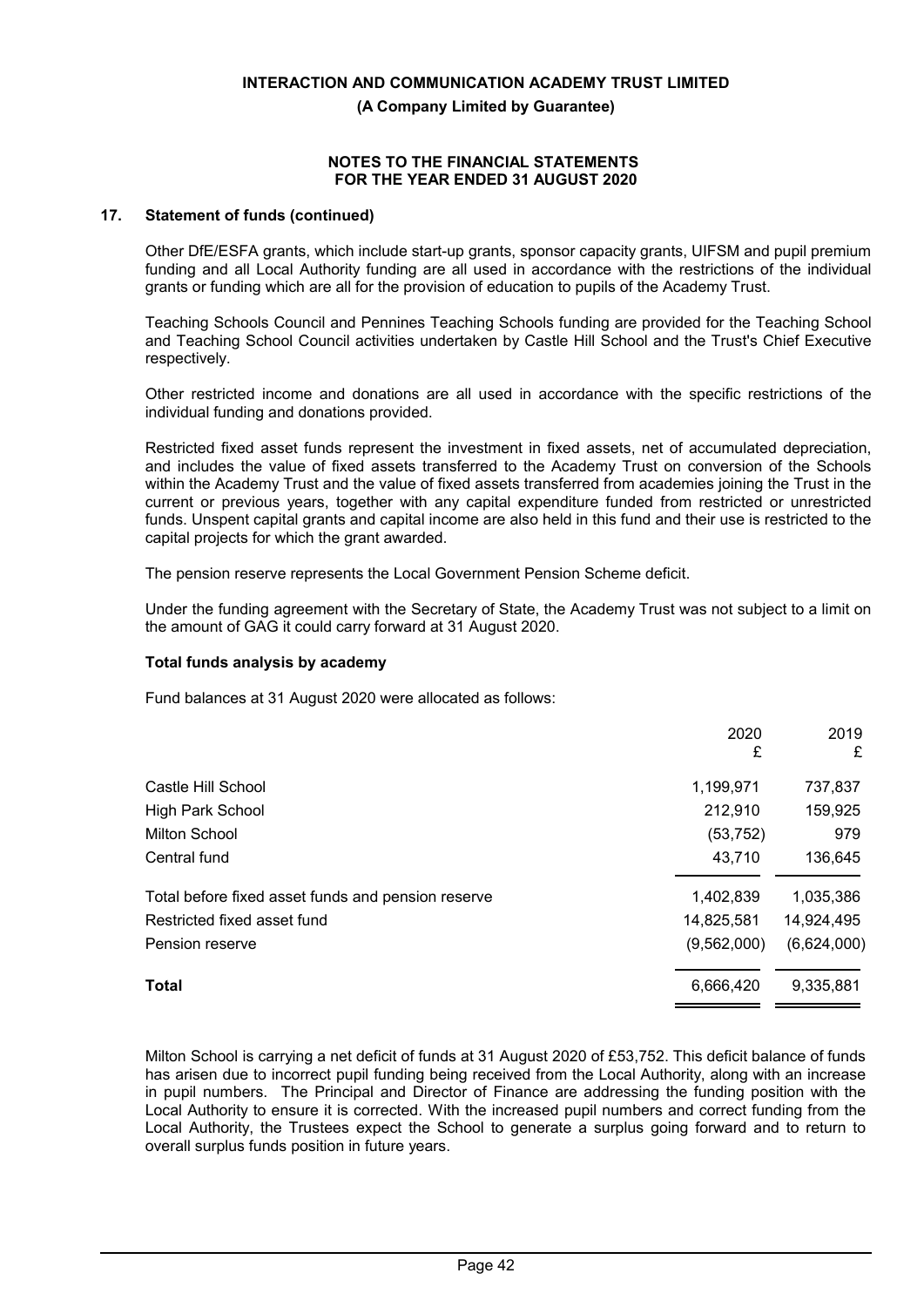## **NOTES TO THE FINANCIAL STATEMENTS FOR THE YEAR ENDED 31 AUGUST 2020**

## **17. Statement of funds (continued)**

# **Total cost analysis by academy**

Expenditure incurred by each academy during the year was as follows:

|                       | Teaching<br>and<br>educational<br>support staff<br>costs<br>£ | Other<br>support staff<br>costs<br>£ | Educational<br>supplies<br>£ | Other costs<br>excluding<br>depreciation<br>£ | Total<br>2020<br>£ | Total<br>2019<br>£ |
|-----------------------|---------------------------------------------------------------|--------------------------------------|------------------------------|-----------------------------------------------|--------------------|--------------------|
| Castle Hill<br>School | 2,349,863                                                     | 323,541                              | 84,445                       | 464,737                                       | 3,222,586          | 3,137,720          |
| <b>High Park</b>      |                                                               |                                      |                              |                                               |                    |                    |
| School                | 2,323,389                                                     | 539,305                              | 127,560                      | 208,466                                       | 3,198,720          | 3,210,594          |
| <b>Milton School</b>  | 1,572,411                                                     | 243,424                              | 32,082                       | 197,176                                       | 2,045,093          | 2,033,622          |
| Central fund          | 155,853                                                       | 78,690                               |                              | 73,253                                        | 307,796            | 300,992            |
| <b>Academy Trust</b>  | 6,401,516                                                     | 1,184,960                            | 244,087                      | 943,632                                       | 8,774,195          | 8,682,928          |
|                       |                                                               |                                      |                              |                                               |                    |                    |

Comparative information in respect of the preceding year is as follows:

|                                           | Balance at<br>1 September<br>2018<br>£ | Income<br>£ | Expenditure<br>£ | <b>Transfers</b><br>in/out<br>£ | Gains/<br>(Losses)<br>£ | Balance at<br>31 August<br>2019<br>£ |
|-------------------------------------------|----------------------------------------|-------------|------------------|---------------------------------|-------------------------|--------------------------------------|
| <b>Unrestricted</b><br>funds              |                                        |             |                  |                                 |                         |                                      |
| <b>General Funds</b>                      | 547,994                                | 232,099     | (47, 470)        | (137, 122)                      |                         | 595,501                              |
| <b>Restricted</b><br>general funds        |                                        |             |                  |                                 |                         |                                      |
| <b>General Annual</b><br>Grants (GAG)     | 202,639                                | 3,680,092   | (3,724,074)      | 196,729                         |                         | 355,386                              |
| Other DfE/ESFA<br>grants                  | 66,329                                 | 294,076     | (287, 554)       | (64, 748)                       |                         | 8,103                                |
| Teaching<br>Schools<br>Council<br>funding | 58,608                                 | 63,154      | (84, 084)        |                                 |                         | 37,678                               |
| Pennines<br>Teaching<br>Schools           |                                        |             |                  |                                 |                         |                                      |
| funding                                   | 17,487                                 | 72,125      | (58, 638)        |                                 |                         | 30,974                               |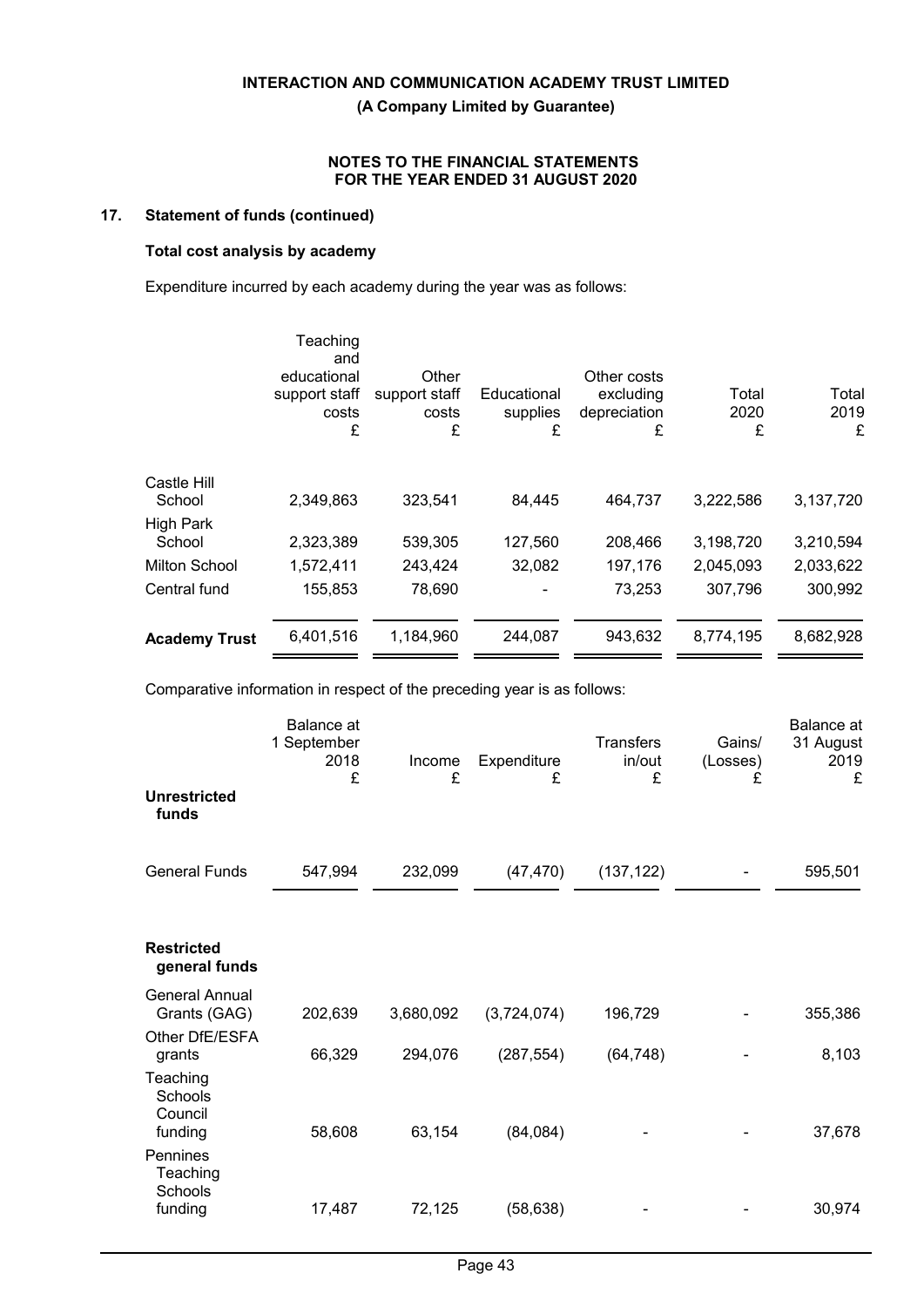**(A Company Limited by Guarantee)**

## **NOTES TO THE FINANCIAL STATEMENTS FOR THE YEAR ENDED 31 AUGUST 2020**

## **17. Statement of funds (continued)**

| Balance at<br>1 September<br>2018<br>£ | Income<br>£ | Expenditure<br>£ | <b>Transfers</b><br>in/out<br>£ | Gains/<br>(Losses)<br>£ | <b>Balance</b> at<br>31 August<br>2019<br>£ |
|----------------------------------------|-------------|------------------|---------------------------------|-------------------------|---------------------------------------------|
|                                        | 4,410,608   | (4,410,608)      |                                 |                         |                                             |
|                                        | 70,500      |                  |                                 |                         | 7,744                                       |
| (3,289,000)                            |             | (917,000)        |                                 | (2,418,000)             | (6,624,000)                                 |
| (2,936,193)                            | 8,590,555   | (9,552,458)      | 131,981                         | (2,418,000)             | (6, 184, 115)                               |
|                                        |             |                  |                                 |                         |                                             |
| 73,339                                 | 65,756      |                  | (57,085)                        |                         | 82,010                                      |
| 15,191,894                             | (100,000)   | (311, 635)       | 62,226                          |                         | 14,842,485                                  |
| 15,265,233                             | (34, 244)   | (311, 635)       | 5,141                           |                         | 14,924,495                                  |
| 12,329,040                             | 8,556,311   | (9,864,093)      | 137,122                         | (2,418,000)             | 8,740,380                                   |
| 12,877,034                             | 8,788,410   | (9,911,563)      |                                 | (2,418,000)             | 9,335,881                                   |
|                                        | 7,744       |                  | (70, 500)                       |                         |                                             |

## **18. Analysis of net assets between funds**

## **Analysis of net assets between funds - current period**

|                                        |                |             | Restricted  |             |
|----------------------------------------|----------------|-------------|-------------|-------------|
|                                        | Unrestricted   | Restricted  | fixed asset | Total       |
|                                        | funds          | funds       | funds       | funds       |
|                                        | 2020           | 2020        | 2020        | 2020        |
|                                        | £              | £           | £           | £           |
| Tangible fixed assets                  | -              |             | 14,645,397  | 14,645,397  |
| Current assets                         | 662,083        | 855,514     | 180,184     | 1,697,781   |
| Creditors due within one year          | -              | (114, 758)  | ۰           | (114, 758)  |
| Provisions for liabilities and charges | $\blacksquare$ | (9,562,000) |             | (9,562,000) |
| Total                                  | 662,083        | (8,821,244) | 14,825,581  | 6,666,420   |
|                                        |                |             |             |             |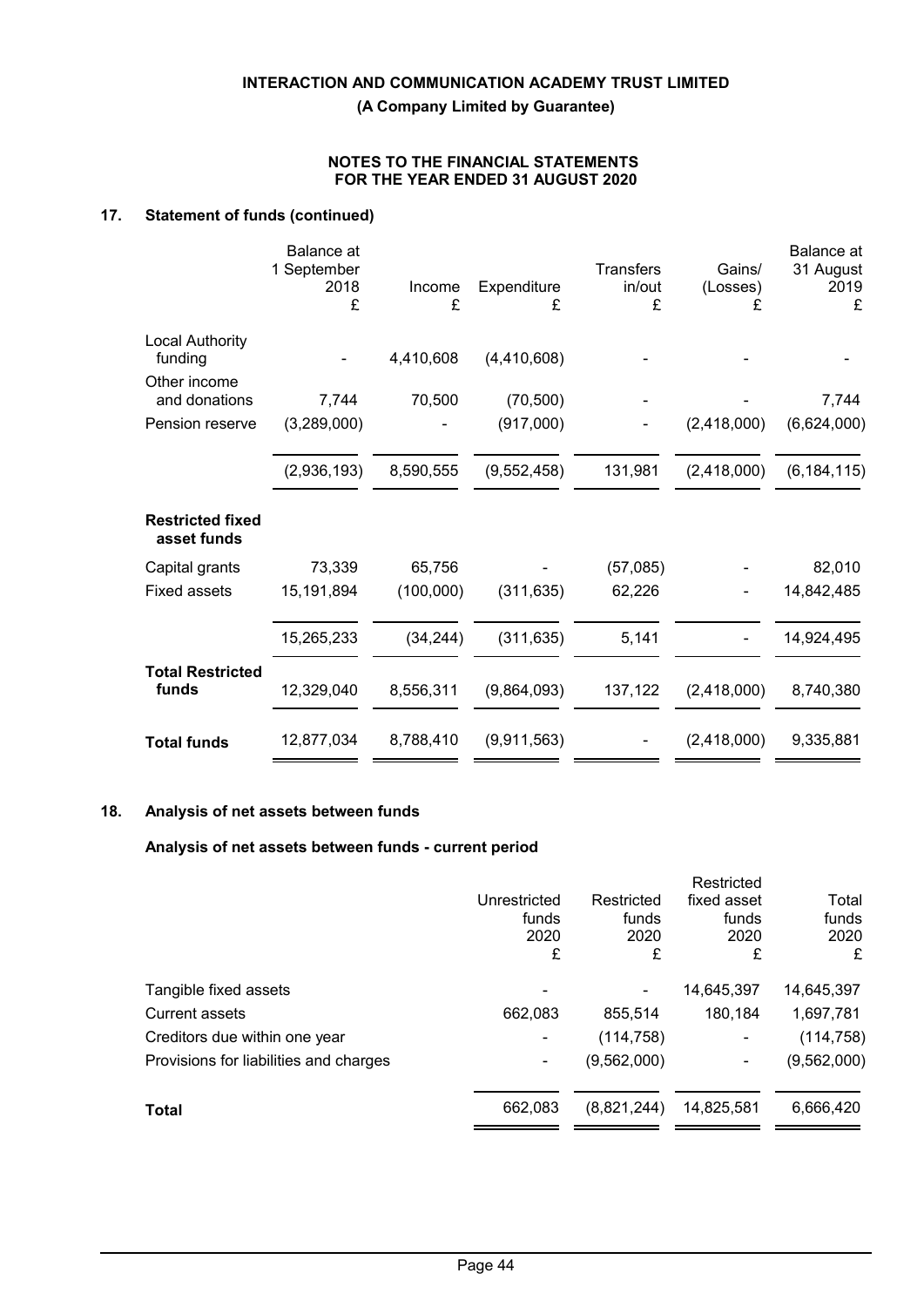## **NOTES TO THE FINANCIAL STATEMENTS FOR THE YEAR ENDED 31 AUGUST 2020**

## **18. Analysis of net assets between funds (continued)**

## **Analysis of net assets between funds - prior period**

|                                        |              |               | Restricted     |             |
|----------------------------------------|--------------|---------------|----------------|-------------|
|                                        | Unrestricted | Restricted    | fixed asset    | Total       |
|                                        | funds        | funds         | funds          | funds       |
|                                        | 2019         | 2019          | 2019           | 2019        |
|                                        | £            | £             | £              | £           |
| Tangible fixed assets                  |              |               | 14,842,485     | 14,842,485  |
| Current assets                         | 595,501      | 547,683       | 82,010         | 1,225,194   |
| Creditors due within one year          |              | (107, 798)    | $\blacksquare$ | (107, 798)  |
| Provisions for liabilities and charges |              | (6,624,000)   | ۰              | (6,624,000) |
| <b>Total</b>                           | 595,501      | (6, 184, 115) | 14,924,495     | 9,335,881   |
|                                        |              |               |                |             |

## **19. Reconciliation of net expenditure to net cash flow from operating activities**

|                                                                           | 2020<br>£  | 2019<br>£     |
|---------------------------------------------------------------------------|------------|---------------|
| Net expenditure for the period (as per Statement of Financial Activities) | (716, 461) | (1, 123, 153) |
| <b>Adjustments for:</b>                                                   |            |               |
| Depreciation charges                                                      | 272,635    | 311,634       |
| Capital grants from DfE and other capital income                          | (138, 217) | (65, 756)     |
| <b>Bank interest</b>                                                      | (791)      | (618)         |
| Defined benefit pension scheme cost less contributions payable            | 868,000    | 831,000       |
| Defined benefit pension scheme finance cost                               | 117,000    | 86,000        |
| Increase in debtors                                                       | (81,026)   | (40, 075)     |
| (Decrease)/increase in creditors                                          | 6,960      | (46, 874)     |
| Assets inherited on conversion                                            |            | 100,000       |
| Net cash provided by operating activities                                 | 328,100    | 52,158        |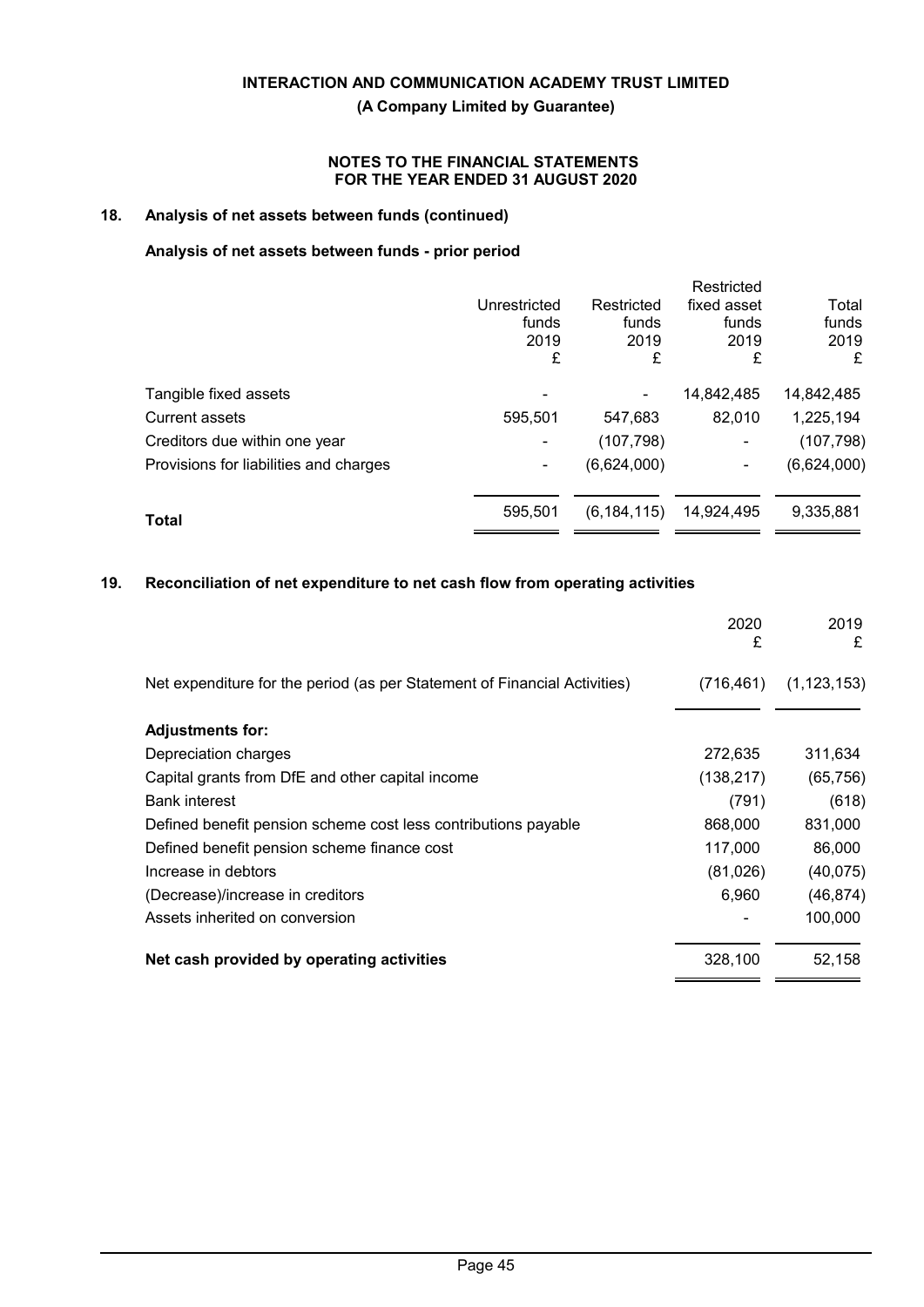### **NOTES TO THE FINANCIAL STATEMENTS FOR THE YEAR ENDED 31 AUGUST 2020**

## **20. Cash flows from investing activities**

| 618       |
|-----------|
| (62, 225) |
| 65,756    |
| 4,149     |
|           |
| 2019<br>£ |
| 1,046,741 |
| 1,046,741 |
|           |

## **22. Analysis of changes in net debt**

|                          | At 1<br>September<br>2019<br>£ | Cash flows<br>£ | At 31 August<br>2020<br>£ |
|--------------------------|--------------------------------|-----------------|---------------------------|
| Cash at bank and in hand | 1,046,741                      | 391,561         | 1,438,302                 |
|                          | 1,046,741                      | 391,561         | 1,438,302                 |

### **23. Pension commitments**

The Academy Trust's employees belong to two principal pension schemes: the Teachers' Pension Scheme England and Wales (TPS) for academic and related staff; and the Local Government Pension Scheme (LGPS) for non-teaching staff, which is managed by City of Bradford Metropolitan Council & South Yorkshire Pensions Authority. Both are multi-employer defined benefit schemes.

The latest actuarial valuation of the TPS related to the period ended 31 March 2016 and of the LGPS 31 March 2019.

Contributions amounting to £13,592 were payable to the schemes at 31 August 2020 (2019 - £ -) and are included within creditors.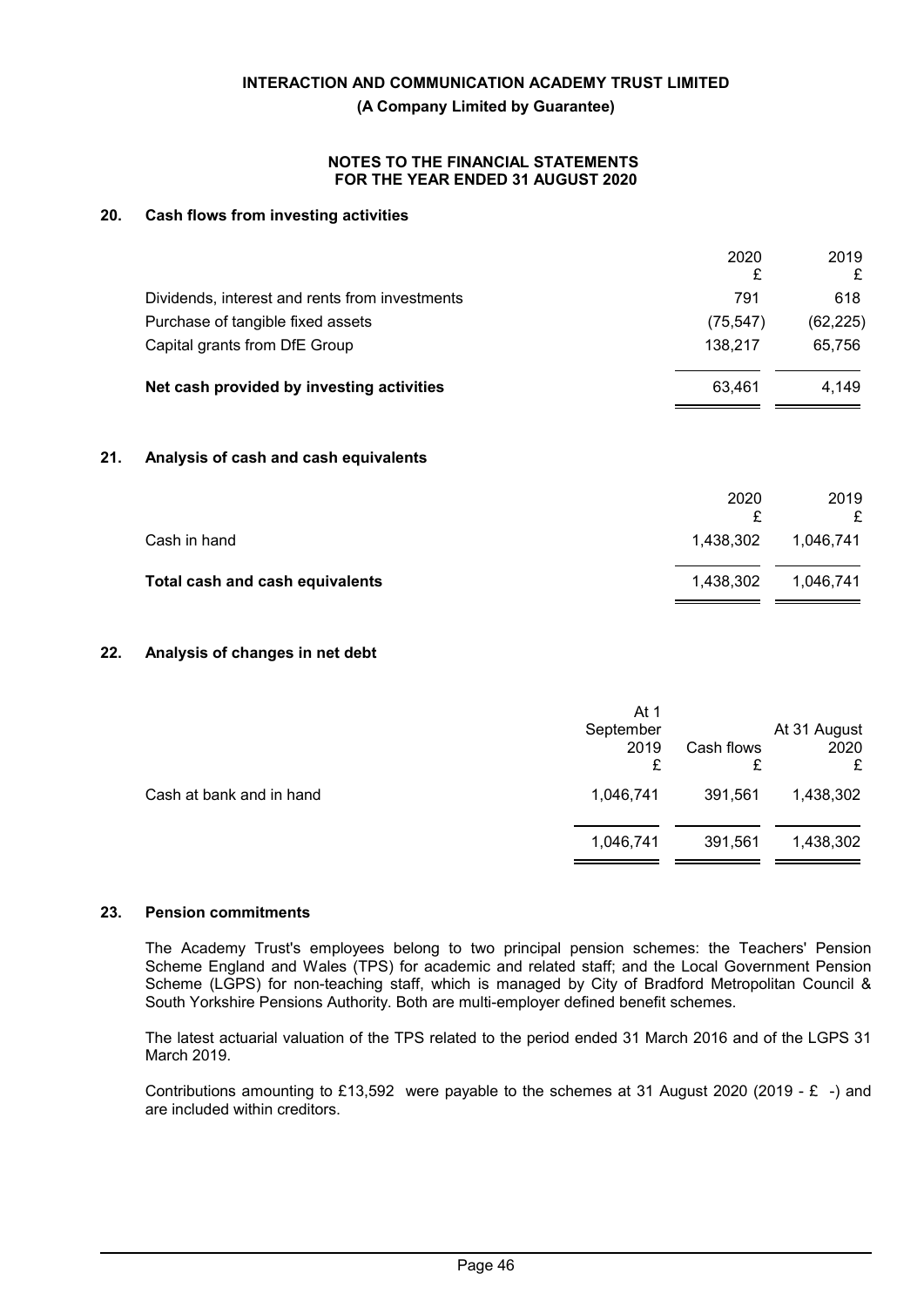**(A Company Limited by Guarantee)**

## **NOTES TO THE FINANCIAL STATEMENTS FOR THE YEAR ENDED 31 AUGUST 2020**

## **23. Pension commitments (continued)**

## **Teachers' Pension Scheme**

The Teachers' Pension Scheme (TPS) is a statutory, contributory, defined benefit scheme, governed by the Teachers' Pension Scheme Regulations 2014. Membership is automatic for full-time teachers in academies. All teachers have the option to opt-out of the TPS following enrolment.

The TPS is an unfunded scheme to which both the member and employer makes contributions, as a percentage of salary - these contributions are credited to the Exchequer. Retirement and other pension benefits are paid by public funds provided by Parliament.

## **Valuation of the Teachers' Pension Scheme**

The Government Actuary, using normal actuarial principles, conducts a formal actuarial review of the TPS in accordance with the Public Service Pensions (Valuations and Employer Cost Cap) Directions 2014 published by HM Treasury every 4 years. The aim of the review is to specify the level of future contributions. Actuarial scheme valuations are dependent on assumptions about the value of future costs, design of benefits and many other factors. The latest actuarial valuation of the TPS was carried out as at 31 March 2016. The valuation report was published by the Department for Education on 5 March 2019. The key elements of the valuation and subsequent consultation are:

- employer contribution rates set at 23.68% of pensionable pay (including a 0.08% administration levy)
- total scheme liabilities (pensions currently in payment and the estimated cost of future benefits) for service to the effective date of £218,100 million and notional assets (estimated future contributions together with the notional investments held at the valuation date) of £196,100 million, giving a notional past service deficit of £22,000 million
- the SCAPE rate, set by HMT, is used to determine the notional investment return. The current SCAPE rate is 2.4% above the rate of CPI, assumed real rate of return is 2.4% in excess of prices and 2% in excess of earnings. The rate of real earnings growth is assumed to be 2.2%. The assumed nominal rate of return including earnings growth is 4.45%.

The next valuation result is due to be implemented from 1 April 2023.

The employer's pension costs paid to TPS in the year amounted to £514,406 (2019 - £352,480).

A copy of the valuation report and supporting documentation is on the Teachers' Pensions website (https://www.teacherspensions.co.uk/news/employers/2019/04/teachers-pensions-valuation-report.aspx).

Under the definitions set out in FRS 102, the TPS is an unfunded multi-employer pension scheme. The Academy Trust has accounted for its contributions to the scheme as if it were a defined contribution scheme. The Academy Trust has set out above the information available on the scheme.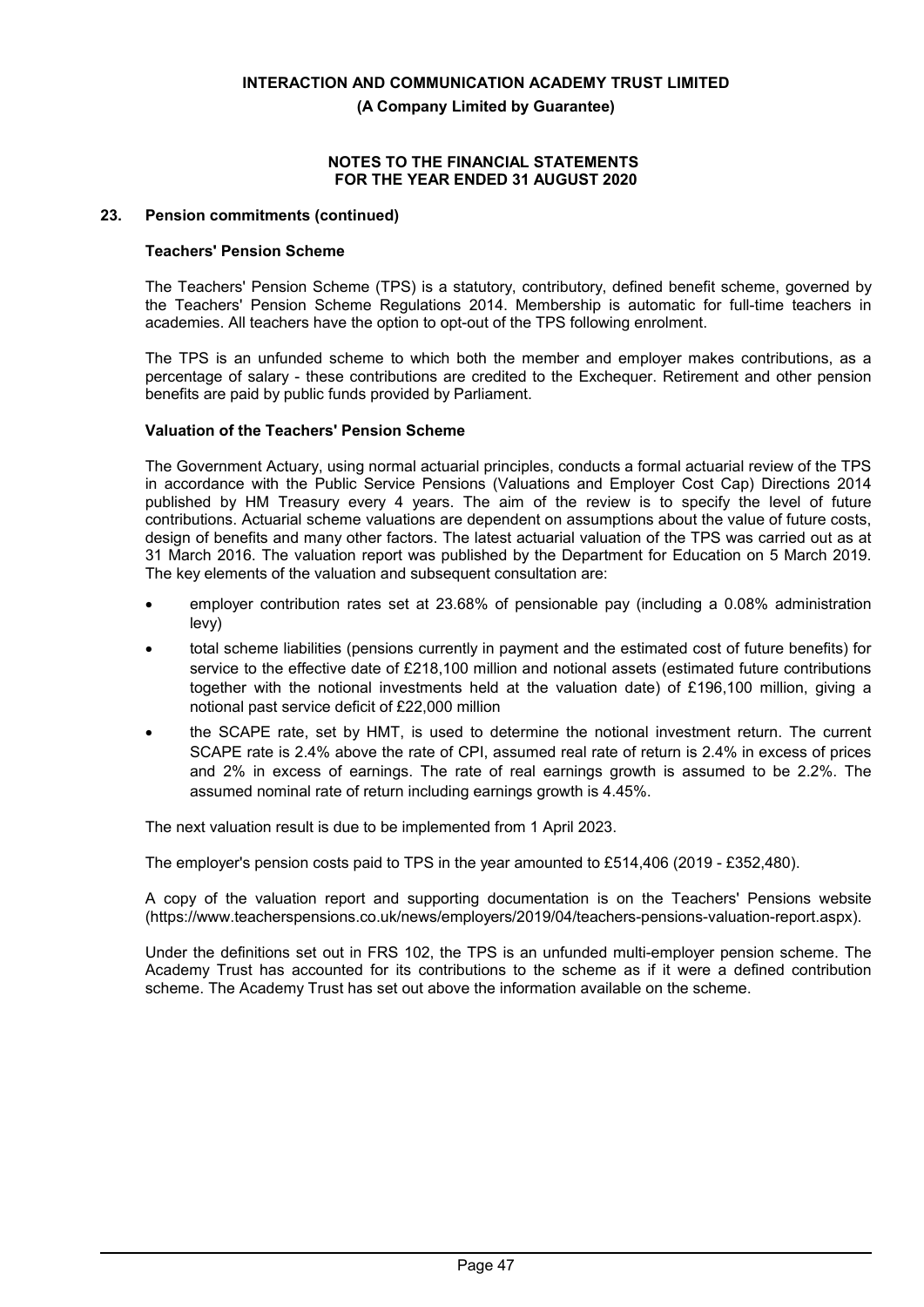**(A Company Limited by Guarantee)**

### **NOTES TO THE FINANCIAL STATEMENTS FOR THE YEAR ENDED 31 AUGUST 2020**

## **23. Pension commitments (continued)**

## **Local Government Pension Scheme**

The LGPS is a funded defined benefit pension scheme, with the assets held in separate trusteeadministered funds. The total contribution made for the year ended 31 August 2020 was £709,000 (2019 - £693,000), of which employer's contributions totalled £524,000 (2019 - £511,000) and employees' contributions totalled £ 185,000 (2019 - £182,000). The agreed contribution rates for future years are 14.9% and 20.6% per cent for employers depending on the LGPS scheme and 5.5% to 12.5% per cent for employees.

Parliament has agreed, at the request of the Secretary of State for Education, to a guarantee that, in the event of academy closure, outstanding Local Government Pension Scheme liabilities would be met by the Department for Education. The guarantee came into force on 18 July 2013.

### **Principal actuarial assumptions**

West Yorkshire Pension Fund

|                                                    | 2020 | 2019 |
|----------------------------------------------------|------|------|
|                                                    | %    | %    |
| Rate of increase in salaries                       | 3.45 | 3.35 |
| Rate of increase for pensions in payment/inflation | 2.20 | 2.10 |
| Discount rate for scheme liabilities               | 1.70 | 1.90 |
| Inflation assumption (CPI)                         | 2.20 | 2.10 |

The current mortality assumptions include sufficient allowance for future improvements in mortality rates. The assumed life expectations on retirement age 65 are:

|                                                    | 2020         | 2019      |
|----------------------------------------------------|--------------|-----------|
|                                                    | Years        | Years     |
| Retiring today                                     |              |           |
| Males                                              | 21.8         | 22.2      |
| Females                                            | 24.6         | 25.4      |
| Retiring in 20 years                               |              |           |
| Males                                              | 22.5         | 23.2      |
| Females                                            | 25.7         | 27.2      |
|                                                    |              |           |
| South Yorkshire Pension Fund                       |              |           |
|                                                    | 2020<br>$\%$ | 2019<br>% |
| Rate of increase in salaries                       | 3.55         | 3.25      |
| Rate of increase for pensions in payment/inflation | 2.40         | 2.10      |
| Discount rate for scheme liabilities               | 1.80         | 1.80      |

The current mortality assumptions include sufficient allowance for future improvements in mortality rates. The assumed life expectations on retirement age 65 are: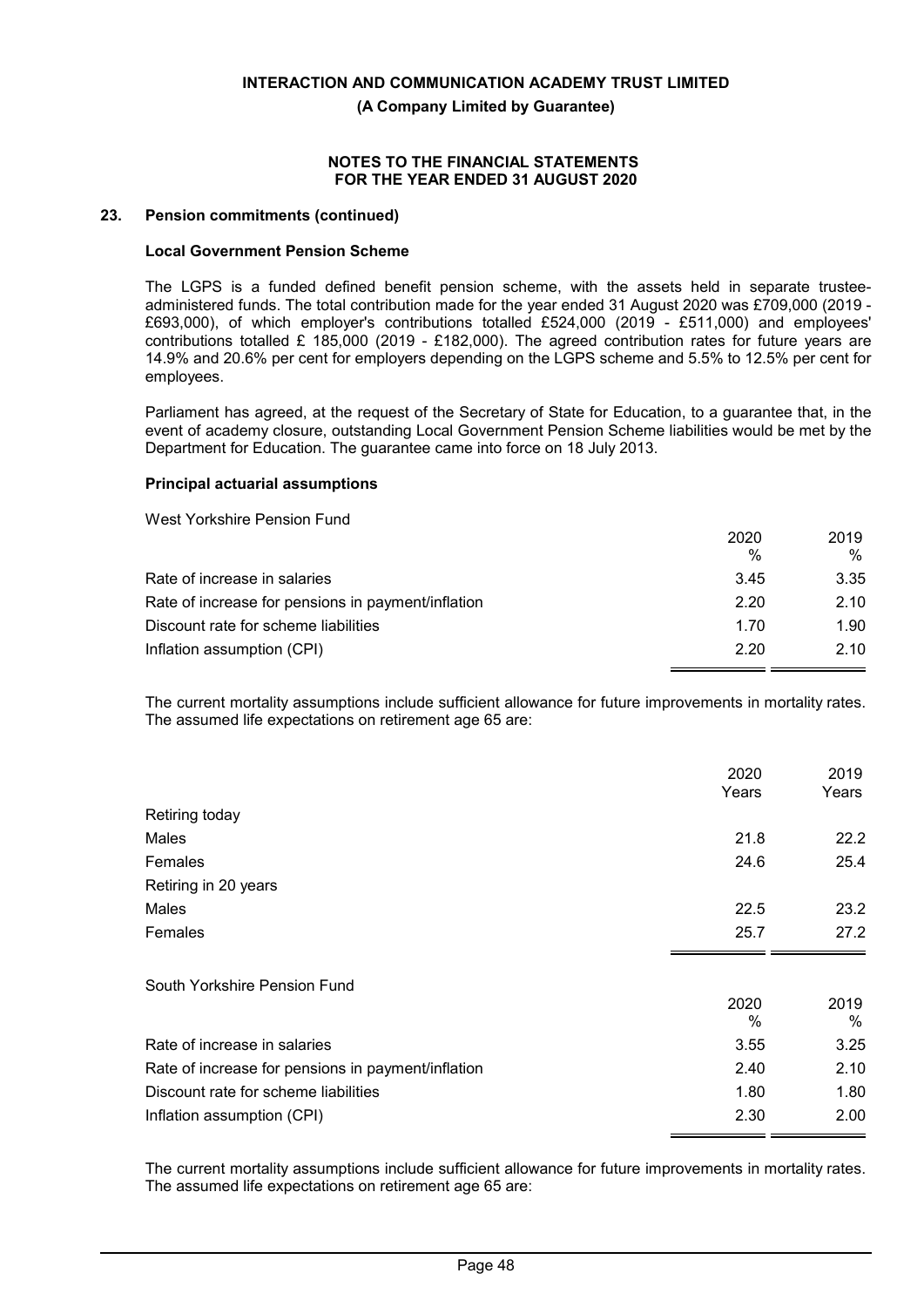## **NOTES TO THE FINANCIAL STATEMENTS FOR THE YEAR ENDED 31 AUGUST 2020**

## **23. Pension commitments (continued)**

|                      | 2020<br>Years | 2019<br>Years |
|----------------------|---------------|---------------|
| Retiring today       |               |               |
| Males                | 22.4          | 23.1          |
| Females              | 25.2          | 25.9          |
| Retiring in 20 years |               |               |
| Males                | 23.9          | 25.3          |
| Females              | 27.1          | 28.3          |

## **Sensitivity analysis**

| West Yorkshire Pension Fund (change in reported value of defined benefit obligations) |              |              |
|---------------------------------------------------------------------------------------|--------------|--------------|
|                                                                                       | 2020<br>£000 | 2019<br>£000 |
| Discount rate $+0.1\%$                                                                | (411)        | (276)        |
| Discount rate -0.1%                                                                   | 426          | 282          |
| Mortality assumption - 1 year increase                                                | (548)        | (393)        |
| Mortality assumption - 1 year decrease                                                | 548          | 398          |
| CPI rate $+0.1\%$                                                                     | 350          | 175          |
| CPI rate $-0.1\%$                                                                     | (335)        | (172)        |

| 2020 | 2019                                                                                   |
|------|----------------------------------------------------------------------------------------|
| £000 | £000                                                                                   |
| (66) | (62)                                                                                   |
| 68   | 62                                                                                     |
| 77   | 46                                                                                     |
| (75) | (46)                                                                                   |
| 68   | 63                                                                                     |
| (66) | (63)                                                                                   |
|      | South Yorkshire Pension Fund (change in reported value of defined benefit obligations) |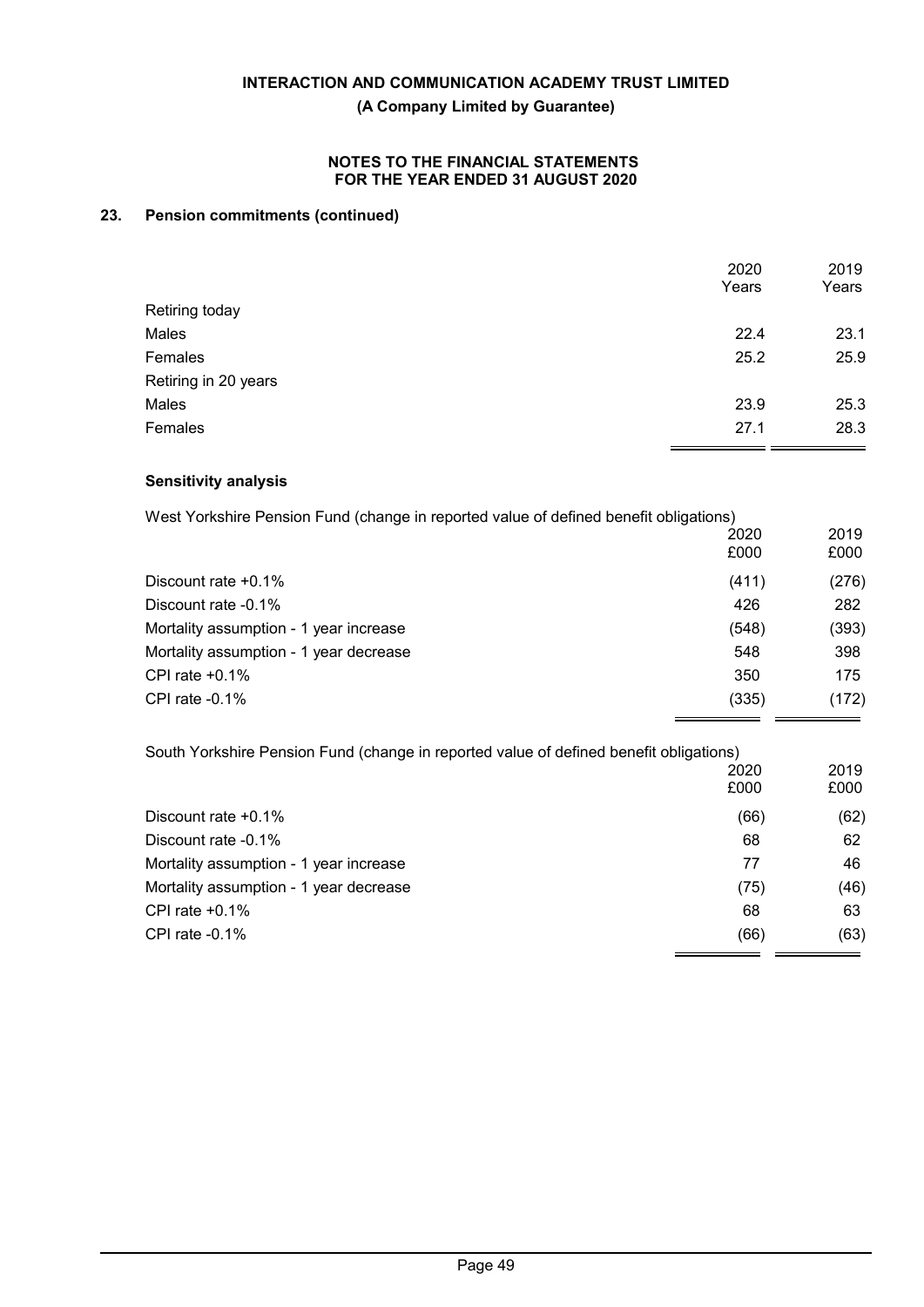## **NOTES TO THE FINANCIAL STATEMENTS FOR THE YEAR ENDED 31 AUGUST 2020**

## **23. Pension commitments (continued)**

## **Share of scheme assets**

The Academy Trust's share of the assets in the combined schemes was:

|                                     | 2020<br>£ | 2019<br>£ |
|-------------------------------------|-----------|-----------|
|                                     |           |           |
| Equities                            | 6,241,000 | 5,947,000 |
| Government bonds                    | 860,000   | 874,000   |
| Corporate bonds                     | 455,000   | 386,000   |
| Property                            | 399,000   | 392,000   |
| Cash and other liquid assets        | 161,000   | 164,000   |
| Other                               | 272,000   | 213,000   |
| <b>Total market value of assets</b> | 8,388,000 | 7,976,000 |

The actual return on scheme assets was £(203,000) (2019 - £544,000).

The amounts recognised in the Statement of Financial Activities of the combined schemes are:

|                                                                  | 2020        | 2019<br>£   |
|------------------------------------------------------------------|-------------|-------------|
| Current service cost                                             | (1,389,000) | (991,000)   |
| Past service cost                                                | ۰           | (349,000)   |
| Interest income                                                  | 157.000     | 200,000     |
| Interest cost                                                    | (274,000)   | (286,000)   |
| Total amount recognised in the Statement of Financial Activities | (1,506,000) | (1,426,000) |

Changes in the present value of the defined benefit obligations for the combined schemes were as follows:

|                         | 2020<br>£  | 2019<br>£  |
|-------------------------|------------|------------|
| At 1 September          | 14,600,000 | 10,124,000 |
| Current service cost    | 1,389,000  | 991,000    |
| Interest cost           | 274,000    | 286,000    |
| Employee contributions  | 185,000    | 182,000    |
| <b>Actuarial losses</b> | 1,593,000  | 2,762,000  |
| Benefits paid           | (91,000)   | (94,000)   |
| Past service costs      |            | 349,000    |
| At 31 August            | 17,950,000 | 14,600,000 |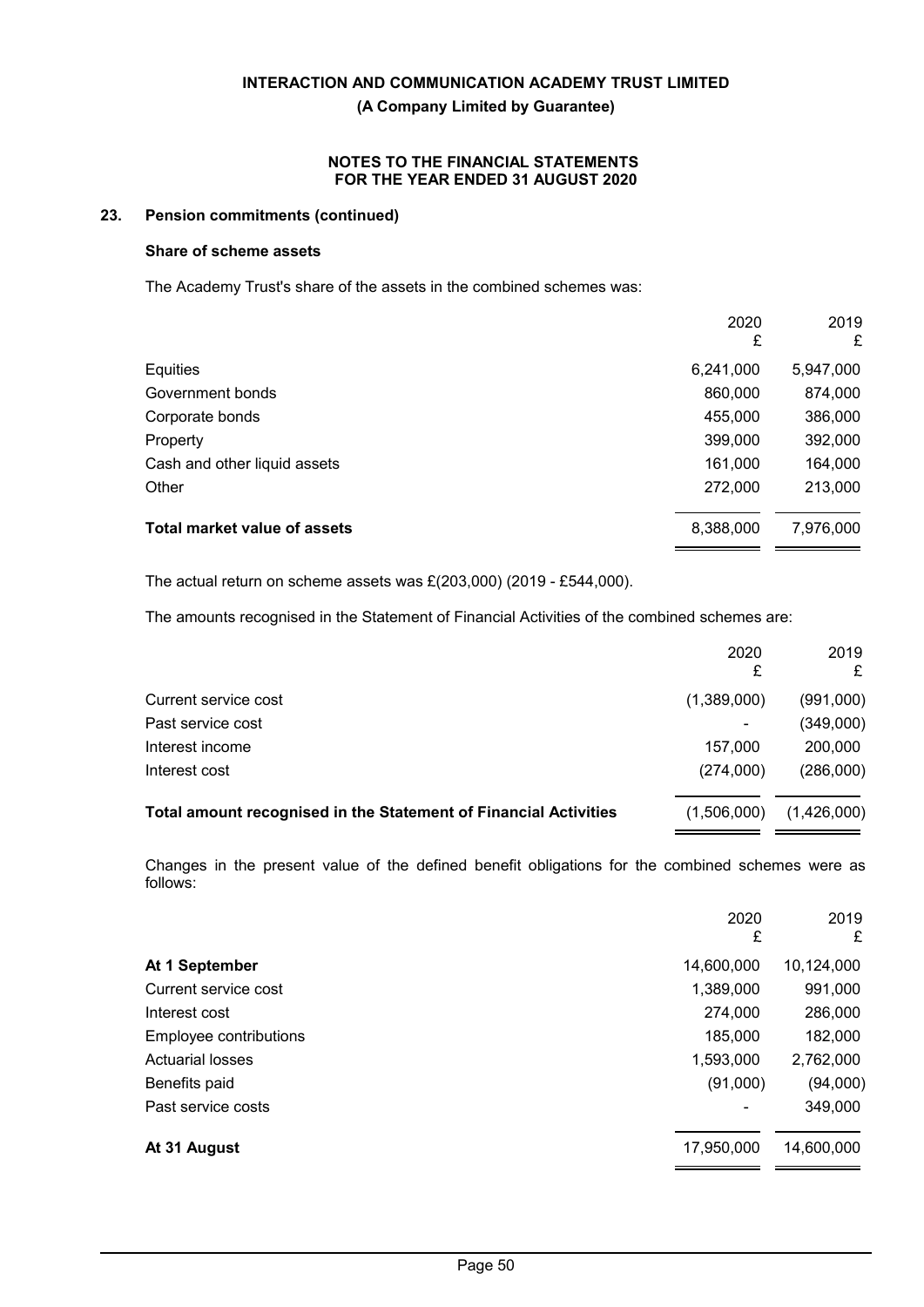## **NOTES TO THE FINANCIAL STATEMENTS FOR THE YEAR ENDED 31 AUGUST 2020**

## **23. Pension commitments (continued)**

Changes in the fair value of the Academy Trust's share of the combined schemes assets were as follows:

|                               | 2020<br>£ | 2019<br>£ |
|-------------------------------|-----------|-----------|
| At 1 September                | 7,976,000 | 6,835,000 |
| Interest income               | 157,000   | 200,000   |
| Actuarial (losses)/gains      | (360,000) | 344,000   |
| <b>Employer contributions</b> | 524,000   | 511,000   |
| Employee contributions        | 185,000   | 182,000   |
| Benefits paid                 | (91,000)  | (94,000)  |
| Administration expenses       | (3,000)   | (2,000)   |
| At 31 August                  | 8,388,000 | 7,976,000 |

## **24. Operating lease commitments**

At 31 August 2020 the Academy Trust had commitments to make future minimum lease payments under non-cancellable operating leases as follows:

|                         | 2020<br>£ | 2019<br>£ |
|-------------------------|-----------|-----------|
| Within1 year            | 279.644   | 280,171   |
| Between 1 and 5 years   | 1,185,600 | 1,186,548 |
| After more than 5 years | 2,129,291 | 2,411,908 |
|                         | 3,594,535 | 3,878,627 |

The Academy Trust has an ongoing financial commitment under an agreement with Kirklees Council for annual service charge payments in relation to the Private Finance Initiative agreement for Castle Hill School. The commitments above include £3,577,051 (2019: £3,845,008) which is payable over the next 12 years.

## **25. Agency arrangements**

The Academy Trust distributes 16-19 bursary funds to students as an agent for the ESFA. In the year ended 31 August 2020, the Trust received £10,935 (2019: £11,364) and distributed £3,487 (2019: £4,843) from the fund. An amount of £15,551 (2019: £8,103) is carried forward as undistributed funds at year end.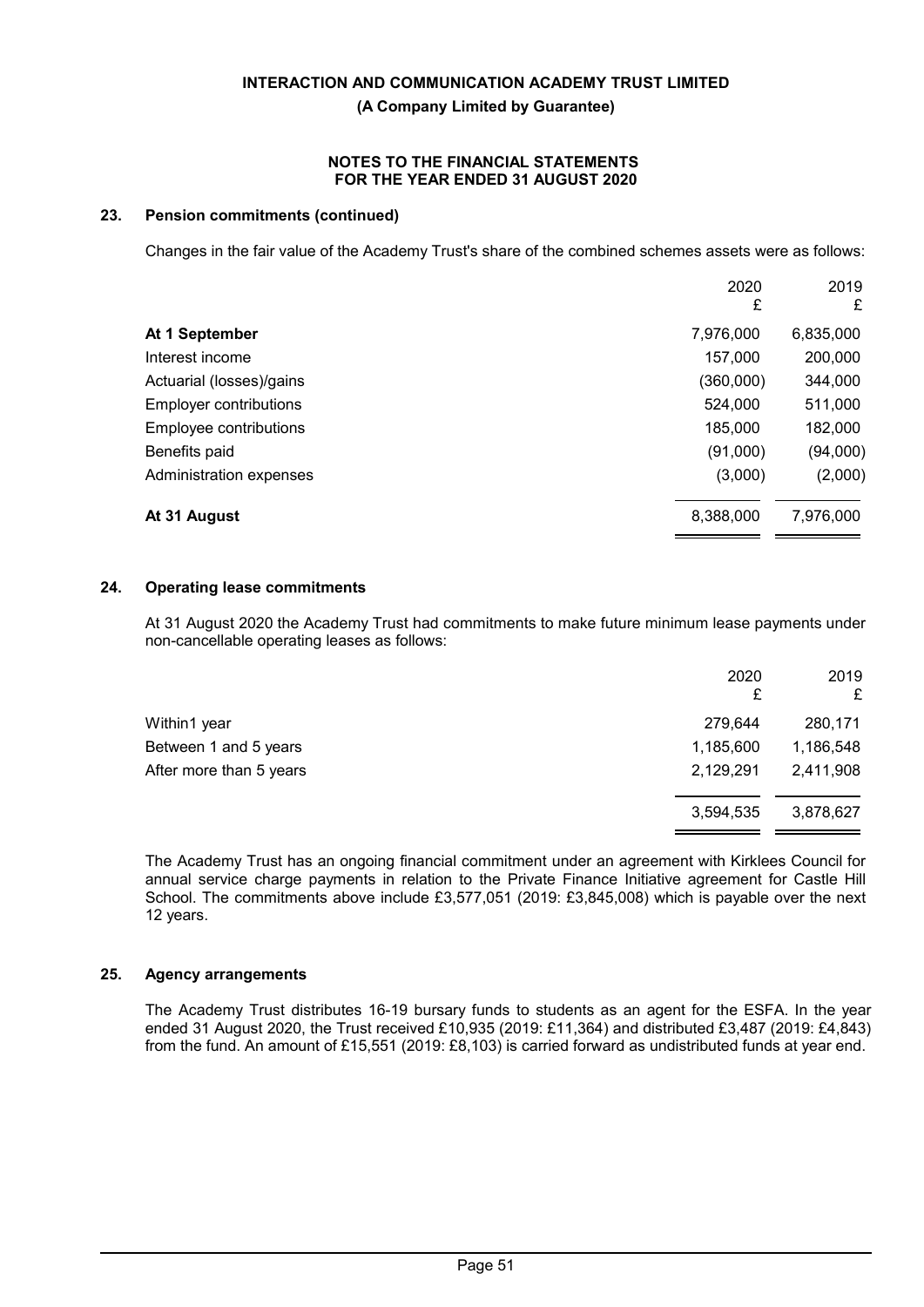#### **NOTES TO THE FINANCIAL STATEMENTS FOR THE YEAR ENDED 31 AUGUST 2020**

## **26. Related party transactions**

Owing to the nature of the Academy Trust and the composition of the Board of Trustees being drawn from local public and private sector organisations, transactions may take place with organisations in which the trustees have an interest. All transactions involving such organisations are conducted in accordance with the requirements of the Academies Financial Handbook, including notifying the ESFA of all transactions made on or after 1 April 2019 and obtaining their approval where required, and with the Academy Trust's financial regulations and normal procurement procedures relating to connected and related party transactions.

There were no related party transactions in the current or preceding year, other than certain Trustees remuneration and expenses already disclosed in note 12.

## **27. Members' liability**

Each member of the charitable company undertakes to contribute to the assets of the company in the event of it being wound up while he/she is a member, or within one year after he/she ceases to be a member, such amount as may be required, not exceeding £10 for the debts and liabilities contracted before he/she ceases to be a member.